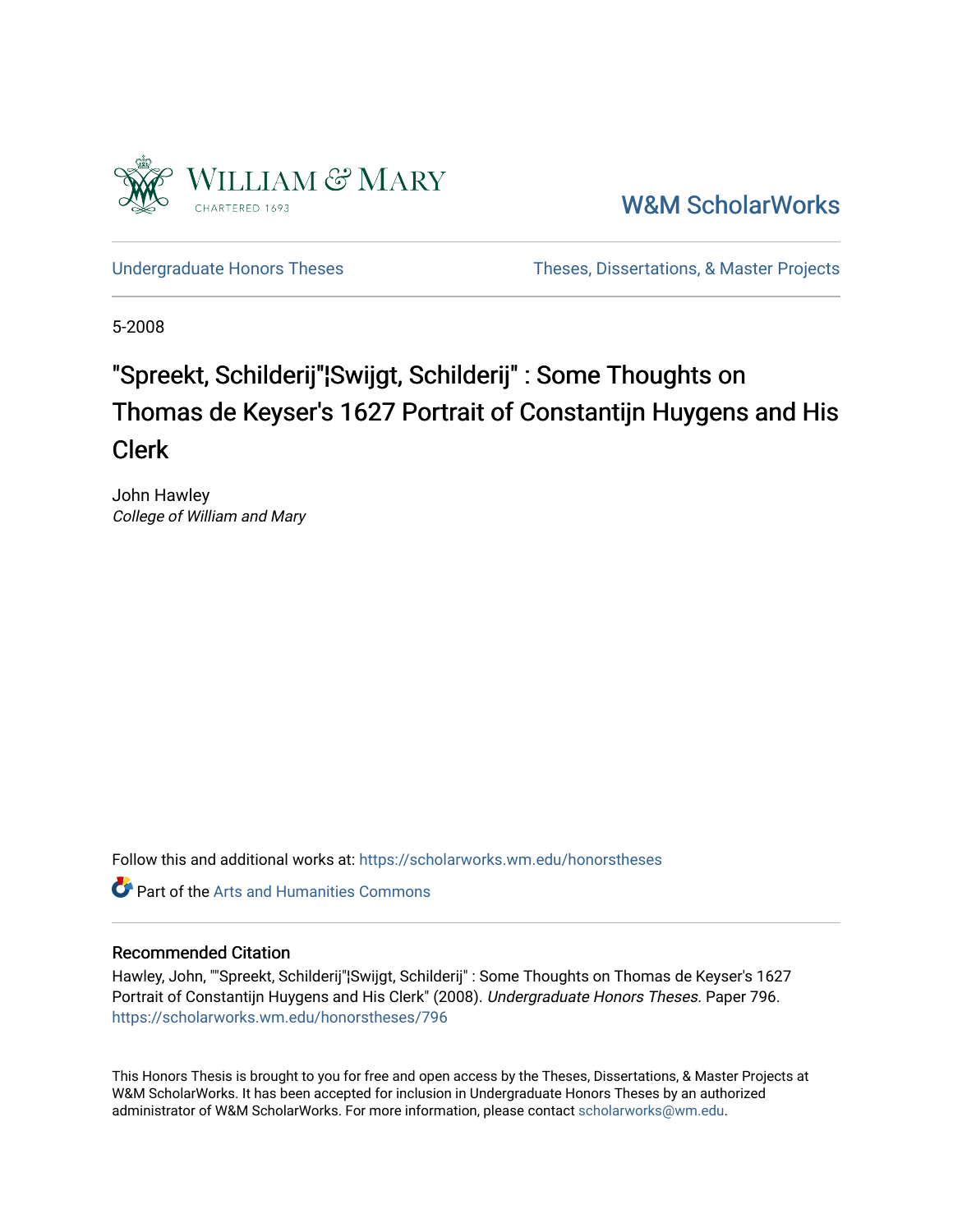### **"Spreekt, Schilderij…Swijgt, Schilderij": Some Thoughts on Thomas de Keyser's 1627**  *Portrait of Constantijn Huygens and His Clerk*

A thesis submitted in partial fulfillment of the requirement for the degree of Bachelors of Arts in the Department of Art History from The College of William and Mary

by

John Charleton Hawley III

Williamsburg, VA April 11, 2008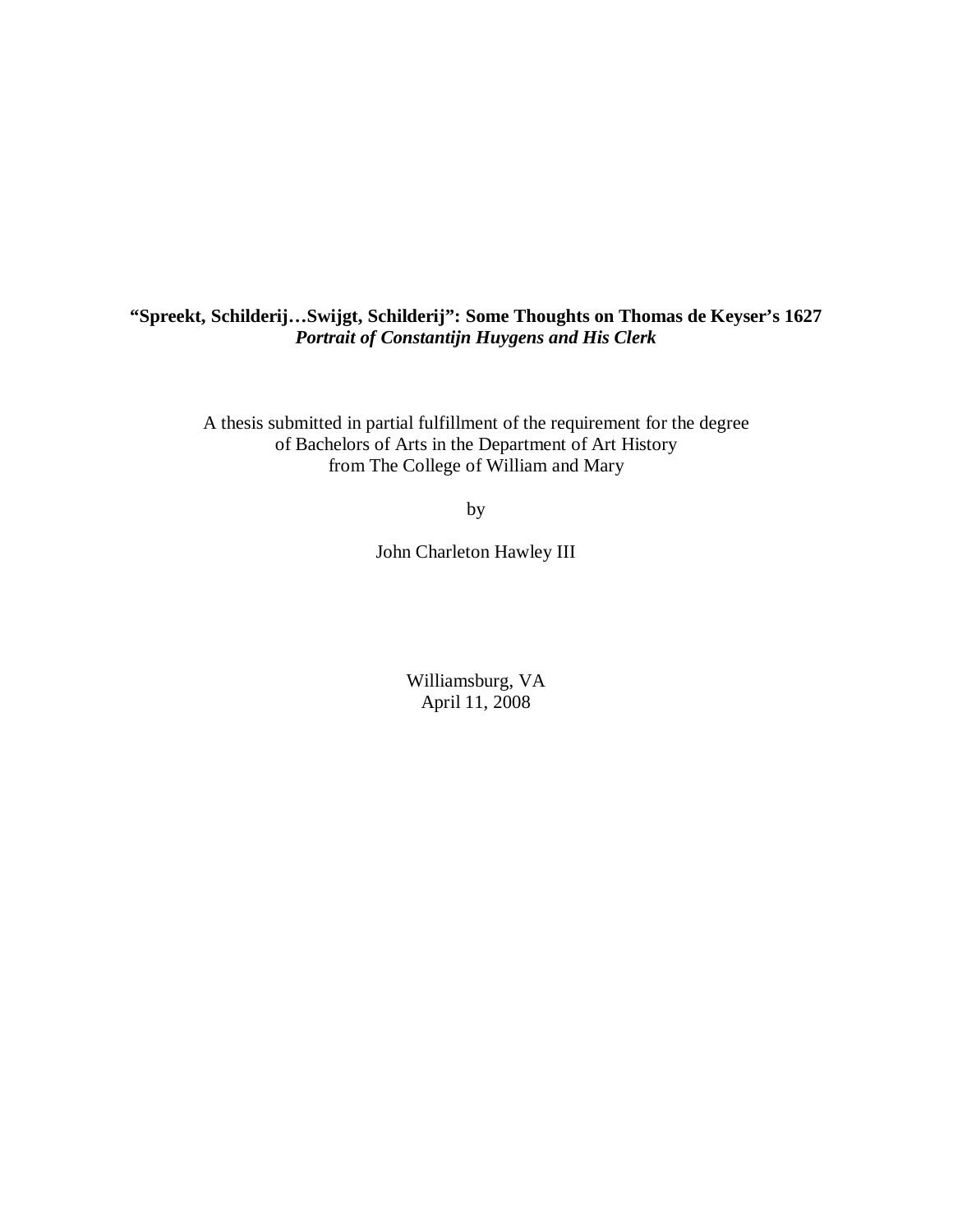#### **Introduction**

Thomas de Keyser's 1627 portrait of Constantijn Huygens has become the canonical image of one of the most powerful intellectuals of the Dutch Golden Age (fig. 1). It is invariably the depiction chosen by scholars writing on Huygens's political role as secretary to Stadholders Frederik Hendrik and Willem II, for it is ostensibly a public image. Huygens's pursuits, however, extended beyond the lofty political position he achieved early in life. He was among the first critics to recognize the talents of the young Leiden artists Rembrandt and Jan Lievens; he wrote hundreds of musical compositions; and, perhaps most valuable to our study of his portrait of 1627, he penned thousands of poems which dealt with everything from expressing his love for his wife Suzanna to his understanding of the state of Dutch politics and society. Given Huygens's varied and complex interests, it is not surprising that his portrait by De Keyser is substantially more complex than most scholars have previously assumed. The artist and patron have clearly created a scene which balances Huygens's public pursuits with his more personal interests. These personal interests come out most notably in Huygens's three poems on the painting, which clearly detail the secretary's response to the work. Indeed, the interests Huygens touches on in a number of poems throughout his life convey the deeply personal interests of a very public man. In addition to Huygens's own words, the timing in which he commissioned the portrait suggests the validity of a more personal reading of Huygens's image.

De Keyser produced his portrait during one of Huygens's many visits to Amsterdam. According to H.G. van Gelder, Huygens was in that city on 22 February 1627 with his brother and sister Geertruyd to finalize a marriage contract with his

1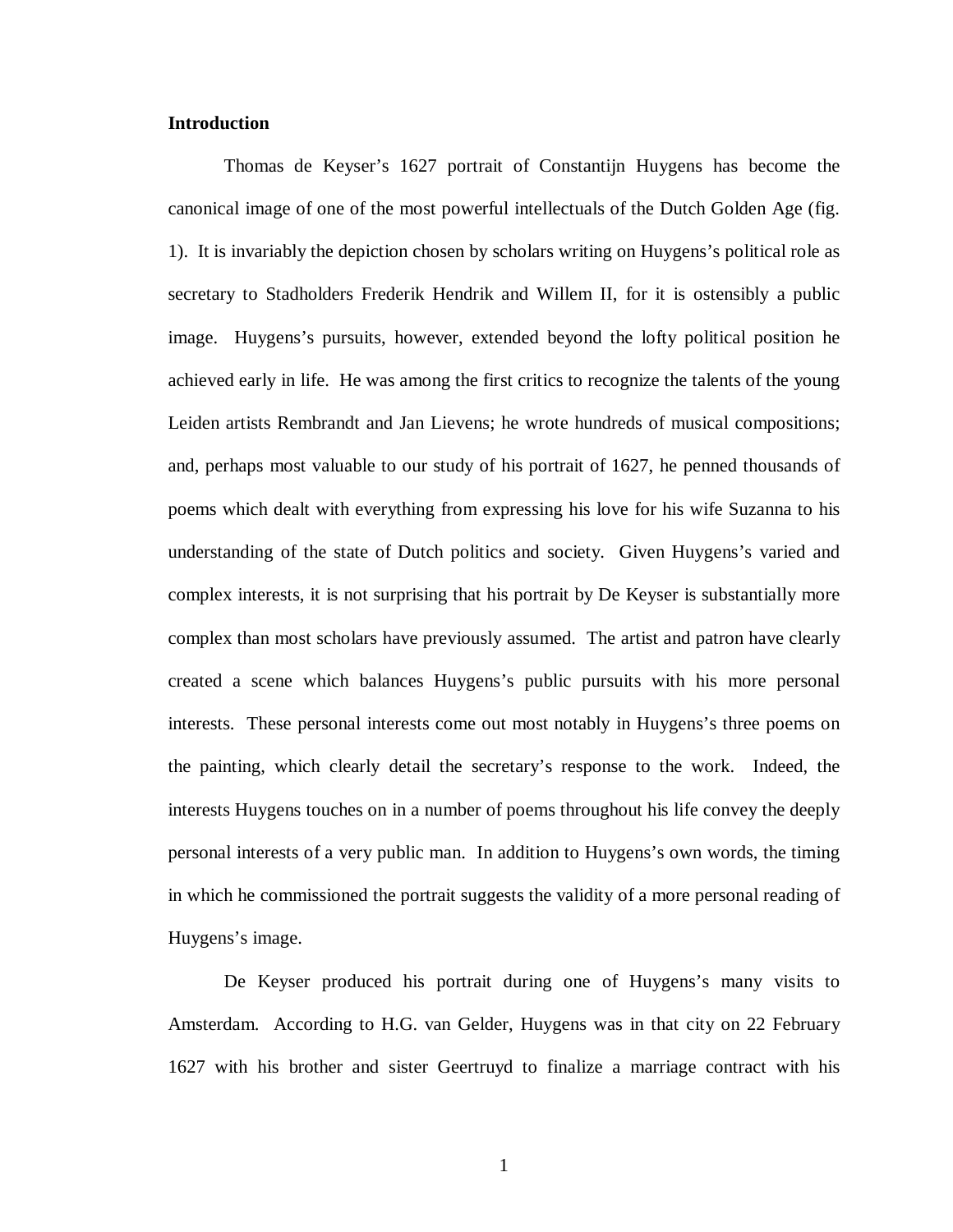beloved Suzanna van Baerle, whom he had affectionately labeled his *Sterre* ("Star") a few months earlier. De Keyser's picture was likely begun soon thereafter, sometime in early March  $1627<sup>1</sup>$ . The image initially appears to depict solely the public man at work in his study. A nuanced look at the portrait, however, reveals that details such as the inclusion of a lute, globes, and letters do reference such a social role but are left sufficiently ambiguous so as to make the viewer question the entirety of their meaning. In Dutch art, one object could normally mean various things. A lute might reference either cultivated musical interests or marital concord; globes could reference knowledge of the world or, for Huygens, his love for his "Star"; and a letter could be either public or private correspondence. It depended entirely upon the context.

De Keyser's image depicts the young secretary seated casually in his study. He appears to slouch a bit in his chair so as to undercut the formality of the portrait. Huygens's clothing, which characterizes him as a refined man of means, avoids the excess he frequently associated with the social climbers of his day.<sup>2</sup> Huygens, though subtly, refers to his rank and international connections by having himself depicted wearing riding boots with spurs (the spurs signified his rank as a member of the "ridder" class, for he had been knighted by King James I in 1622 while he was a part of Sir Dudley Carleton's diplomatic mission). Unlike Dutch social climbers, Huygens's boots depicted reality not aspiration. Behind him, his clerk enters through the door along the back wall to hand him a small piece of folded paper. The clerk dutifully doffs his cap and presents his bare paper-holding hand to the glove- and hat-wearing Huygens.

<sup>&</sup>lt;sup>1</sup> Gelder, H.E. van. *Ikonografie van Constantijn Huygens en de Zijnen*. 's-Gravenhage: Martinus Nijhoff, 1957, 21.

 $2^{2}$  The most notable of Huygens's satirizing of upwardly mobile members of his society are his moral prints of the early 1620s.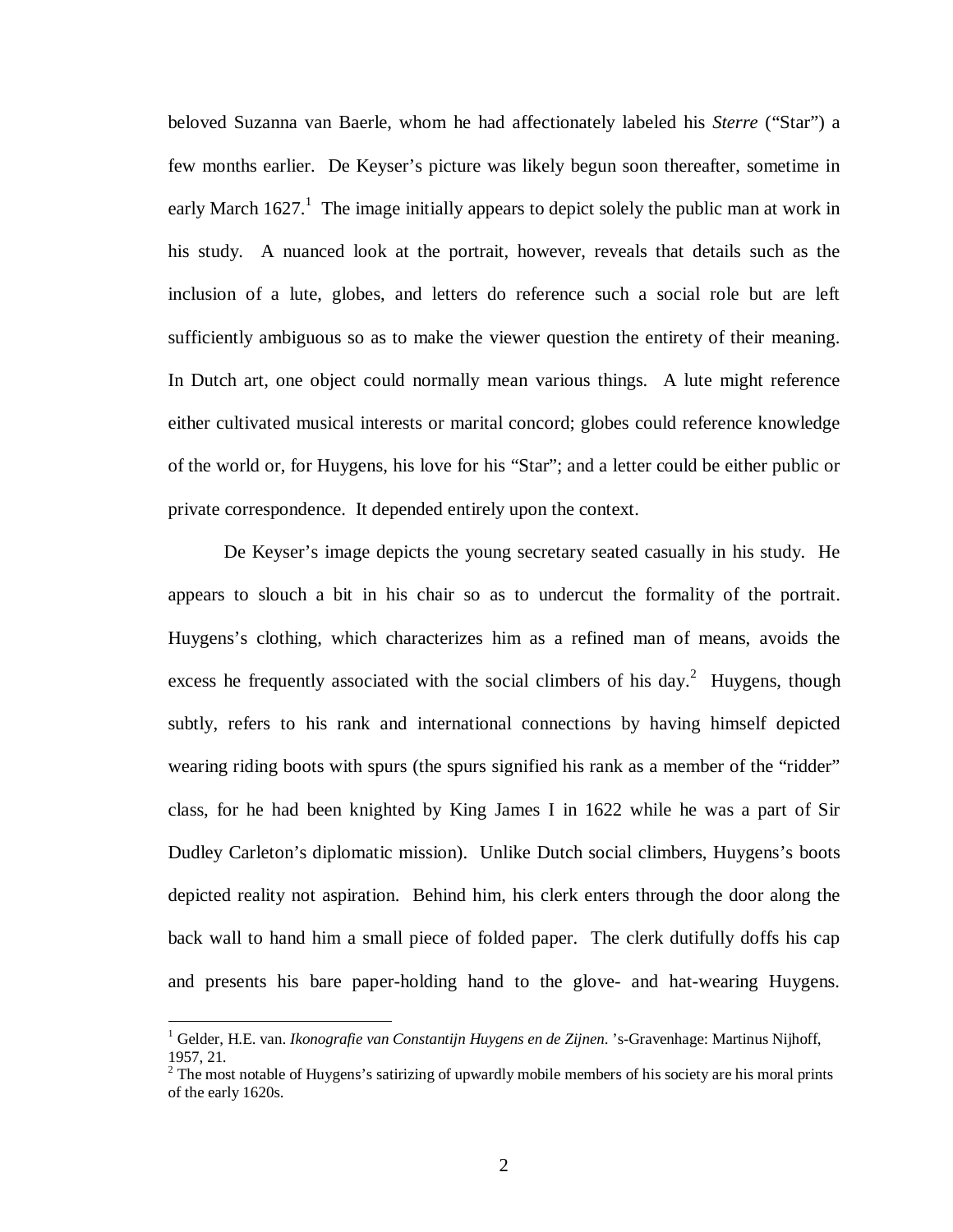Through these subtle actions, De Keyser cleverly dramatizes the incident and establishes a social hierarchy between the characters. The table before Huygens is draped with a rich Turkish rug and a display of items which epitomize diverse intellectual pursuits. Each object references Huygens in a distinctly personal manner as well, generally referring to notions of love and his upcoming marriage to Suzanna van Baerle.

Portraiture is unique among commissioned paintings as the one instance where the sitter (presumably also the consumer) knows as much about the subject as the artist. It seems valid to presume the sitter helps determine what to include in the image so as to fashion a desirable image of his- or herself. As an erudite young man, it is easy to assume Huygens's involvement in molding his image. Even such a detail as the barely visible marine painting above the overmantel—often attributed to Jan Porcellis—reflects Huygens's taste and interests. He spoke openly of his love for Porcellis in his oft-cited *Autobiography* of circa 1630, considering him the best of the Dutch marine painters.<sup>3</sup> The inclusion of such a personal detail suggests that, while decisively public, the image also held more personal associations.

Nor is the Porcellis painting the only personal allusion in the image. The lute on Huygens's desk may be intended to evoke the patron's upcoming marriage. Moreover, the right edge of the tapestry, visible along the back wall, is pulled back to reveal the entrance to the room. The tapestry, like the Porcellis painting, shows Huygens as a discerning collector and provides evidence of the range of his collection and taste. Being shown as a collector characterized Huygens as a gentleman virtuoso even as it reflected his interests, desires, and personality. In the inclusion of a Porcellis, Huygens presented

 $3$  For more information regarding Porcellis and Huygens's interest in the artist, see below on the objects depicted in the picture.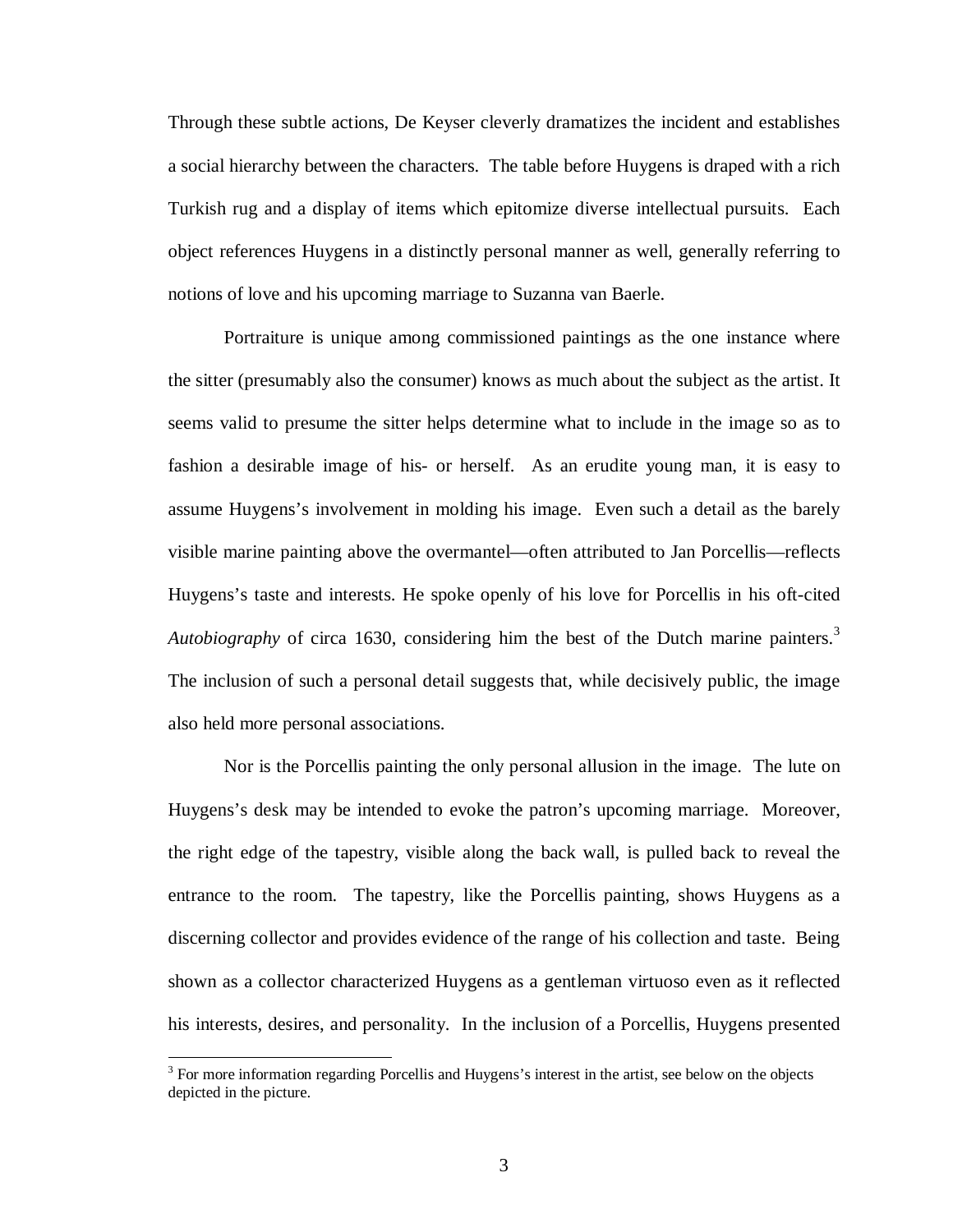himself as an astute connoisseur, for works by the artist were among the most sought after by collectors of the period. Acknowledging such personal undertones of this overtly public image appears to have preoccupied Huygens shortly after the picture's creation.

On 31 July 1627, Huygens wrote the first of three poems on the De Keyser portrait.<sup>4</sup> The first, in Latin, served as the model for two subsequent Dutch poems written on 2 and 7 August of that year. The titles of the first two poems, "In Effigiem Meam Paullo Ante Nuptias Depictam" and "Op Mijn' Schilderije, Korts voor Mijn' Bruyloft Gemaeckt"<sup>5</sup>, expressly associate Huygens's image with his recent marriage to Suzanna van Baerle. Nor is anything of that sentiment lost in the poem itself:

> Speak, painting, of the great energy of my happiness, My innards are gladdened, The time is almost here when I will be the winner Of my Star's heart, And truly from excess joy I'll walk among the stars That were in the Heavens, And call you harnessed to my happy heart For the age that is to come, Through this awakened eye and forehead to the front To this such heart belonged, Say, that for the ages, from that time on There was no luck like mine, Says the Son (Sun) above, and men below, after this Nothing like mine shall be. Be silent, painting, and speak little more about me,

<sup>4</sup> Worp, J.A. *De Gedichten van Constantijn Huygens, naar Zijn Handschrift.* Groningen: J.B. Walters, 1893, 179-80. Worp published a number of multi-volume works on Huygens's poetry and letters as well as a two-volume study on Dutch theater. So as not to confuse volumes of different works sharing the same volume number, I will note simply the year of publication because no two volumes were published in the same year. Worp had erroneously assumed these words to be written in regards to the portrait of Huygens by Jan Lievens, though he only knew of the picture through inventories. After Dr. F. Schmidt-Degener first published this work as a portrait of Constantijn Huygens (*Onze Kunst*, 1915, pp. 113-129), most scholars have accepted that they were written for this portrait, among them H.G. van Gelder and Anne Jensen Adams. Clotilde Briere-Misme, who is credited with the discovery of the Lievens portrait, did not believe the poems related to the picture. To my knowledge, only A.M. Th. Leerintveld has maintained that the poems refer to the Lievens portrait. His meager support for this argument is the assertion that Lievens could have painted the image when Huygens was in Leiden on February 21 and that "The radiance Huygens acquired after his marriage to Susanna (whom he nicknamed 'Sterre') would have made such a portrait impossible." See Leerintveld, A.M.Th. "'Tquam soo wel te Pass': Huygens' Portretbijschriften en de Datering van zijn Portret geschildert door Jan Lievens." *Lieds Kunsthistorisch Jaarboek* (1989): 183. The Latin poem, along with its related Dutch versions, was first published in the 1672 edition of *Korenbloemen*.

<sup>&</sup>lt;sup>5</sup> The third is entitled "Noch op de Selve".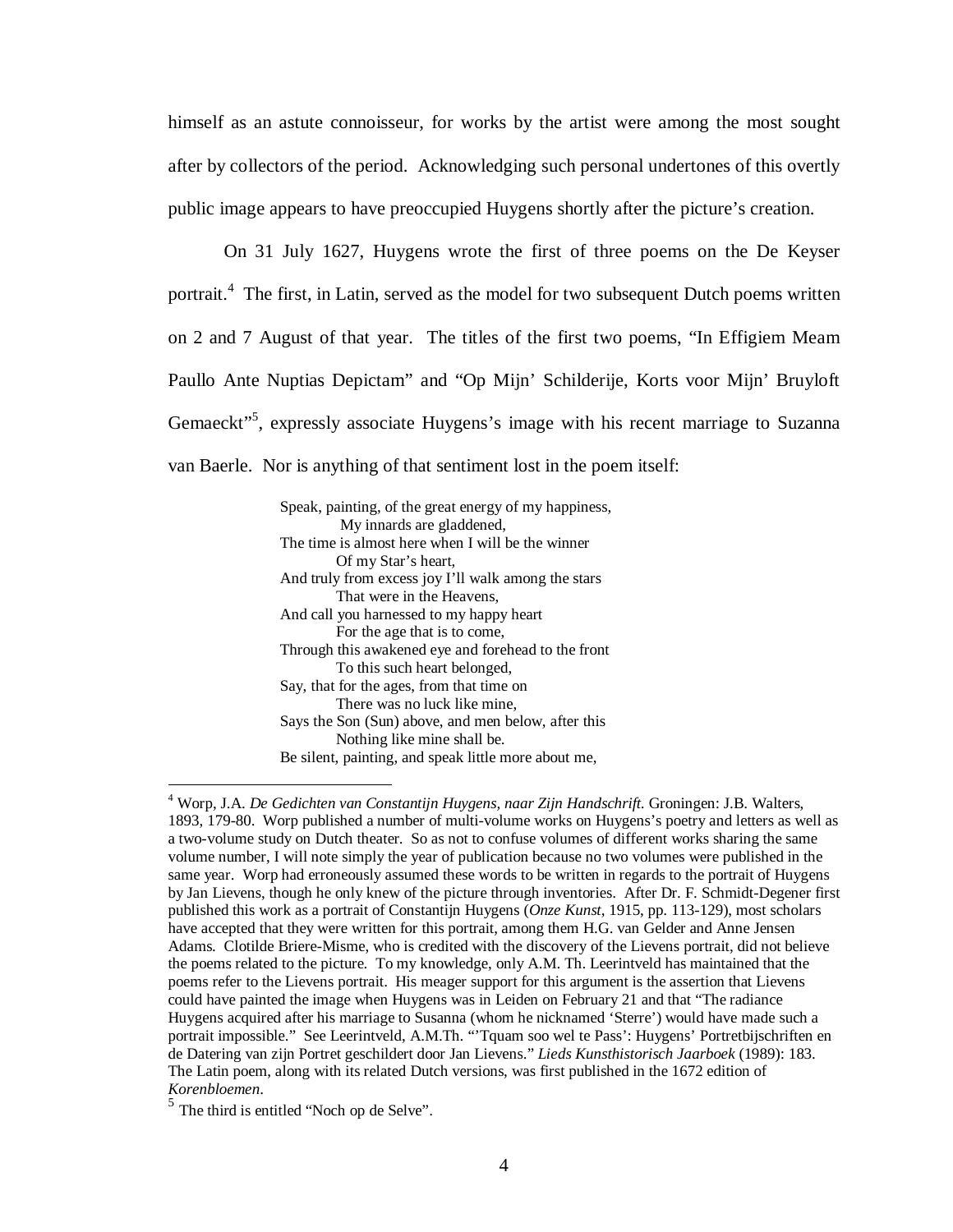For it doesn't all come through.

[Spreeckt, Schilderij, en segt hoe grooten kracht van vreugden Mijn ingewand verheugden, Ten tijden als ick schier, off heel, verwinner werd Van mijner Sterren hert, En docht van overvreugd ick trad op all' de Sterren Die om den Hemel werren, En hiet u tuygen van mijn vrolicke gemoet Aen d'eew die komen moet, Door dit gewachert oogh en voorhooft sonder vooren Die sulcken hert behooren. Segt, dat voor d'eewen, noch van datter eewen zijn Geen luck en was als 'tmijn, Seght datter boven Sonn, noch onder Maen, naer desen Geen mijns gelijck sal wesen. Swijgt, Schilderij, en spreeckt veel liever niet van mij, 'T en komt toch all niet bij. $]^{6}$ 

After five days' rumination, Huygens articulated the reason for the portrait's inability to

express his great happiness at the marriage to Van Baerle in his second Dutch version:

...Ja, ick gheve dat mijn' vreugden, Maer mijn aengesicht verheugden, Vreugden, daervan in mijn' Ziel D'eerste met mijn Sterre viel: Noch en waer met dat vermaken Mijn gesicht niet nae te maken....<sup>7</sup>

<u>.</u>

His feelings are to be found in his *Ziel* (soul) and not his face, the painted image being good at depicting the latter but unable to portray the former. Given the particular context of the situation as shown in Huygens's poetry, it is all but assured that the viewers closest to Huygens would have understood the distinctly personal aspects of the image.

<sup>&</sup>lt;sup>6</sup> Ibid, 180. Please note, all standard translations of text are cited at the end of the translation. Where no citation is given, the translation is my own. It is perhaps instructive that, along with the heart, Huygens pays close attention to the forehead and eyes in his first Dutch poem. In his sixth chapter of the *Grondt der edel vry schilder-const*, Karel van Mander also pays special attention to the forehead. The forehead is associated with "the air and the weather where sometimes many sad clouds blow, when the heart is weighty with unpleasant sorrow: but all dark mists fall down; with comforting wind and beams of joy the heavens are already swept, pure and blue, to gladden the spirit; and the light of the sun triumphs like a hero who has won in battle" (see Honig, Elizabeth. *The Foundation of the Noble Free Art of Painting*. New Haven, 1985, 39). [*Het voorhoofd is ook welt e vergelijken met de lucht en het weer, waarin soms veel droeve wolken waaien, als het hart bezwaard is met onaangenaam verdriet. Maar alle donkere nevels vallen neer; door troostende wind en srtalen van vreugde wordt de hemel schoon geveegd, zuiver en blauw, om de geest te verblijden, en het licht van de zon triumfeert als een held die heeft gewoonnen in de strijd*] (see Miedema, Hessel. *Der grondt der edel vry schilder-const*. Utrecht: Haentjens Dekker & Gumbert, 1973, 166). 7 Ibid, 181.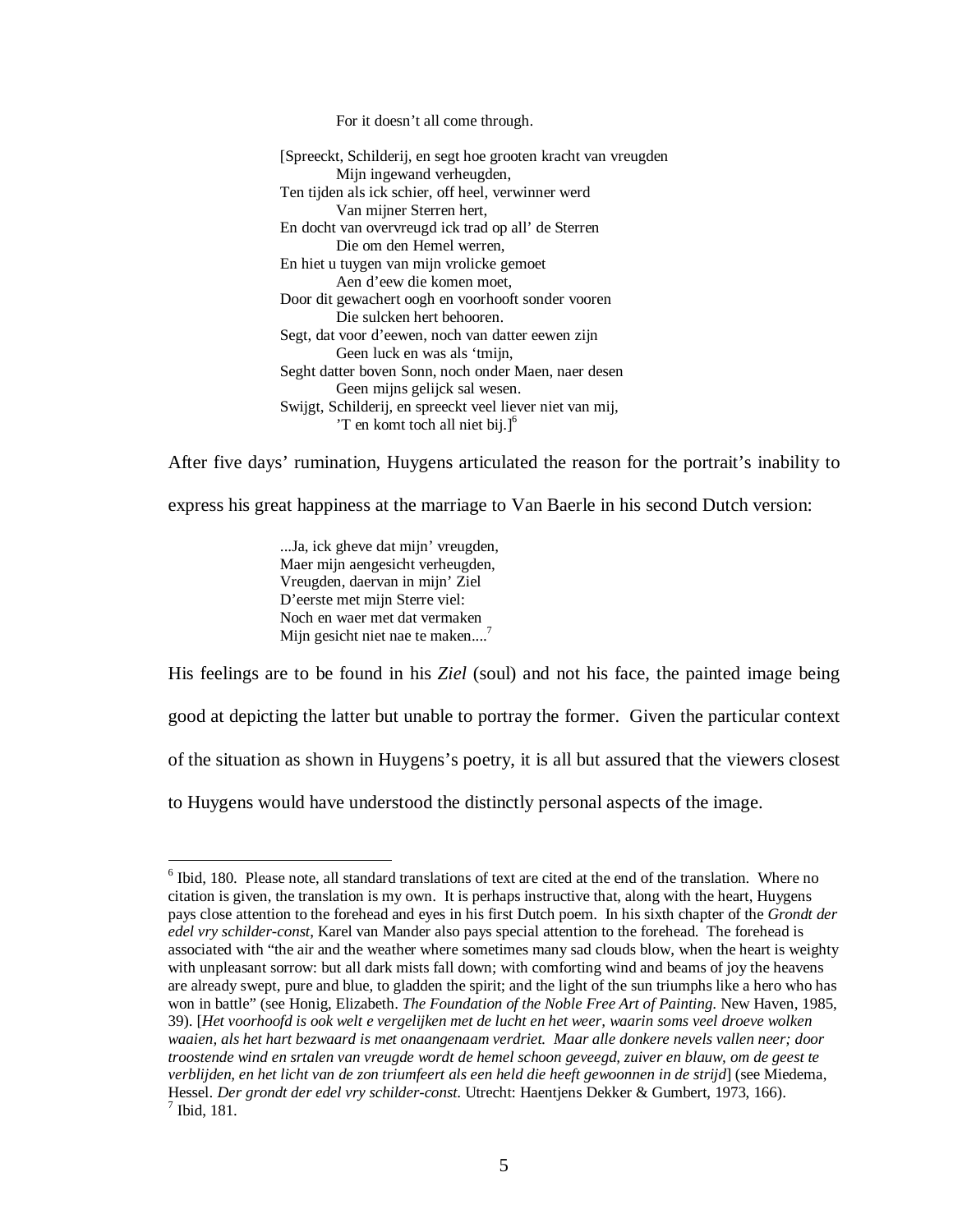Huygens found value in celebrating his painted image in written text. In more than a dozen other instances, he wrote poetry describing the portraits for which he sat. If he never again so explicitly acknowledged the differences between body and soul, the act of writing poems seems to implicitly suggest that the painted image failed to capture the entirety of Huygens's being. But it also suggests much more. Karel van Mander had promoted poetry as the verbal equivalent of painting (the seventeenth-century equivalent of Horace's "Ut pictura poesis"). Just as the painter described the present with his pencil, so too did the poet with his words.<sup>8</sup> Van Mander contended:

> Now it behooves us well not to omit, but rather to industriously penetrate, to depict well the contents [meaning] of the History, remaining nevertheless in the enjoyment of our freedom and not like Andromeda bound to the rock: because the painter, according to Horace's account, in all that he undertakes or resolves to do, has the same power as the poet.<sup>9</sup>

> [Nu is het wel nodig dat we niet overslaan, maar dat we (integendeel) naarstig gaan doorgronden, de inhoud van de figuurstukken goed uit de beelden en nochtans in het genot van onze vrijheid blijven en niet als Andromeda aan de rots gebonden blijven; want de schilders hebben, zoals Horatius ons meedeelt, in alles wat ze ondernemen of zich voornemen, evenveel macht als de dichters.]<sup>10</sup>

More than a mere addendum to the painted image, the poem served to define that which the picture could not: the sitter's inner feeling. The viewer of De Keyser's moderatelysized full-length portrait is confronted, at least initially, with the countenance of a man surrounded by the tools of his profession—in front of him, a table strewn with books, two

<sup>8</sup> Bueren, Truus van. *'de beste Schilders van het gantsche Nederlandt': Karel van Mander en de Haarlemse schilderkunst*. 's-Gravenhage: Sdu/Openbaar Kunstbezit, 1994, 30.

<sup>&</sup>lt;sup>9</sup> Honig, 30. Earlier, Van Mander wrote of good masters in his twenty-eighth point on the section entitled *Ordinantie* (Ordering): "Such ones (in a manner of speaking) do not 'counterfit' procurers or advocates, who use many words in their pleading, but copy the great magistrates—kings and powerful potentates who do not put forth much talk themselves but give their meaning verbally or with the pen in few words." (see Honig, 29) [*Zulken imiteren—bij wijze van spreken—niet de procureurs of advocaten, die veel woorden gebruiken bij het pleiten, maar bootsen de grote majesteiten na: koningen en machtige potentaten, die niet veel praat van zich doen uitgaan maar mondeling of met de pen in weinig woorden hun mening te kennen geven*] (see Miedema, 137)."

 $\frac{10}{10}$  Miedema, 141.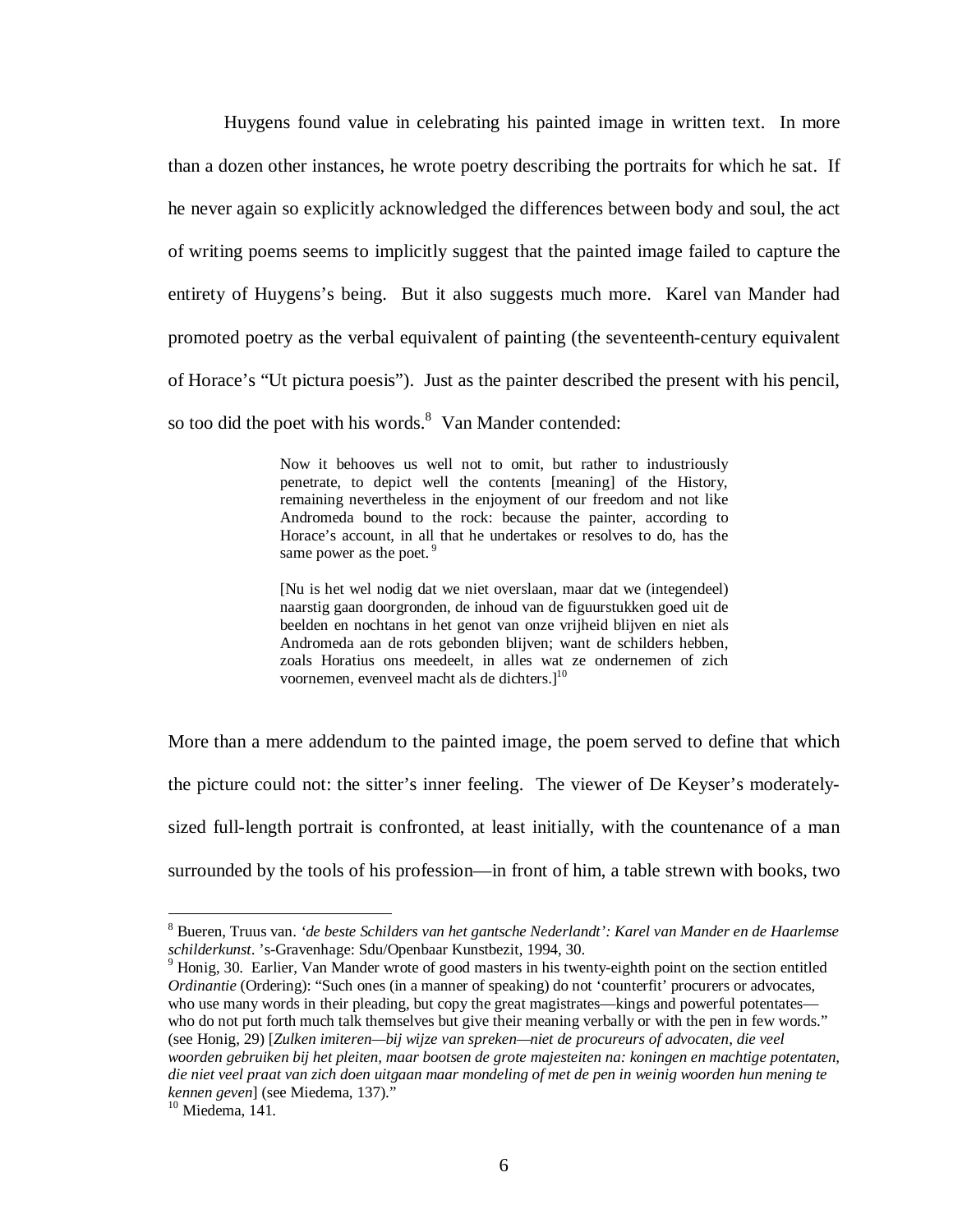globes, a lute, piece of paper, and pen and ink well, while behind him stands his clerk presenting a letter. There is little, if any, overt reference made to Huygens's upcoming marriage. Nor does his staid facial expression betray the *vrolicke* demeanor expressed in his poem of 2 August.

Huygens, as a good Calvinist, placed special emphasis on the written word. This understanding of Huygens's mentality differs considerably from the characterization Svetlana Alpers proposed in the *Art of Describing*. Of Huygens, Alpers wrote:

> …in recounting his scientific, technological, or (as Huygens might say) philosophical education done in digression from his father's set program, Huygens binds images to sight and to seeing, specifically to new knowledge made visible by the newly trusted technology of the lens. Huygens testifies, and the society around him confirms, that images were part of a specifically visual, as contrasted with a textual, culture. $11$

And she defends her assertion a couple pages later by saying:

An appeal to religion as a pervasive moral influence in the society's view of itself and the larger world of Nature seems a more fruitful direction to take than to continue to check the art out against the tenets of the faith. $12$ 

The "specifically visual culture" to which Alpers refers is contradicted by Huygens's poetry on the images for which he sat. Neither image nor word prevails upon the other; rather, his interest in both produces a fruitful tension between the two. Both are necessary, though in varied respects, to understand Huygens, for the image projects the man's physical appearance while the word describes his interior self. A closer look at Huygens's writings will yield evidence that, in fact, the word (not necessarily the Word) held prominence with the visual image.

<sup>11</sup> Alpers, Svetlana. *The Art of Describing: Dutch Art in the Seventeenth Century*. Chicago: U of Chicago P, 1983, xxiv.

 $12$  Ibid, xxvi.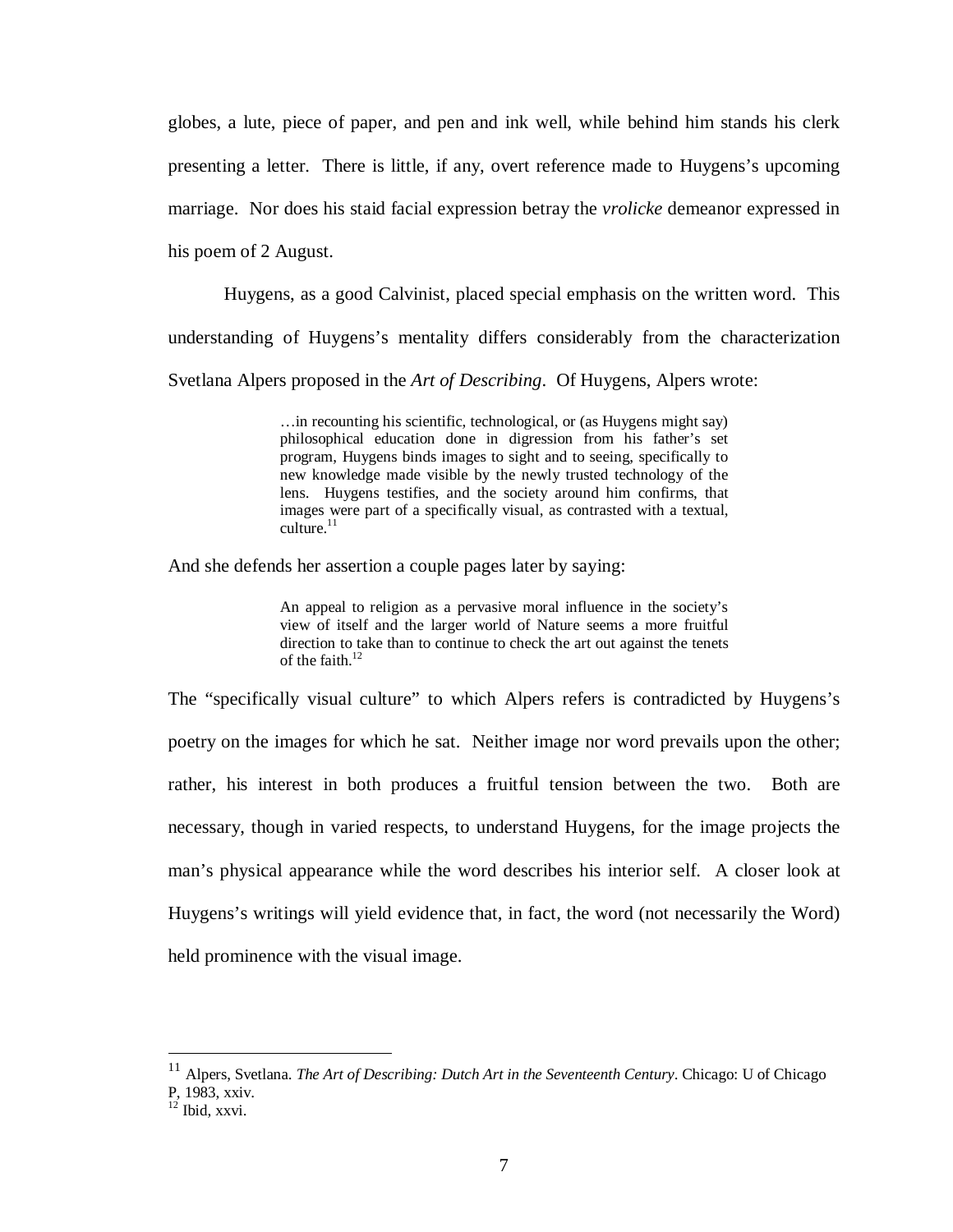To complicate matters further, the artist's image is not nearly as straightforward as it might seem. Just as Huygens wrote three poems on the picture, each of which conveys ideas not explicitly present in the image, so too do the inclusions of objects and attributes within the painted framework add layers of meaning. The contemporary associations of the globes, lute, tapestry, and seascape over the fireplace play with the viewer's notions of public and personal. The finely-painted objects which adorn the composition not only characterize Huygens as "a veritable *homo universalis*" <sup>13</sup>, as one art historian has put it, but also carry strong rhetorical references to his inner self and life experiences by virtue of their being collected items. Huygens's decisions, including the acquisition of paintings and books for his extensive library, lay claim not only to culture and knowledge but reflect his inner self. $^{14}$ 

As with the objects, the carefully-calibrated space qualifies the relationship between public and personal space. Huygens turns from his desk (presumably performing state business?) upon being interrupted by his clerk, who apparently entered through the door left ajar along the back wall. But what kind of space does the clerk enter—public or private? Any notion of this being a distinctly public realm is undercut by the clever inclusion of a partial fireplace at the right of the image. The fireplace, though essential for heating any room, predominantly references the private domestic interior.<sup>15</sup> Moreover, the picture appears to relate to the theater and contemporary stage design in its use of the tapestry as an "omdraeyende doecken" (rotating curtain) and

<sup>13</sup> Woodall, Joanna. *Portraiture: Facing the Subject*. Manchester: Manchester UP, 1997, 78.

<sup>&</sup>lt;sup>14</sup> Huygens's collection of roughly 2600 texts was sold in The Hague on 15 March 1688. The entire catalog was published by W.P. van Stockum and Son in 1903.

<sup>&</sup>lt;sup>15</sup> One notable exception to this is Pieter de Hooch's late view of *The Interior of the Burgomasters' Council Chamber in the Amsterdam Town Hall, with Visitors* of c. 1661-70 (Museo Thyssen-Bornemisza, Madrid), which prominently features a fireplace along the center of the back wall.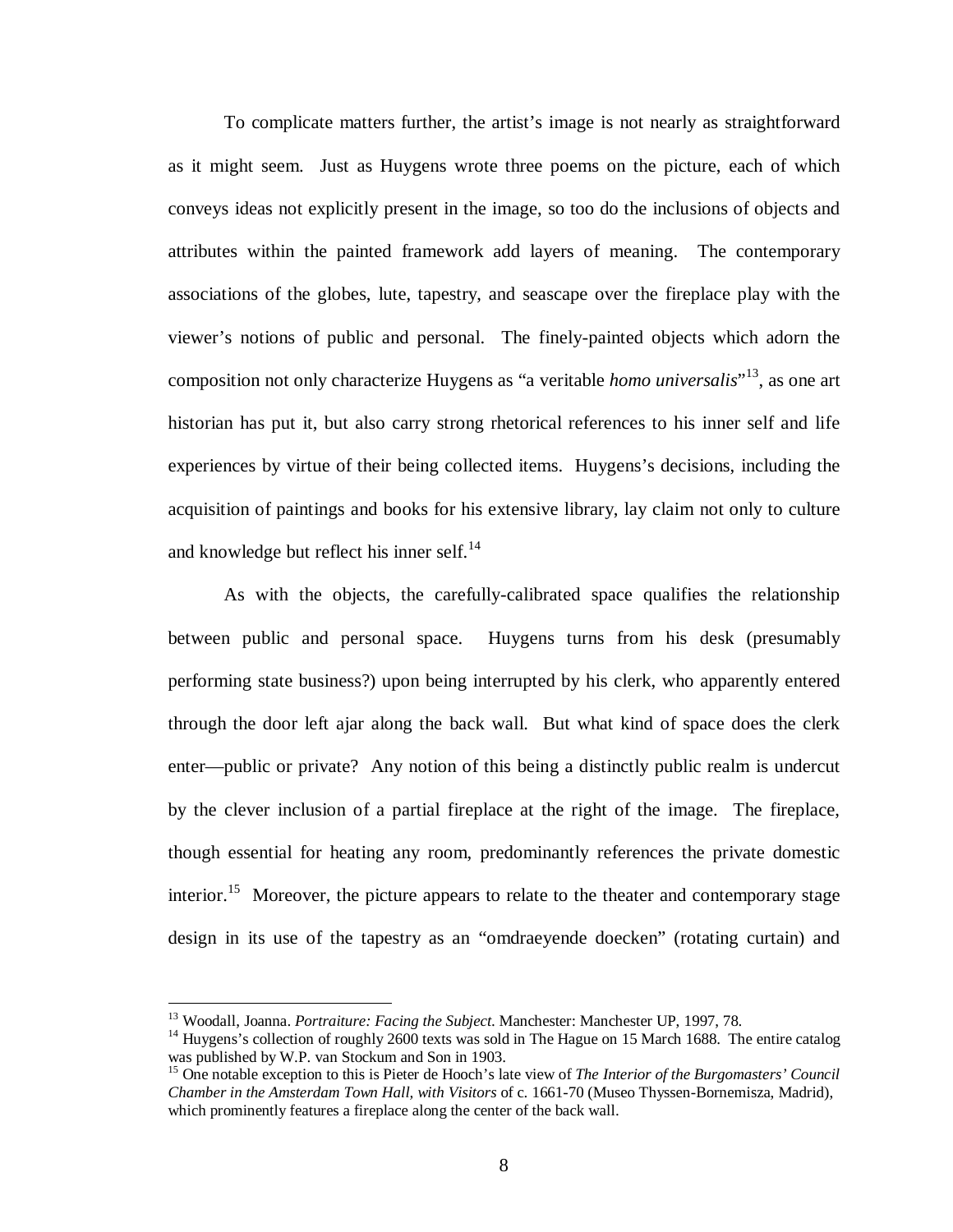openness along the left and right sides of the stage, both of which had become popular in the first half of the seventeenth century.<sup>16</sup> This only complicates our understanding of the question of public and private space in De Keyser's portrait, as it becomes a staged event in a created setting.

De Keyser's composition, like Huygens's equivocal image, is about revealing and non-revealing. Huygens's image is that of the public man with subtle allusions to his personal concerns. Only through careful attention to his poems on the portrait (assuming one had access to them) are his personal cares, concerns, and desires made entirely clear. The fact that the poems were first published in 1672 suggests that only Huygens's closest intimates (perhaps only his family) would have understood the distinctly personal undertones of the image. Likewise, the compositional method the artist has chosen ensures that only what is absolutely vital is revealed to the viewer, thus ensuring that the image and its meanings remain intertwined. Huygens's desk blocks our sole means of establishing the relationship between this room and the space around it. It is as if De Keyser has deliberately subverted the traditional Dutch motif of the *doorsien* (literally, a "view through") by providing the open door with only the upper portion of a blank wall behind it.<sup>17</sup> To the right can be seen the fragmentary image of a seascape. De Keyser has again provided no more than enough of the image to associate it with both Huygens's outward and inward interests, those of the Dutch state as well as his demeanor as a collector. Beneath the picture, the artist (perhaps at the patron's behest?) has cleverly included the left portion of a fireplace. Its inclusion appears inconsequential at first

<sup>&</sup>lt;sup>16</sup> The fact that, from what can be determined, many Dutch stages in the 1620s had only the back wall built up allowed for viewership from three sides of the stage as opposed to one.

<sup>17</sup> For more information on the motif of the *doorsien*, see Hollander, Martha. *An Entrance for the Eyes: Space and Meaning in Seventeenth-Century Dutch Art*. Berkeley: U of California P, 2002, particularly Chapter One.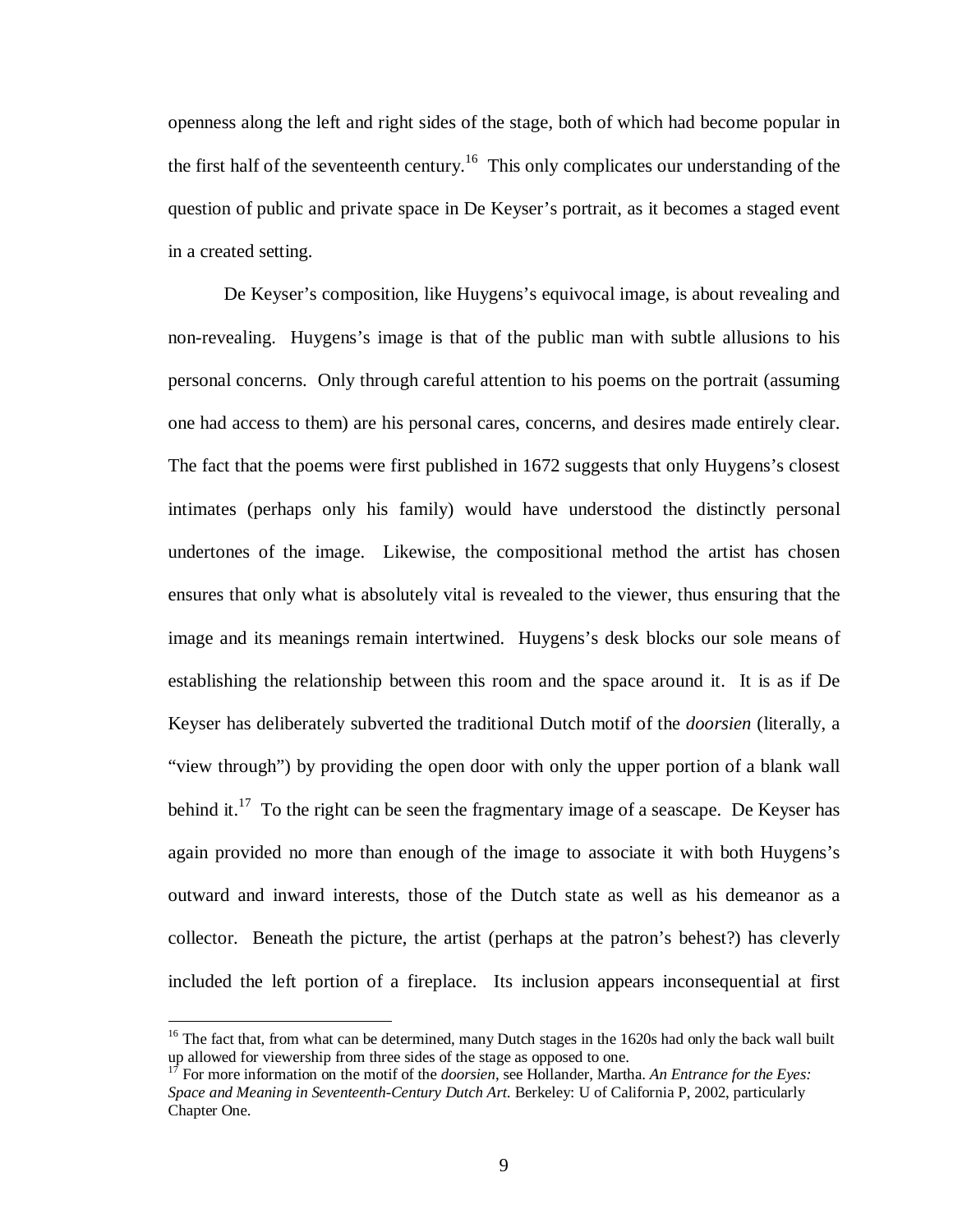glance, the artist painting a fraction of it along the peripheries of the picture as nothing more than a decorative element; however, it also opens the setting to be seen as a quasiprivate interior.

That De Keyser's portrait straddles the public / personal divide poses a number of problems in determining his intended audience. We have an ostensibly public image at hand. But given the meager documentation regarding how Huygens's portraits were hung, it would seem that Huygens likely intended it for more private viewership.<sup>18</sup> Nor would this have been uncommon for portraits in the Dutch seventeenth century. Archival documents reveal that family portraits very often hung in relatively private spaces of the home interior.

The question of Huygens's audience is further complicated by the secretary's poetry on the image. While the painting is directly that of a public man apparently intended for predominantly private consumption, Huygens's poems are—at least eventually—works about the private man intended for public dissemination, as he published them late in life. The late publication of the poems in 1672 suggests that early on they may have been intended solely for Huygens, his wife, and those select few with whom they would have shared such words. One has to wonder if Huygens's sentiments toward his private life changed as he entered his mid- to late-seventies, became less involved in the public affairs of the Dutch state, and had time to reflect on his life experiences.

These, I believe, are the themes pertinent to a discussion of Huygens's 1627 portrait by Thomas de Keyser—word / image association, the public / personal man, and

 $18$  A letter dated 23 July 1633 from J. Brosterhuisen to Huygens suggests that he had been privy to seeing the portrait by Lievens in Huygens's household. The letter is published in Worp, J.A. *De Briefwisseling van Constantijn Huygens (1608-1687).* 's-Gravenhage: M. Nijhoff, 191, 411.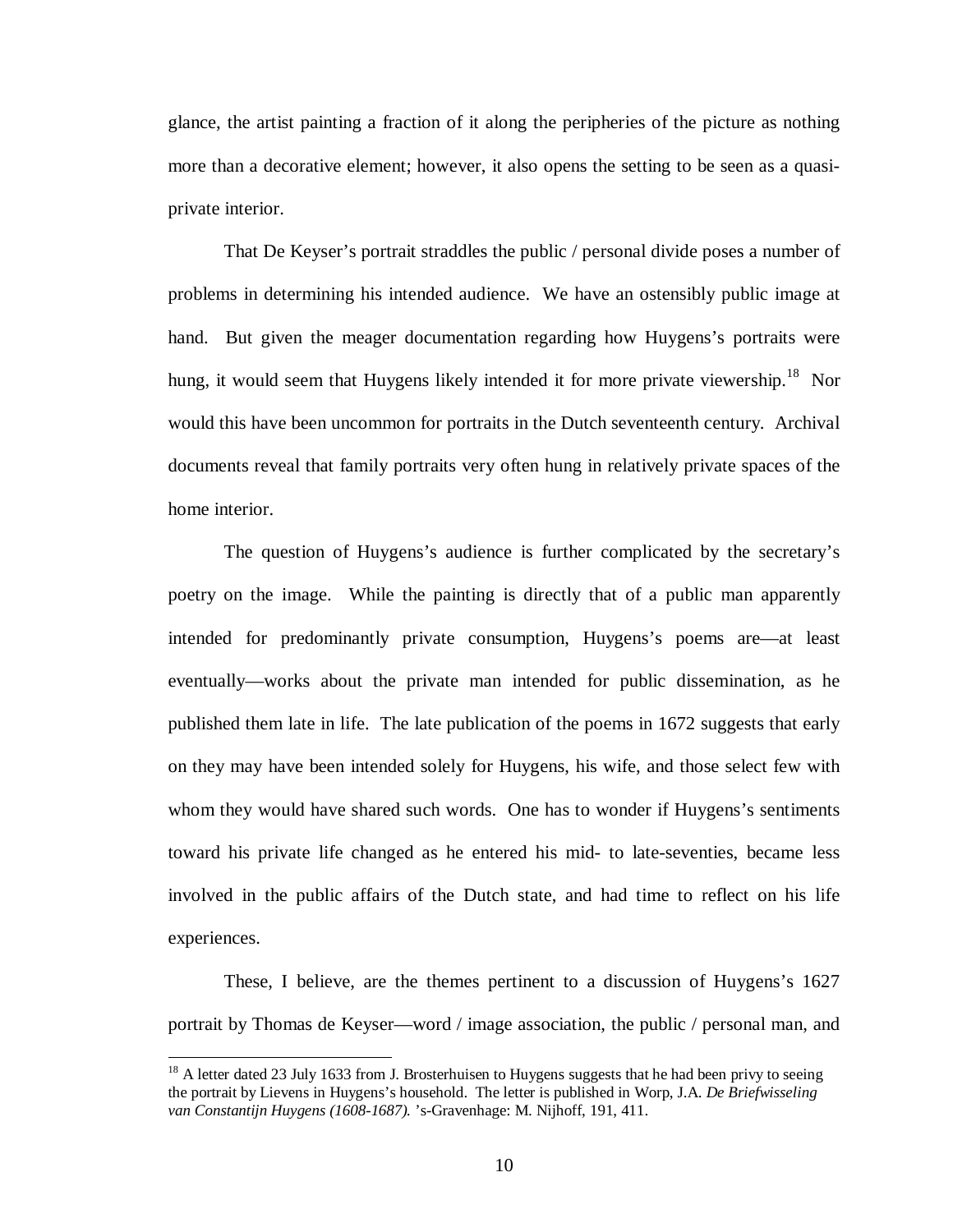revealing / non-revealing within both the portrait itself and a broader historical context. Had Huygens not written his poems on this portrait, these issues would not have arisen in assessing Huygens's intentions for the portrait. The fact that he did, however, provides a unique opportunity to look beyond the painted framework in an attempt to understand what seventeenth-century audiences saw in its subject. Three issues stand out. These include understanding Huygens's portrait in the context of his upcoming marriage to Suzanna van Baerle, his poems on the portrait, and the clear references made to Huygens as a collector within the image. The picture, distinctive among Huygens's portrait commissions, clearly defines the space Huygens occupies and provides a great deal of information regarding his interests and pursuits through the inclusion of the objects on his desk, the tapestry, and the overmantel marine painting by Porcellis.<sup>19</sup> A focused analysis of these issues and the figure of Huygens himself will show that, contrary to traditional accounts, the image at hand was intended not simply to depict the public man but has at its core a number of personal concerns as well.

## **Part I: Unlike Anything which Came Before—The Relationship between Huygens's Portrait and Dutch Art of the Seventeenth Century**

De Keyser's portrait is truly unique among Dutch works of the seventeenth century. The closest compositional parallels are found in paintings by Flemish artists like Anthony van Dyck. This fact is not altogether surprising in light of Huygens's high admiration for the works of Flemish artists. In his *Autobiography* of the early 1630s, Huygens counted Van Dyck as a friend and proclaimed Rubens as the "Apelles of our

<sup>&</sup>lt;sup>19</sup> In all of his subsequent portrait commissions, Huygens favored the inclusion of a minimum of objects within the image as well as an undefined neutral background.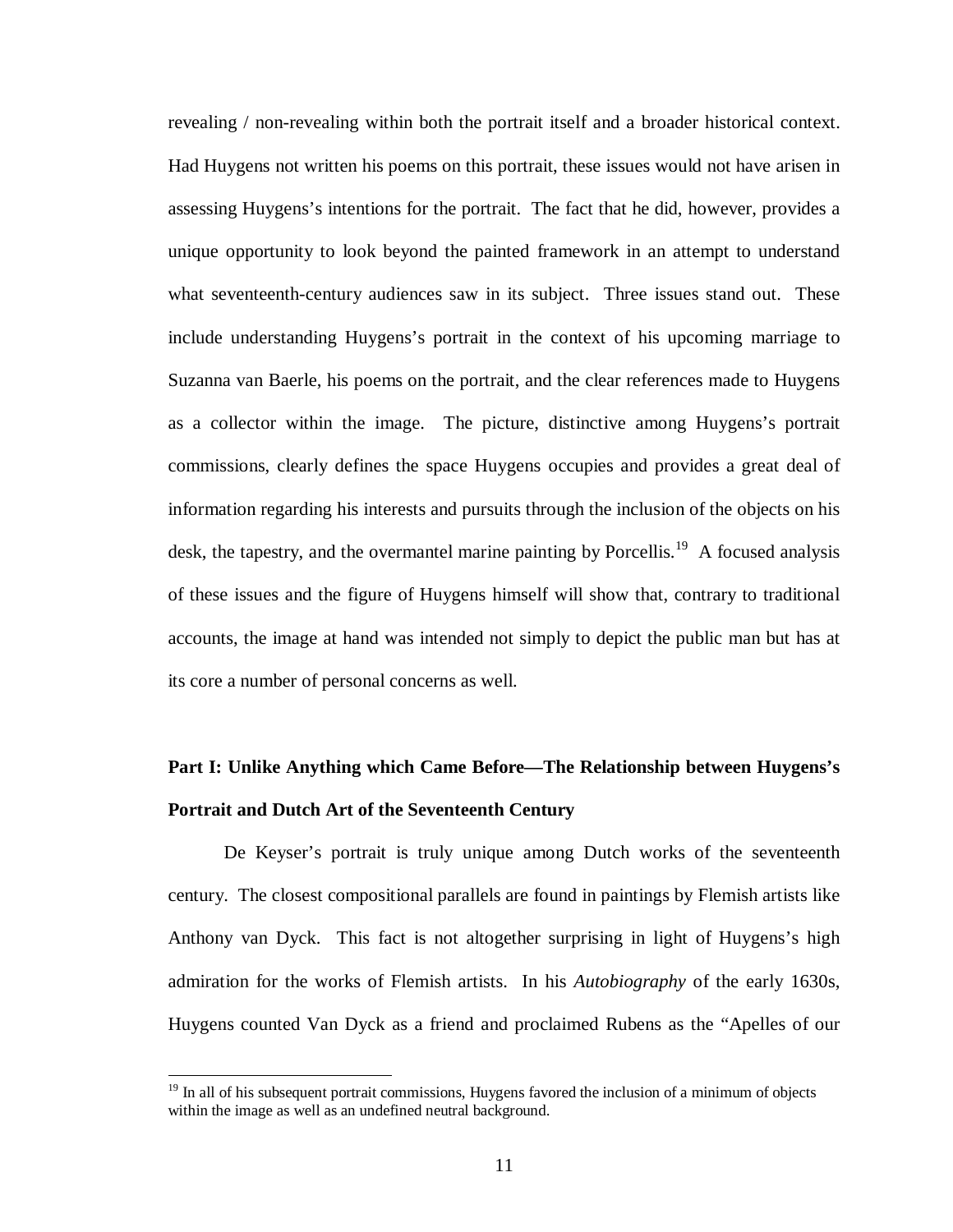time".<sup>20</sup> Huygens was joined by many in his social circle in his admiration for Flemish artists. The Stadholder Frederik Hendrik preferred works by such artists, as the records of his collection can attest.<sup>21</sup> It seems likely that the conception of De Keyser's portrait was that of a courtly portrait mediated through Flemish conventions to meet the needs of someone so closely associated with the court at The Hague. In the process of this mediation, all overt references to Huygens as a courtier have been downplayed and supplanted by the image of Huygens as a distinctly diplomatic, as opposed to aristocratic, figure. This alteration gets at the heart of Dutch, and particularly Huygens's, notions of decorum. Within this framework, there was no room for aristocratic pretension.

The works of Anthony van Dyck present the closest comparison for Huygens's portrait. Chief among these are the portraits of *Lucas van Uffel* of c. 1621-7 (fig. 2), *Cardinal Bentivoglio* of 1622-3 (fig. 3), and *Thomas Wentworth, Earl of Strafford, with his Secretary Philip Mainwaring* of c. 1634 (fig. 4). As in the early Huygens portrait, the sitters are each accompanied by attributes relating to their interests and pursuits. The merchant Lucas van Uffel is shown with dividers and a celestial globe. Cardinal Bentivoglio, who in 1621 became a cardinal and additionally began to manage French affairs at the papal court for Cardinal Richelieu, is portrayed holding a letter. This is generally interpreted as a reference to his relationship with both Paris and Rome. Thomas Wentworth, whose feelings toward the Crown tended to vary with the season, sits with his secretary at a desk in front of an expansive landscape. The background

<sup>20</sup> Worp. J.A. "Constantyn Huygens over de schilders van zijn tijd." *Oud Holland* 9 (1891): 118.

 $21$  For more information on the collecting habits of the Stadholder and collectors in The Hague, see Keblusek, Marika and Jori Zijlmans. *Princely Display: The Court of Frederick Hendrik of Orange and Amalia van Solms in The Hague*. Historical Museum, The Hague. Zwolle: Waanders Publishers, 1997. See also, *Princely Patrons: The Court of Frederick Hendrik of Orange and Amalia van Solms in The Hague*. Historical Museum, The Hague. Zwolle: Waanders Publishers, 1997.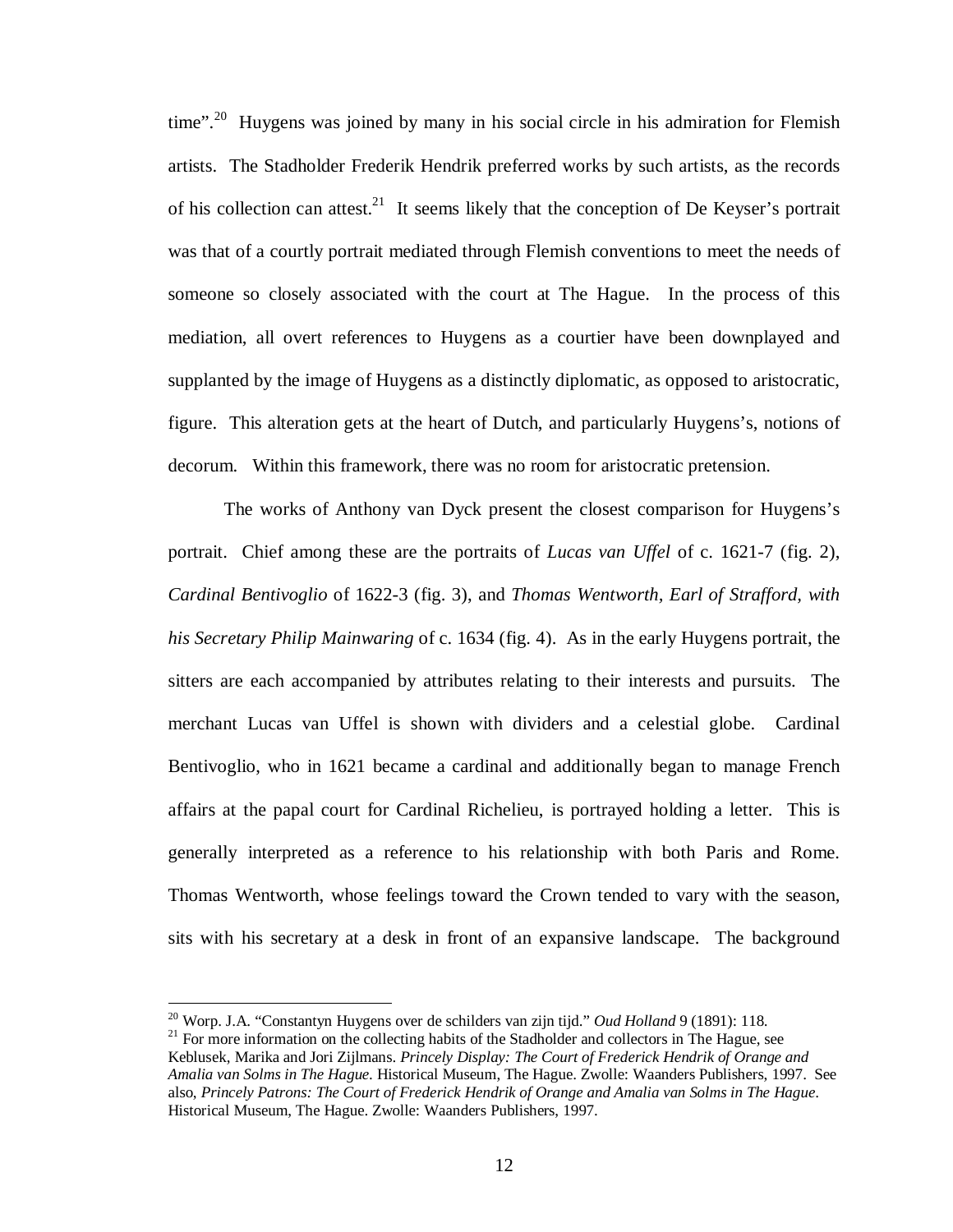landscape has been associated with Wentworth's post as Lord Deputy of Ireland and reflects an era when he was in the Crown's good graces.

It is worth noting that the portrait conventions used for at least two of these images (though it could be argued for the image of Lucas van Uffel as well)<sup>22</sup> stem directly from a courtly culture and depict individuals serving in an advisory role. The choice to place the sitter at his desk provided the ideal composition for depicting both public and personal pursuits. The artist could at once infuse the image with notions of the man's political prowess and discuss his peripheral interests in music, science, and the visual arts by filling the surrounding space with appropriate attributes. Might this have been the reason Huygens chose such a format for his 1627 portrait? Like Huygens, both Cardinal Bentivoglio and Wentworth served in important advisory roles for Paul V and Charles I, respectively. Certainly, the relatively loose court structure at The Hague and the highly codified ones in France and England cannot be compared directly. Nevertheless, a man such as Huygens, with his close connections to the English court and interests in a more courtly style of art (Rubens, Huis ten Bosch), was well aware of the compositional advantages provided by such a tradition and able to rework it in a distinctly Dutch idiom.

While the closest compositional parallels are to be found in Van Dyck's portraits, one finds points of similarity between Huygens's portrait and native Dutch works. In his *Still Life* of 1651, the Leiden artist David Bailly has composed a scene of great visual coherence. At the left sits the artist, *mahlstick* in his right hand and portrait of Bailly in his left, with a sumptuously laid still life on the table. The objects on the table and wall

 $22$  While van Uffel was not directly involved in Flemish affairs of state, he did nonetheless operate within the Flemish courtly milieu by virtue of his high status within Flemish society.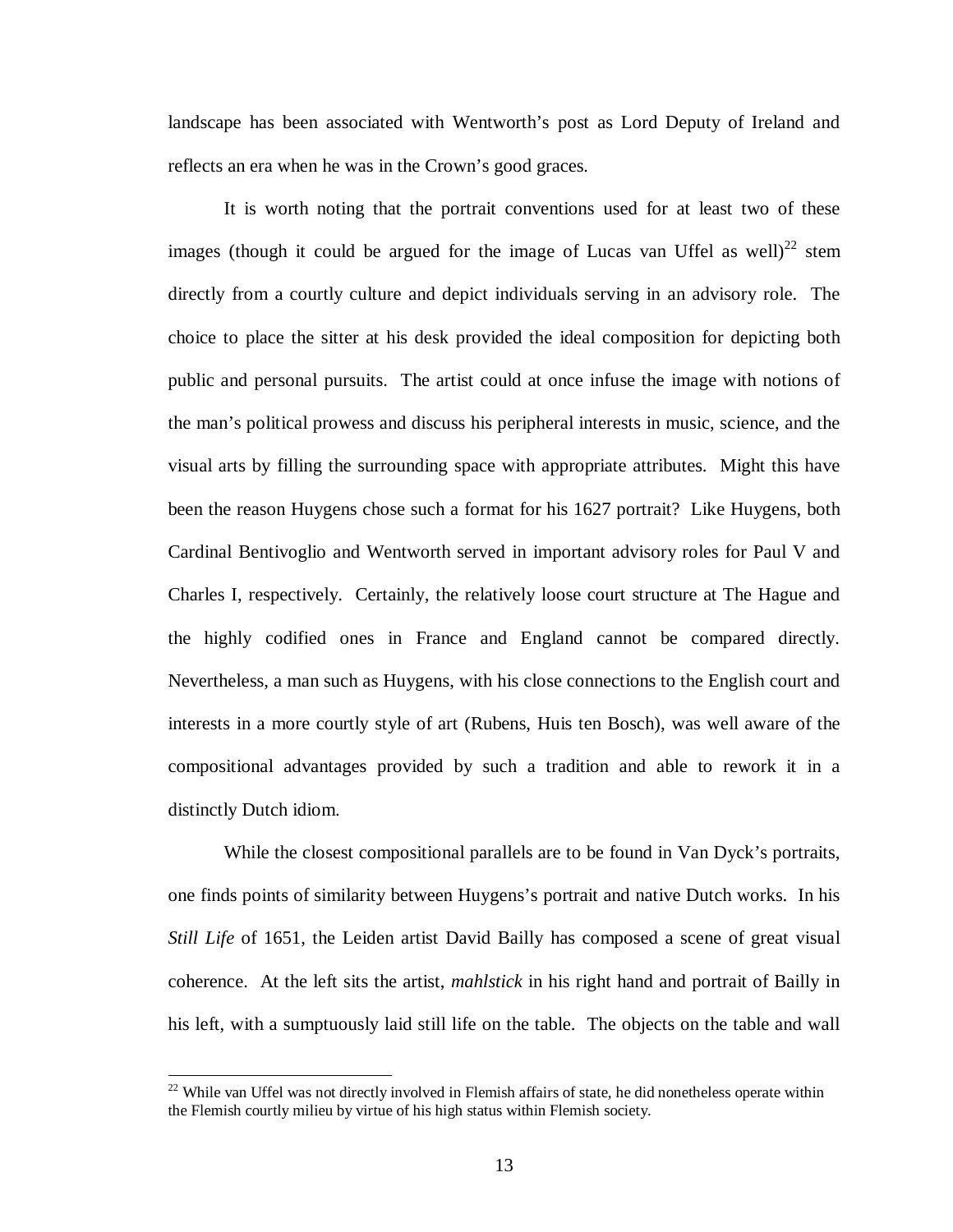simultaneously refer to the *vanitas* theme of the image while also the artist's profession as reproducer of nature: plaster models, a skull, candleholder, palette, portraits, overturned *roemer*, wine glass, pearls, pipe, coins, etc. Or, as one art historian so rightly claimed:

> …these are materials worked to reveal or…to betray their nature: wood is shaped, paper curled, stone is carved, pearls polished and strung, cloth is draped, hides (as vellum) are treated to provide smooth cover for a book. Several materials betray their multiple natures...metal is imprinted in coins, fashioned into links of chain, sharpened to form a knife blade, turned to a candlestick, or molded into the sprightly putto supporting the glass holder at the far right. $^{23}$

Just as the painter in the image has crafted the portrait of Bailly and the craftsmen the assorted objects of the picture, so too does Bailly lay claim to the role of creator, for he produced *this* image, a fact reinforced by his presence among and proximity to the various objects strewn atop the desk.

Like Bailly and the artist in his image, Huygens lays claim the objects on his desk, though in a slightly altered form. No longer is this the ownership brought about through artistic creation but rather political power and intellectual acumen. While Bailly's image is the world of the artist, the celestial and terrestrial globes, pen and ink well, letters, and books are that of Huygens's, for it was Huygens's profession to serve as scholar, diplomat, and intermediary between foreign officials and the Stadholder.

Nor does it appear as if the choice to stage one's portrait within a study ever took root in the northern Netherlands during the seventeenth century. Such a portrait-type would have been more than suitable for individuals like the moralist Jacob Cats and Johan van Oldenbarnevelt, Land's Advocate for Holland from 1586 until his execution in 1619. It is curious, then, that Huygens was among a select few Dutchmen to have chosen

 $23$  Alpers, 103.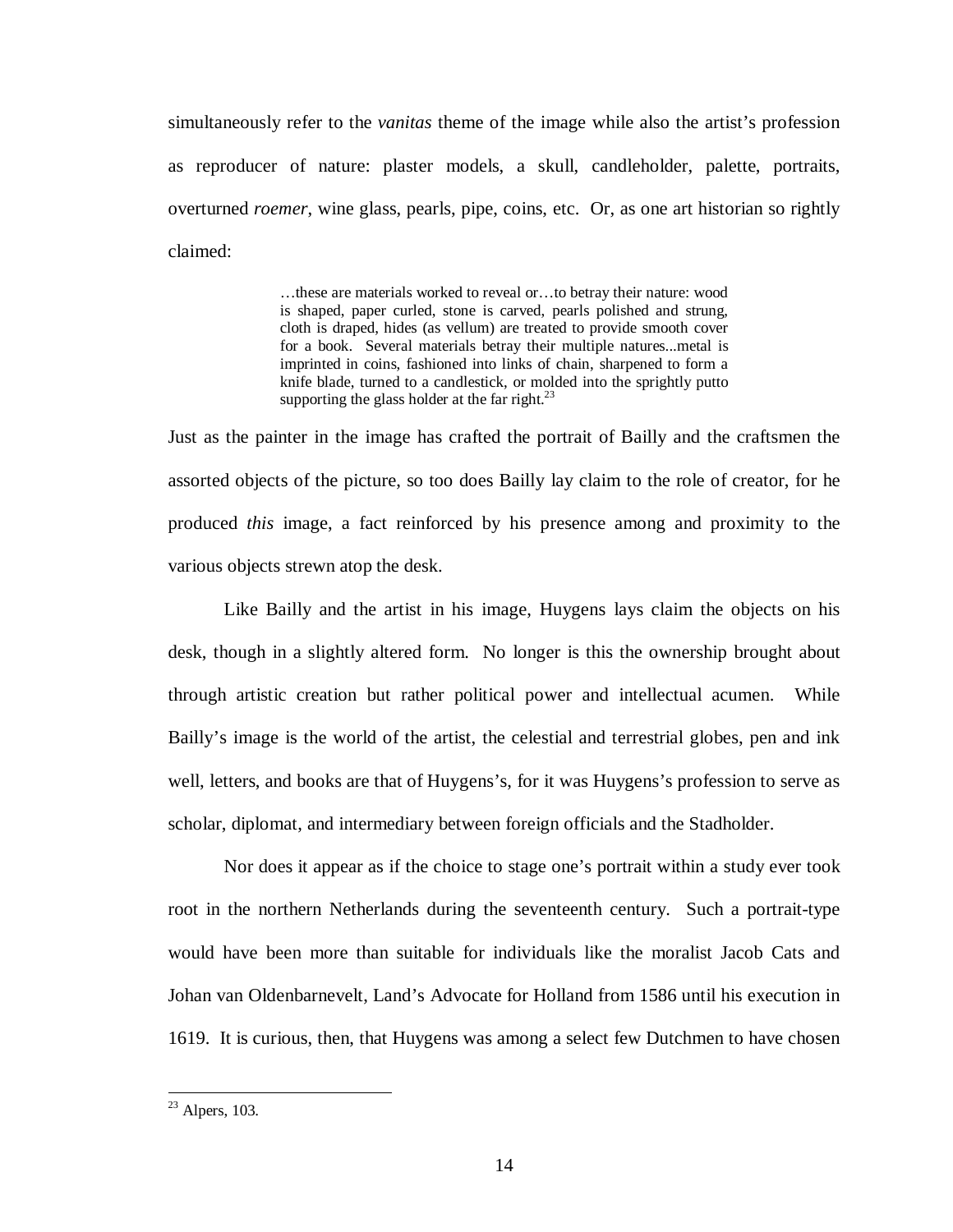the format for his 1627 portrait, the other famous example being Rembrandt's 1654 etching of Jan Six, which shows the Amsterdam official leaning languidly against an open window while reading (fig. 6). The print as we know it today underwent several stages of alteration before taking its final form, an evolution which proves illuminating in an assessment of the kind of individual for whom this type of portrait apparently appealed. In the first of two drawings, Rembrandt has depicted his subject leaning against what appears to be an open window, a dog placing his fore-paws against Six's leg. The inclusion of the dog has rightly been assumed by scholars as an indication of his status as a young patrician, a key to our understanding of the type.<sup>24</sup> The second preparatory drawing relates far more closely to the final composition. Rembrandt has removed the dog in favor of showing Six reading at the open window. With this change, the artist has removed the overtly aristocratic reference in favor of a more nuanced depiction of the scholar in his study.<sup>25</sup> This change from dog to reading reflects a change in emphasis in characterizing Six as a man. In the former, he was simply the affluent, young "aristocratic" type (no doubt a scare word for any good Dutchmen of the time), while in the latter the outward stare has been removed in favor of an inward gaze at the printed material.

De Keyser was similarly quite noted for his "rather literal translations of court portraiture" from 1624 to 1639, which portray the individual seated at a table in his study.<sup>26</sup> What so strikingly differentiates De Keyser's portrait of Constantijn Huygens

<sup>24</sup> Freedman, Luba. "Rembrandt's 'Portrait of Jan Six'." *Artibus et Historiae* 6 (1985): 94.

 $25$  There is something about this choice that rings of a distinctly Dutch sensibility, where boundaries are set up between appropriately conveying one's status within society on the one hand and giving off an inflated sense of self-importance on the other.

<sup>26</sup> Adams, Ann Jensen. *The Paintings of Thomas de Keyser (1596/7-1667): a Study of Portraiture in Seventeenth Century Amsterdam*. Thesis (PhD), Harvard University, 1985, 96.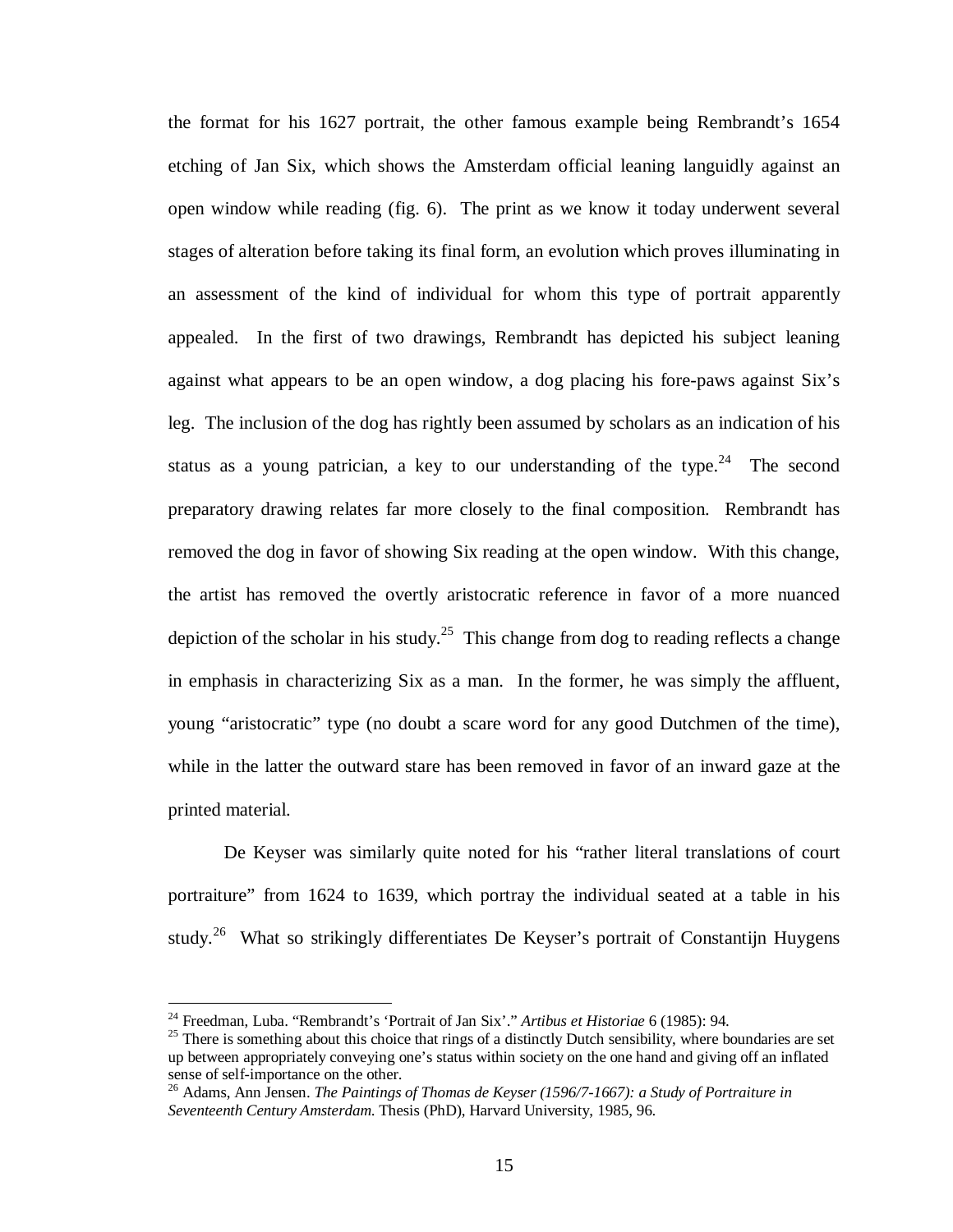from the other portraits of the period is that none so expressly links the sitter with the tradition seen in works by contemporary southern artists such as Van Dyck. A typical example of the type executed by De Keyser during this period can be seen in an image of a *Merchant in His Studio* which recently came up for auction at the Dorotheum in Vienna (fig. 7). The small-scale image shows a young, affluent merchant seated informally at a table in his studio, presumably in the midst of correspondence with business associates. Unlike the Huygens image, the portrait of the young merchant conveys no more than the sitter's professional pursuits, the linen chest in the background providing a possibility as to his source of wealth. Huygens's image, on the other hand, shows a multitude of objects which relate his professional, intellectual, and personal pursuits—the boundaries between which are not often entirely certain.

That Huygens and Six were among the few Dutchmen of the seventeenth century to have chosen to sit as a scholar in his study suggests the idiosyncratic nature of the composition.<sup>27</sup> The brilliance of the work by De Keyser and select other Dutch works lies in their unconventional development of the picture space. That the mediated court portrait never took hold in the Dutch Republic also suggests that, unlike their southern peers, the Dutch may have felt a certain aversion to the form due to its courtly connotations. Certainly, social status was a necessary prerequisite for one to commission such a portrait. But it was not sufficient. In addition to one's social status, a certain mentality was required—for Six, one which *desired* to be seen as an aristocrat or, in

 $27$  It is interesting to note that none of the Stadholders for whom Huygens served ever had themselves portrayed in this manner. This occurrence, however, might well be explained by the fact that, even in the South, the form seemed a favorite of those individuals below the highest ranking member of society—his advisors.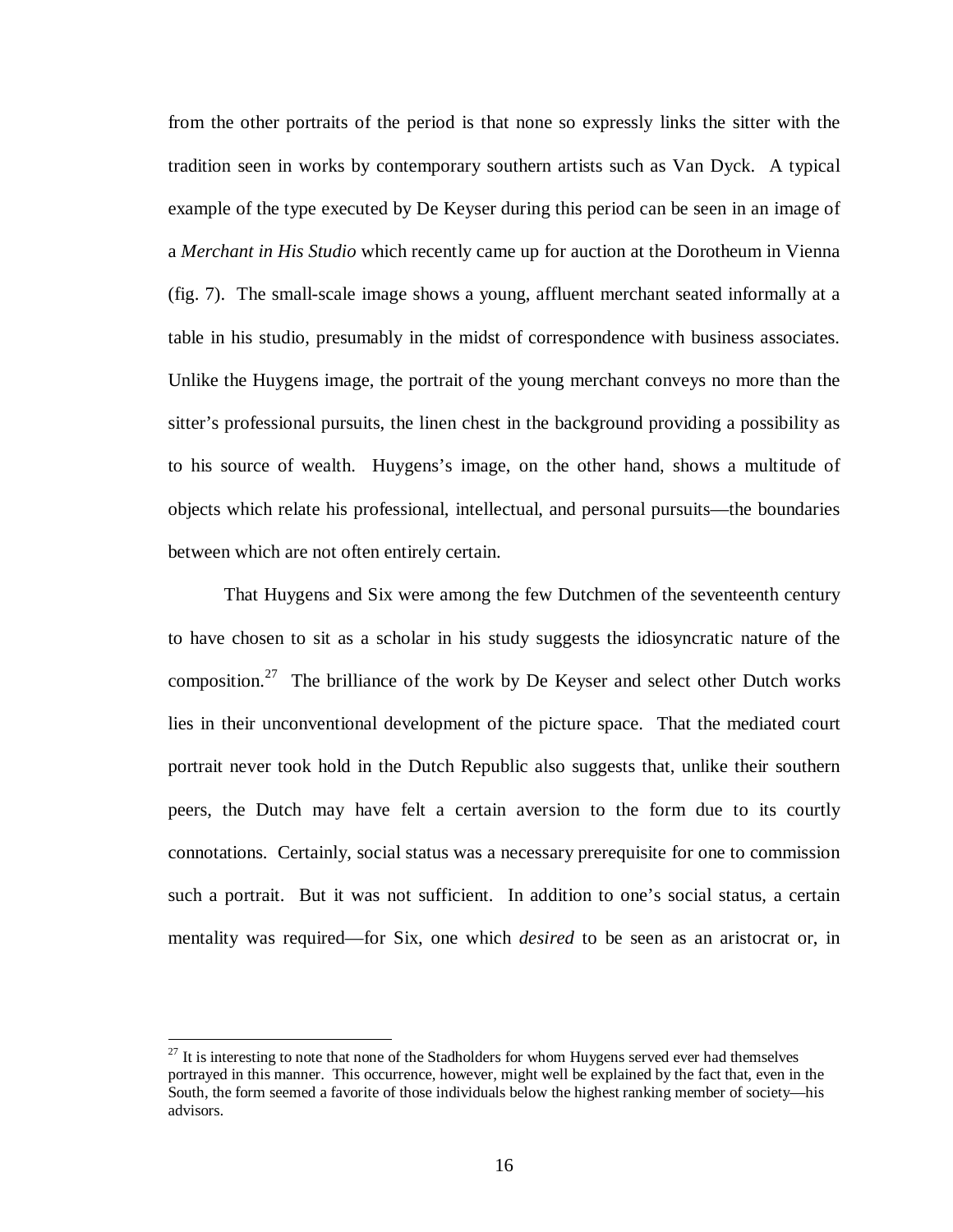Huygens's case, one which was created by unparalleled political success at the early age

of 31. This, in turn, seemingly provided the logic for such a commission.

#### **Part II: The Impact of Dress and Gesture on Huygens's Personal Characterization**

This city's *magnafique*, but what a grubby folk! In Brabant we're all quite exquisite In dress and bearing—in the Spanish mode— Like lesser kings, gods visible on earth. Oh, imperial Antwerp, great and rich! … Ah, had I been less the banqueter, I'd been there less the scandalous bankrupt too. All was well. Why seventy pair of sleeves I had Which my *crediteurs* demanded I return..."<sup>28</sup>

So spoke Jerolimo Rodrigo, Gerbrand Bredero's famous character, at the beginning of his *Spanish Brabanter* of 1617. Not only did Bredero's character previously have the enormous (and undoubtedly inflated) number of "seventy pair of sleeves", but his current wardrobe included such courtly refinements as a "red-plumed bonnet", sword, and "feathers" (presumably placed in the bonnet).<sup>29</sup> Bredero's play was widely successful in its day, due not only to its superb writing and plot but also the author's keen sense of popular perceptions about a distinctly Dutch culture which scoffed at the eccentricities of its southern (Catholic) neighbor.

Gerard de Lairesse seconded Bredero's sentiments somewhat later in the century.

In his *Groot Schilderboek*, the multi-talented author and artist suggests the following:

…additions not only bestow dignity and luster to the piece, but moreover will elucidate the person's distinction and virtue; taking care that the sitter who is the subject of the piece, takust up the most space, either through a lively swagger or by the inclusion of one or more

<sup>28</sup> Bredero, G.A. *Spanish Brabanter*. Trans. David Brumble. Binghamton, NY: Medieval and Renaissance Texts and Studies, 1982, 47.

 $29$  Ibid, 63.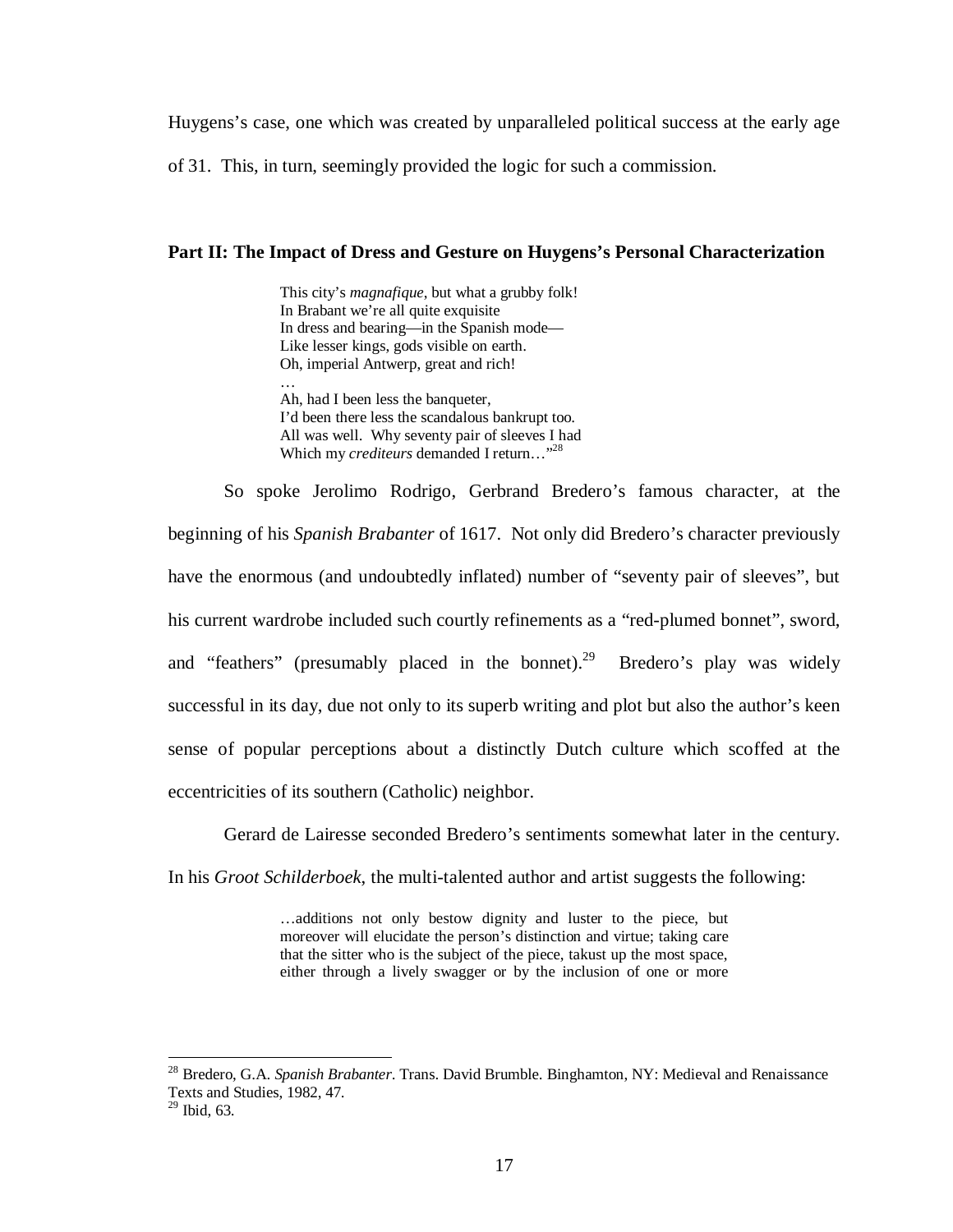appropriate additions. In doing this, one will attain great accomplishment.<sup>30</sup>

[...Welke [bywerk] niet alleen strekken tot deftigheid en cieraad des stuks, maar daar en boven tot verlichting van des Persoons luister en deugd; acht meemende, dat de Persoon, welke het voorwerp des Stuks is, het meeste deel beslaa, 't zy door een spartelende zweir, of door het by voegen van 't een of 't ander daar toe eigen bywerk. Met zulks te doen, zal men een groote welstand voortbrengen.]

For both Bredero and Lairesse, one's choice in clothing served as a means by which the individual's personality, demeanor, and even moral rectitude could be characterized. While Bredero's over-the-top mockery of Jerolimo provides the reader a relatively simple perspective as to how clothing could affect these issues, the realities of clothing oneself could be very different. As I will show, many Dutchmen—Huygens included—were faced with competing aims when it came to choosing the appropriate clothing. A man such as Huygens was constrained to convey his high social status without appearing Jerolimo-esque. He could neither wear the garb of the middling sort so often found in contemporary Dutch genre scenes nor could he clothe himself as radiantly as foreign courtiers so frequently did.

An assessment of Huygens's choice of dress depends predominantly on an understanding of the contemporary associations of its constituent elements: the heavy wool *kazak*, matching breeches, gloved right hand, ruffled collar, riding boots with spurs, and hat. $31$  Each of these articles of clothing is related directly to the culture of horsemanship and riding, activities which elite Dutchmen had undertaken with increasing relish throughout the seventeenth century. The meanings of these accoutrements did not, however, remain static through the Dutch seventeenth century. Nor did they necessarily

<sup>30</sup> Quoted in De Winkel, Marieke. *Fashion and Fancy: Dress and Meaning in Rembrandt's Paintings*. Amsterdam: Amsterdam UP, 2006, 281, footnote 2.

<sup>&</sup>lt;sup>31</sup> The *kazak* was especially well adapted for riding gear due to its hanging sleeves and long side vents. For more information, see De Winkel, especially pages 107-112.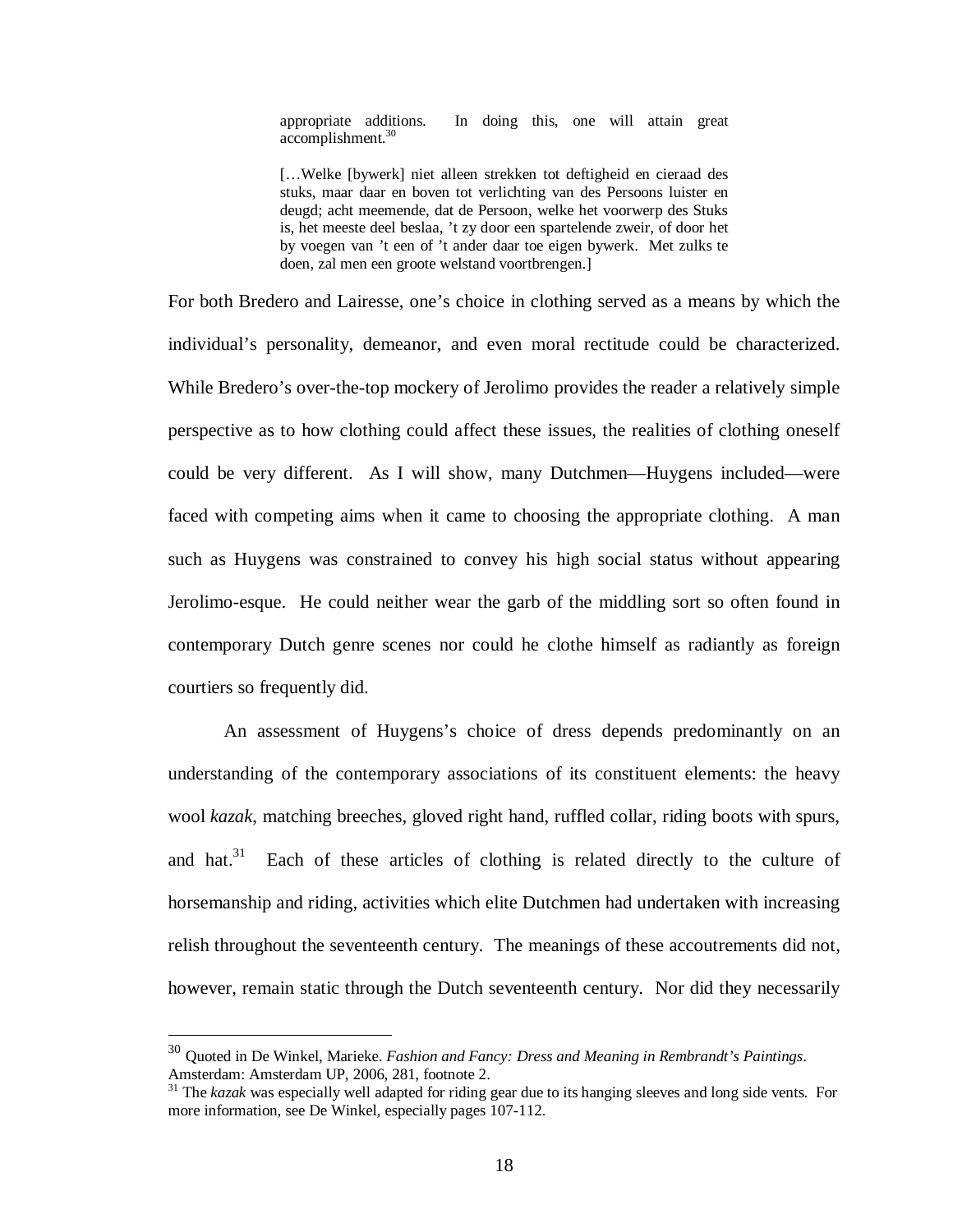hold the same connotations for portrait sitters from the same period. The fan, not present in our painting but nonetheless useful to make our point, was not as innocuous an inclusion as one might assume.

David Smith has noted the multitude of meanings fans held for early-modern people:

> From the sixteenth century onward, however, fans primarily became the possessions of wealthy and fashionable ladies. First in Renaissance Italy and increasingly throughout Europe as a whole, they attained the status of luxury objects, which were made ever more varied in form and elegant and expensive in their materials and ornamentation…Their functions also expanded... Significantly, there were also wedding fans. The latter already make their appearance into Renaissance Venice, and while I can find no evidence that they enjoyed the same popularity as wedding gloves in the seventeenth century, their existence does indicate that a sense of metaphor underlay their fashionableness.<sup>32</sup>

In art, fans were apparently often associated most closely with the final use mentioned, married ladies.<sup>33</sup> While visual evidence appears to confirm Smith's theory (fans are so frequently found in pendant marriage portraits), the relatively few contemporary comments made regarding their associations imply a somewhat different meaning. In Huygens's 't Kostelick Mal ("Costly Folly") of 1622, the fan receives a brief treatment as a sign of pride and vanity. In it, Huygens wrote the following comment on a fashionable lady:

> And [the poor] could live for over a year, On the frivolous cost of your ribbon and your feathered fan.<sup>34</sup>

> [En over 't jaer sou teeren, Op den versnoepten cost van uw' lint en uw' veeren.]

<sup>32</sup> Smith, David R. *Masks of Wedlock: Seventeenth Century Marriage Portraiture*. Ann Arbor, MI: UMI Research P, 1982, 82.

<sup>33</sup> Ibid, 84.

<sup>34</sup> The English antiquarian Randle Holme provided similar sentiments in his 1688 *Academy of Armory and Blazon*, noting that a feathered fan was "more comely and civil for old Persons then the former, which is stuft with nothing but vanity."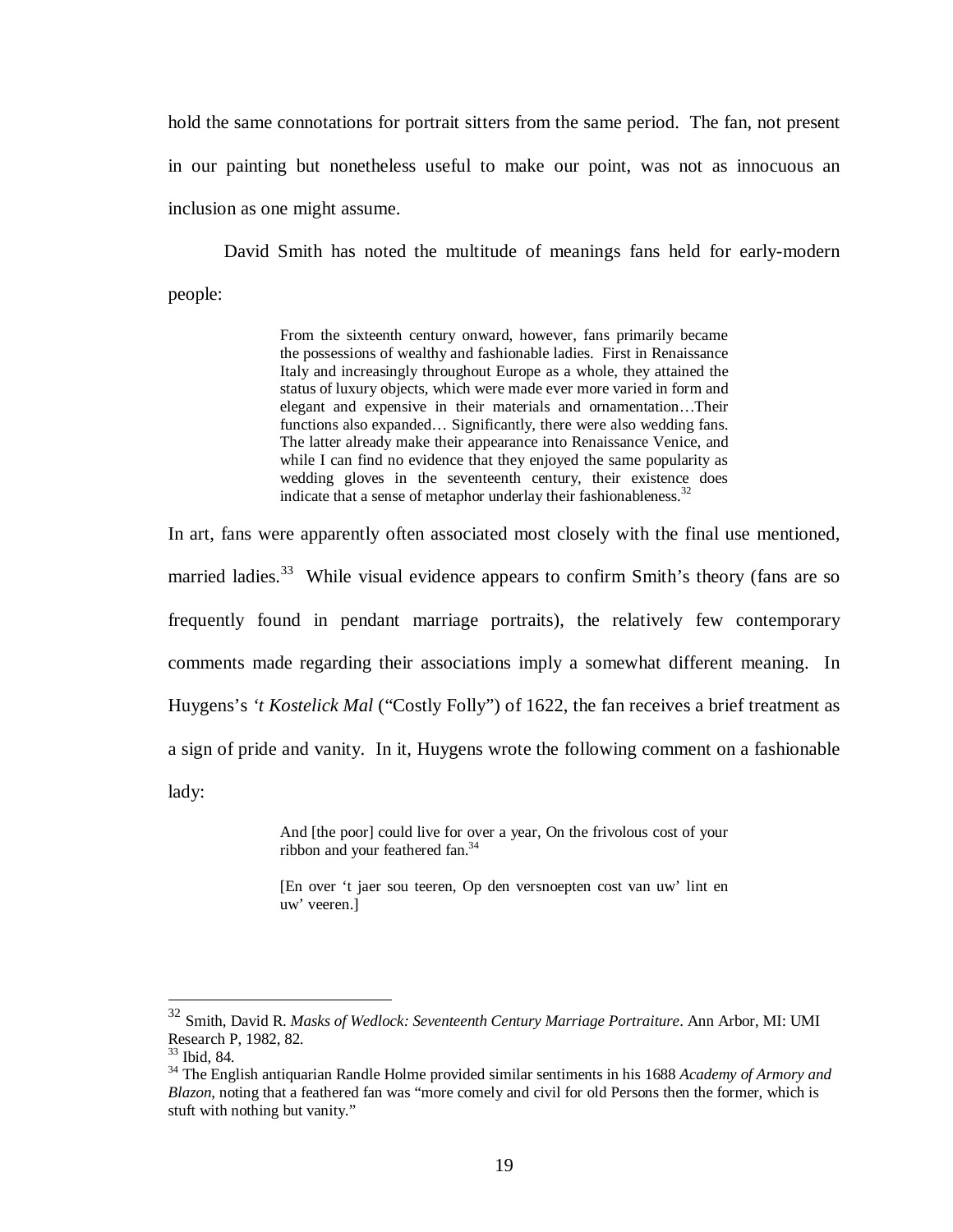Huygens's perspective on the connotations of the fan remained constant throughout his life, as an English epigram from 1671 indicates:

> Who ever heard a thing so strange? A Maid, a Ladij and a Man In two hours at the new Exchange Bought an Ear-iron and a Fan.<sup>35</sup>

That a fan could be interpreted so paradoxically as both a symbol of marriage and a vain gesture by its beholder suggests the many layers of meaning dress held (and continues to hold) within society. Moreover, the import seventeenth-century Dutchmen placed on decorous dress and presentation permeates both their literary and visual works of art.

Rarely do we find an individual more interested in appropriate self-presentation than Huygens. In both literature and paint, Huygens preoccupies himself with these issues, a fact that is particularly evident in the mid-1620s. During this period, Huygens wrote his afore-mentioned "Costly Folly", a series of moral prints, and sat for three portraits within a four year period.<sup>36</sup> His series of moral prints are perhaps the most intriguing path of entrance into his early sensibilities. One of Huygens's main themes in writing these poems was his satirizing of the upwardly mobile classes within Dutch society. Two examples from the series will suffice in conveying this point. In August of 1623, Huygens wrote a relatively lengthy poem entitled "Een' Rycke Vryster" ("A Rich Spinster"). Two lines of the poem read as follows:

> Haer wapen is een Koey in klaverveld ter weiden, Die overgeten schijnt, en vande melck will scheiden<sup>37</sup>

<sup>35</sup> Davidson, Peter and Adriaan Van Der Weel. *A Selection of the Poems of Sir Constantijn Huygens (1596- 1687)*. Amsterdam: Amsterdam UP, 1996, 196.

<sup>&</sup>lt;sup>36</sup> The portraits include Michiel van Mierevelt's lost work of 1623 (known through a print of 1625 by Willem Delff), Jan Lievens's three-quarter length portrait of 1626/7 (Douai, Musee de la Chartreuse), and Thomas de Keyser's famous work of 1627.

 $37$  Worp, 1893, 5.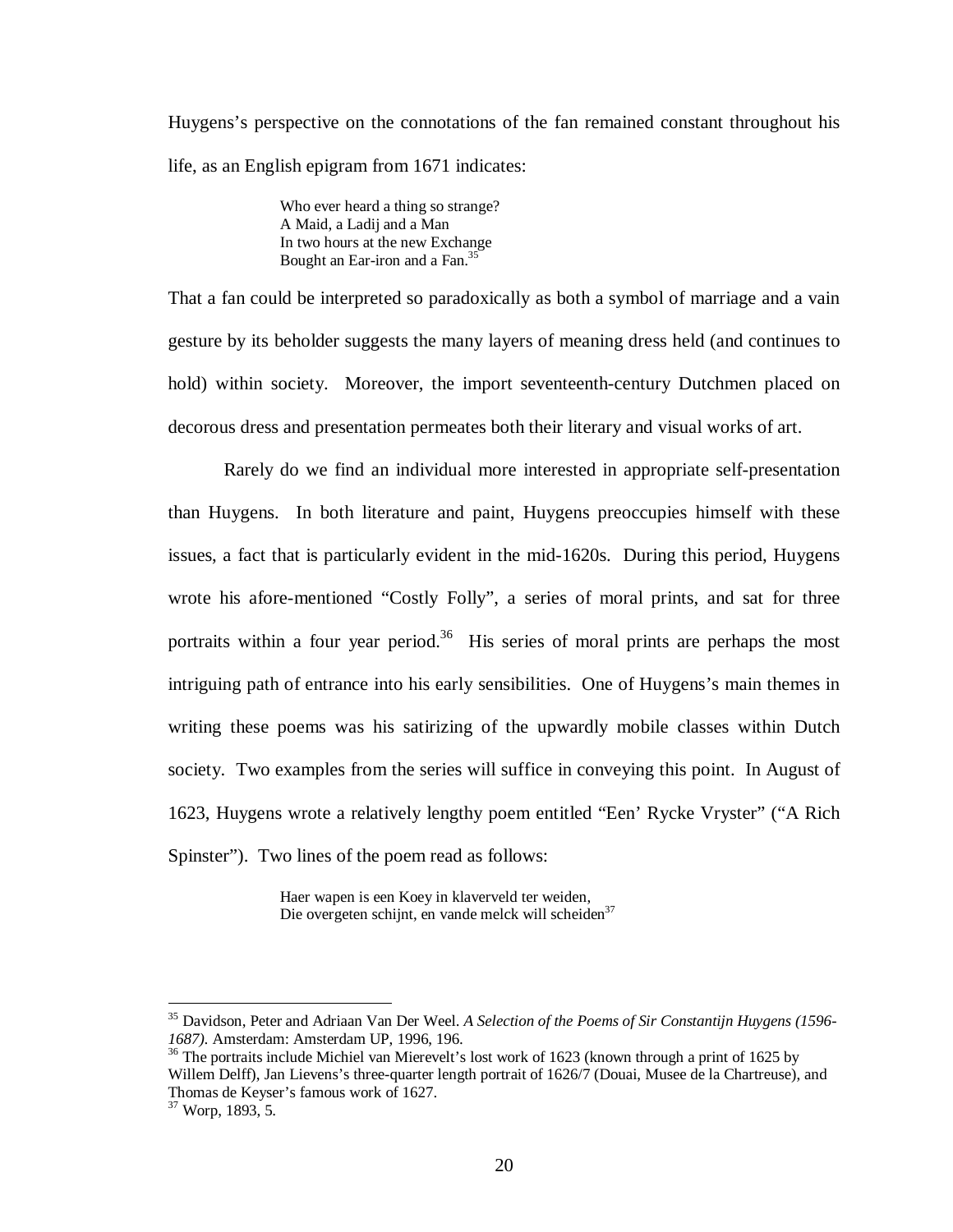Huygens saw the suitors' interests not due to the spinster's charm and feminine beauty but rather given her wealth; though, as Huygens recognizes several lines earlier, to them she is "nemmer oud" ("never old"). In a work of the same year entitled "Een Boer" ("A Peasant'), Huygens scoffs at a passing gentleman for having powder in his hair and an effeminate lock hanging down his shoulder.<sup>38</sup> Such ostentatiously aristocratic types were lampooned by Huygens not simply because they lacked his notions of masculinity but because (like Jerolimo in Bredero's play) they derived their success by leaching off others.

Nor was Huygens alone in his criticisms of such individuals. Indeed, judging by the biting words penned by John Milton some fifteen years later, the theme appears to have been a relatively common one among Huygens's contemporaries. In his *Of Reformation* of mid-1641, Milton wrote the following:

> And it is still *Episcopacy* that before all our eyes worsens and slugs the most learned, and seeming religious of our *Ministers*, who no sooner advanc'd to it but like a Seething-Pot set to cool, sensibly exhale and reak out the greatest part of that Zeal, and those Gifts which were formerly in them, settling in a skinny congealment of ease and sloth at the top: and if they keep their Learning by some potent sway of Nature, 'tis a rare Chance; but their *Devotion* most commonly comes to that queazy temper of Lukewarmness, that gives a Vomit to God himself.<sup>39</sup>

Milton's vitriolic speech was directed at learned bishops in general but appears to have been particularly reserved for Archbishop Laud, a commoner who made his way up the religious ranks.

Huygens's poems and Milton's contemporary polemics have a great effect on our understanding of the secretary's intentions in clothing himself as he did. Huygens's perception of himself is clearly that of a self-made man, regardless of his family's prior

 $38$  Ibid, 31-4. Huygens speaks through his peasant to convey his mockery of Holland's aristocratic types. At one point, the peasant exclaims, "Why, he looks just like a woman!"

<sup>39</sup> Milton, John. *A complete collection of the historical, political, and miscellaneous works of John Milton*. London: printed for A. Miller, 1738, 5.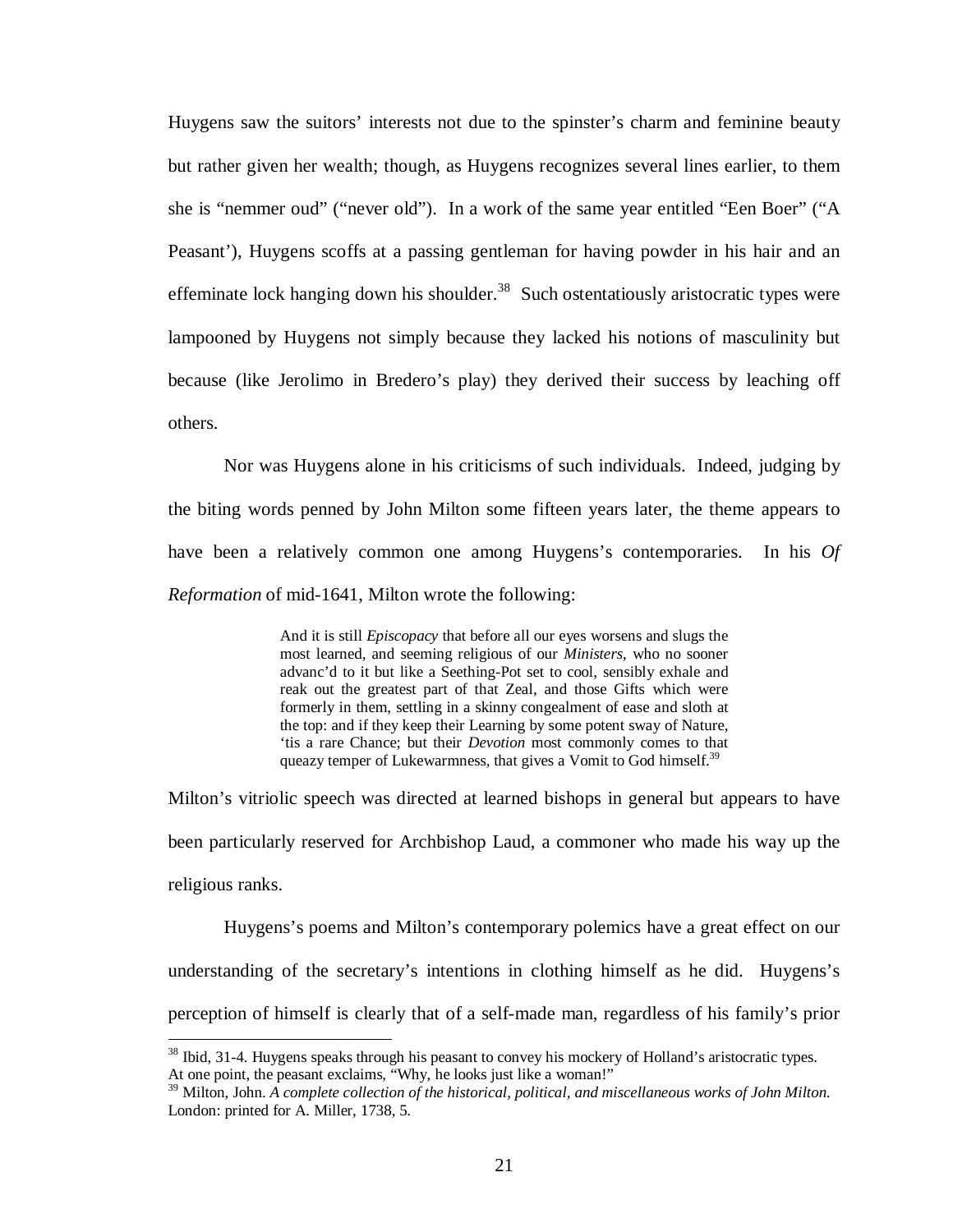connections with the Dutch government (his father Christiaen had served as secretary to the Stadholder until his death in 1624). No doubt, however, Huygens's familial connections freed him from the kind of criticism Milton leveled at social climbers in England. Each of his garments has been carefully chosen to produce the impression of a refined gentleman, for he has clothed himself in the guise of a member of the riding class. The wool *kazak*, studded with costly golden buttons and braiding, identifies Huygens not only as a man of means but also with the worldly pursuits so frequently associated with individuals of such enormous wealth. For this, a further comparison with Jan Six, Huygens's somewhat younger statesman, proves appropriate.

Jan Six, like Huygens, engaged in the leisurely pursuits of the gentleman virtuoso. Each of these pursuits involved some degree of acquisition, whether it was the acquisition of knowledge or material objects. For figures like Six and Huygens, a demonstration of "knowledge" as we think of it today could take on a variety of forms: owning various tracts from a wide range of authors, proficiency in a number of languages, understanding the natural world. Even the way one dressed became useful in conveying an "enlightened" sensibility. The first of these types of knowledge—the books in one's library—was often the best way to determine a person's understanding of knowledge. While Huygens and his learned contemporaries considered library ownership a necessity for the cultivated man, selecting appropriate texts and digesting the information contained within was equally important. This notion of education is stated clearly in a poem entitled "On the Library from an Unlearned Man" from 7 February 1644:

> …It is here full in all corners, Everywhere I look there are books, But not over two or three, Good and *read* books….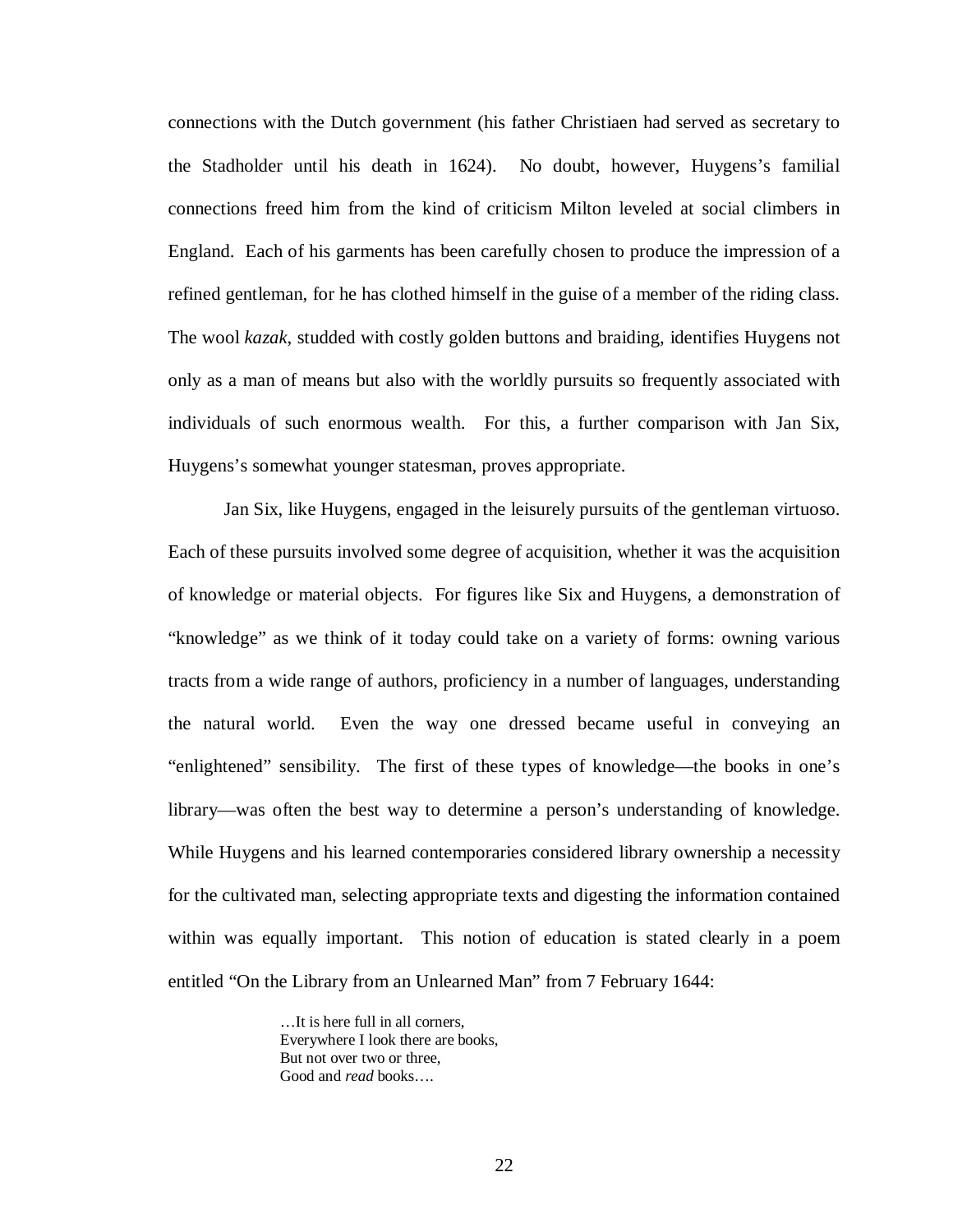[...'T is hier voll in alle hoecken: 'Ksie all Boecken waer ick sie, Maer niet over twee of drie Goede en *uitgelesen* Boecken….]<sup>40</sup>

The libraries of Six and Huygens are among the most cultivated and intriguing in the Netherlands at the time. Six's library contained no fewer than thirteen volumes of the works of Homer in various languages as well as at least four copies of Baldassare Castiglione's *Courtier* in both French and Italian.<sup>41</sup> Huygens's library was arguably even more extensive and eclectic than Six's, given his status as a significant Dutch scholar of the period. Thousands of theological, legal, and "miscellaneous" texts in Dutch, French, Italian, English, German, and Latin could be found in the secretary's library.<sup>42</sup> The difference between Six and Huygens is one of emphasis; Huygens might be termed a scholar-gentleman while Six a gentleman-scholar.

While Huygens's library featured predominantly the erudite texts of a scholar, Six's included a number of texts pertaining to the gentlemanly activities of Holland's upper class. Chief among these were treatises on riding and horsemanship. These texts included those written by Jean-Jacques Wallhausen, Hermann Hugo, and Federigo Grisone. That Six purchased so many works on the subject suggests a certain affinity for the activity, one which required large tracts of land. For the Dutch, and indeed their counterparts in England, ownership of a country estate, like riding horses, had become an indicator of worldly success. Six—ever-aware of his image as the gentleman-scholar acquired Elsbroeck, his own mansion near Hillegom in 1651.<sup>43</sup>

<sup>40</sup> Worp 1893, 287.

<sup>&</sup>lt;sup>41</sup> Lambert van de Bos's 1662 translation of the text into Dutch was additionally dedicated to Six. De Winkel, 97 and 120.

<sup>42</sup> *Catalogus*, 1903.

<sup>43</sup> *Catalogus der Bibliotheek van Constantyn Huygens Verkocht op de Groote Zaal van het Hof te 's-Gravenhage 1688*. 's-Gravenhage: W.P. van Stockum & Zoon, 1903, 113.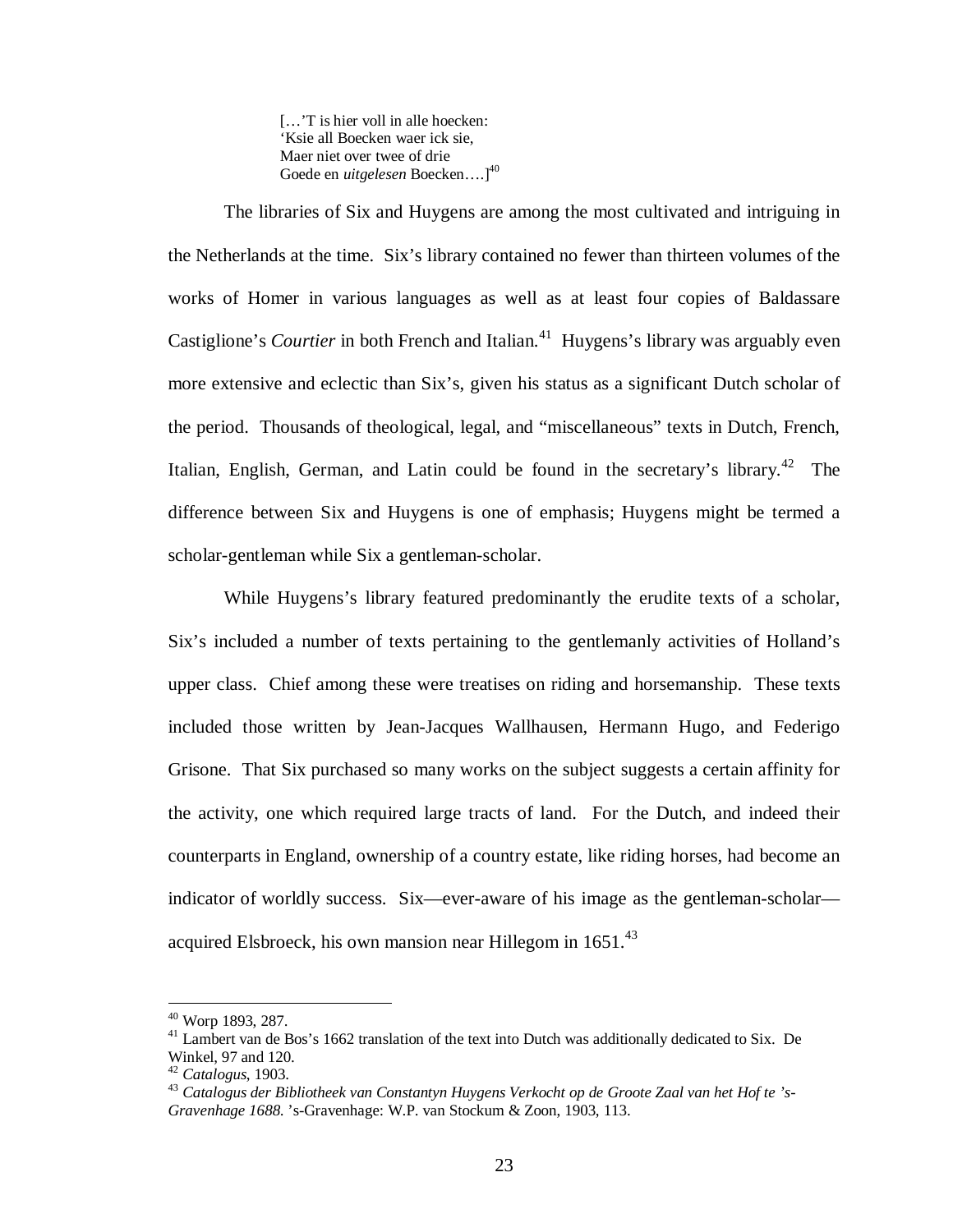Huygens, too, built his Hofwijck ("Away from Court") in the regions surrounding Voorburg in 1642, though his conception of the mansion seems somewhat different from that of some of his contemporaries. Simon Schama has described individuals like Huygens and Six who purchased or built these country houses in the middle part of the century as simply "commodity fetishists".<sup>44</sup> Under this model, the country estate becomes nothing more than a manifestation of the conspicuous consumption which served to differentiate the elite from their lower-status contemporaries. While this may have been true for some elites, $45$  the generalization can hardly be made across the board. It over-simplifies the myriad interests in which one could choose to buy or build such an estate.

Many owners valued the country estate as more than just a visceral commodity fetish; the names they provided their estates attest to this fact. Huygens chose Hofwijck ("Away from Court") for his house while his close friend and fellow moralist Jacob Cats settled upon Zorghvliet ("Fly from Care") as the title of his own residence. The names themselves suggest that ownership of country houses should not be seen as merely indicators of economic prosperity. These were the places of intellectual retreat and rejuvenation for Holland's men-of-affairs, a fact that is no doubt reinforced by the decisions which informed Huygens's conception of Hofwijck. Designed by the classicizing Jacob van Campen, Hofwijck is at its heart informed by Vitruvian ideals of proportion. Indeed, Vitruvius devoted his sixth book on architecture to a discussion of

<sup>44</sup> Schama, Simon. *The Embarrassment of Riches: An Interpretation of Dutch Culture in the Golden Age*. New York: Knopf, 1987, 297.

<sup>45</sup> Joan Huydecoper's Goudestein ("Golden Stone") is perhaps the mansion which could be most associated with Schama's assertion. Beyond its name, Huydecoper commissioned Jan van der Heyden to immortalize his estate in paint in 1674. This action reinforced the associations with the value of a commodity already present in the name.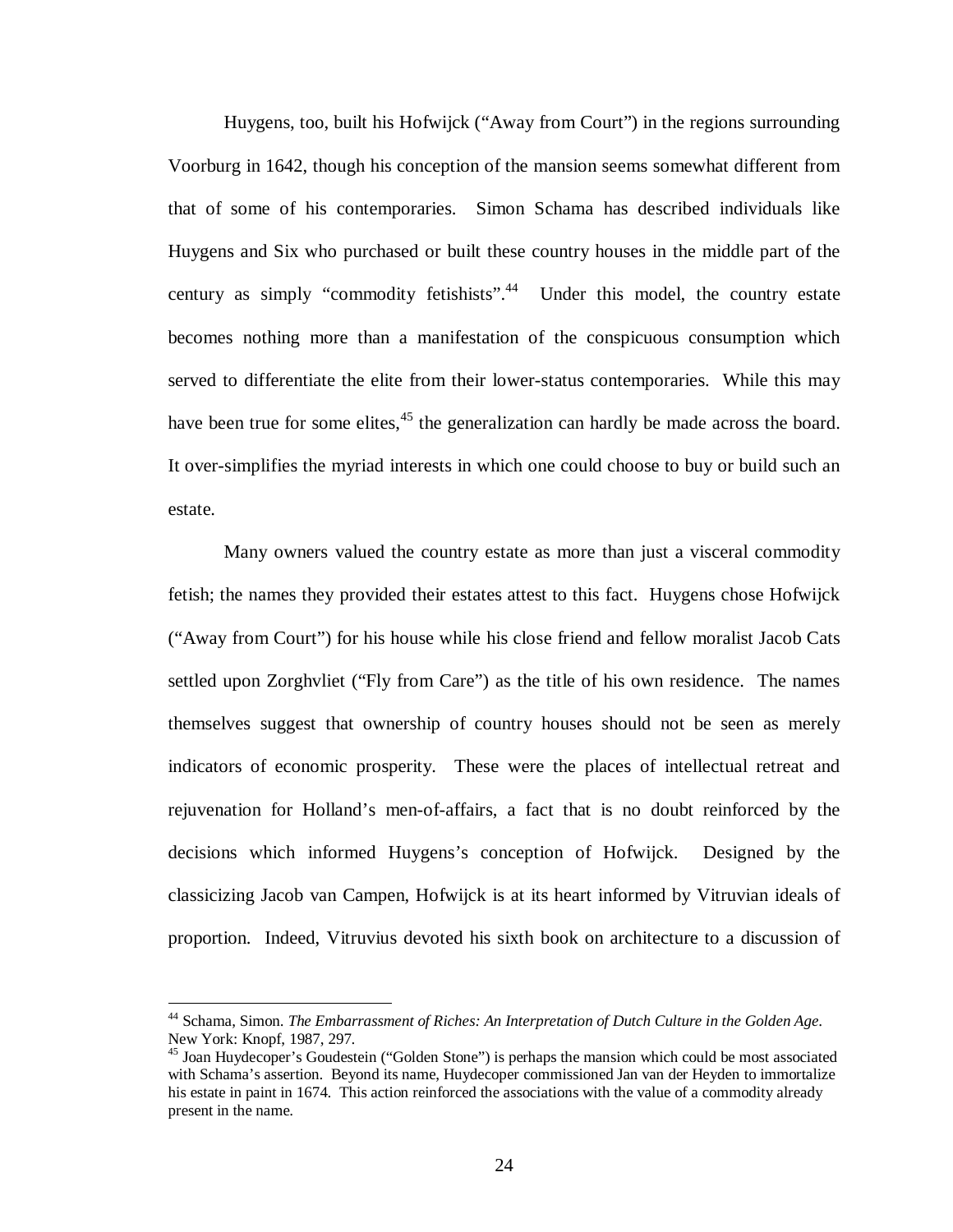town and country houses, paying particular attention to proportion, plan, and a building's suitability for different ranks of society.<sup>46</sup> Huygens's familiarity with and interest in Vitruvius is confirmed not only by his choice of Van Campen as architect but in letters dated 7 and 8 March 1635 to the scholar Daniel Heinsius and the historian Abraham de Wicquefort requesting editions of Vitruvius by Fra Giocondo (1511), Cesare Cesariano (1521), Gianbatista Caporali (1536), Daniele Barbaro (1556), a Vitruvian dictionary by Bernardino Baldi (1612), and relevant Latin verses by Alberti.<sup>47</sup> Through these authors, it seems clear that Huygens followed Vitruvius in his use of the human body as the model for Hofwijck: the house is the head, the front yard and upper garden that which is above the waist, the road representing the waist, and the lower garden that which is below the waist.<sup>48</sup>

In the seventeenth century, clothing, no less than acquisitions such as a country house, or library, signaled not only the person's economic status but their personality as well. As Marieke de Winkel so eloquently observes, "It [dress] can also help to determine the message the sitter or artist wished to express."<sup>49</sup> Just as Huygens built his Hofwijck in classical manner to represent his intimate understanding of Vitruvian architectural ideals, so too does his garb as a *rentier* convey ideals of power, prestige, and monetary and political success. While the richly-adorned *kazak* informs us of Huygens's high status, the most potent references to Huygens's high social status can be found in the glove he wears on his right hand as well as his spurred boots.

<sup>48</sup> De Vries, Willemien B. "The Country Estate Immortalized: Constantijn Huygens' Hofwijck."

<sup>&</sup>lt;sup>46</sup> For more information, see Frank Granger's translation of Vitruvius's classic text.

<sup>&</sup>lt;sup>47</sup> Worp, 1912, 53 and 84. For more information on the import of Vitruvian ideals in Huygens's esthetics, see K.A. Ottenheym, "Huygens en de Klassicistische Architectuurtheorie" in *Domus: Het Huis van Constantijn Huygens in Den Haag*. Zutphen: Walburg Pers, 1999: 87-109.

*Dumbarton Oaks Colloquium on the History of Landscape Architecture XII*. Washington D.C.: Dumbarton Oaks Research Library and Collection, 1990, 83.

 $49$  De Winkel, 11.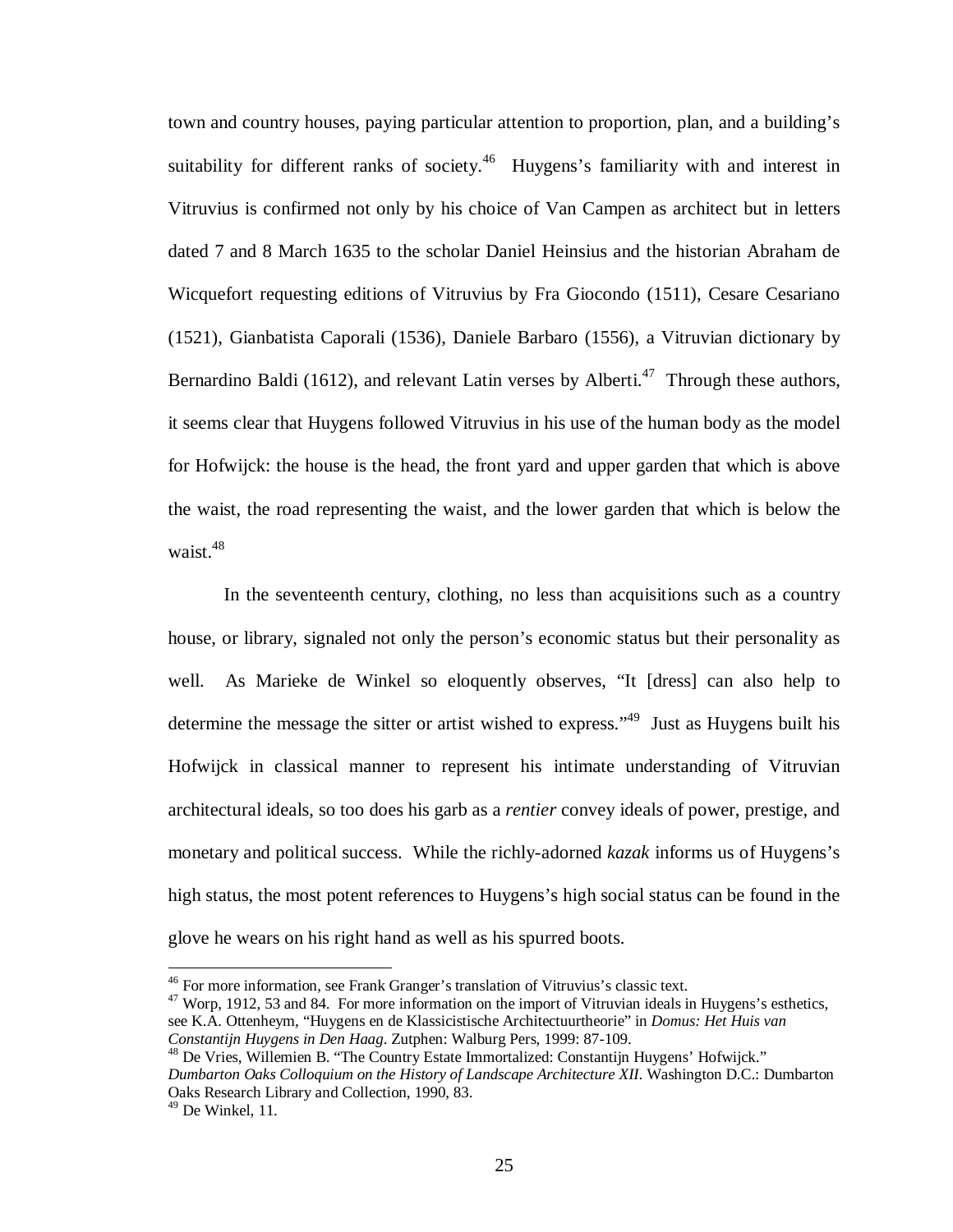The significance of gloves, like fans, underwent a number of changes as the century progressed and a wider group of people obtained great wealth. The democratization of the glove in Dutch portraiture ultimately caused its exclusion from aristocratic and courtly portraits around mid-century.<sup>50</sup> However, earlier in the century, "part of their [the glove's] function is to display their owners' wealth and status."<sup>51</sup> And along with status generally comes authority.<sup>52</sup> Given that Huygens's portrait was commissioned in the mid-1620s, it seems unlikely that the meaning of the glove as an aristocratic symbol had been entirely lost by this time.<sup>53</sup> Such a notion is confirmed by Huygens's riding boots. As Julius Held has noted, the inclusion of Huygens's boots and spurs not only depicts the sitter as a member of the "ridder" class but more specifically tells the reader that Huygens was knighted by James I during his 1622 diplomatic mission under Sir Dudley Carleton.<sup>54</sup>

In decorum of the period, gesture, even more than costume, conveyed rank. Huygens's clerk has removed the glove from his hand and doffed his hat in deference to his social superior. Huygens's centrality in the composition underscores his prominence in the picture. As seemingly intuitive as this idea might be, Lairesse found it nonetheless useful to discuss in his *Groot Schilderboek*. He notes that people of the greatest rank

<sup>50</sup> Ibid, 87.

<sup>51</sup> Smith, 74.

<sup>52</sup> Ibid, 75.

<sup>&</sup>lt;sup>53</sup> That the glove retained its high status at least until the middle of the 1630s is confirmed by Rembrandt's *Portrait of Maerten Soolmans* of 1634. Soolmans, so exquisitely dressed, proffers a glove to his wife Oopjen Coppit who is portrayed in the pendant image.

<sup>54</sup> Held, Julius S. "Constantijn Huygens and Susanna van Baerle: A Hitherto Unknown Portrait." *The Art Bulletin* 73 (1991), 656. In wearing riding boots, Huygens was treading a fine line between depicting his high status as sitter and giving off far too aristocratic associations. Not intending to push the aristocratic associations to an unacceptable degree, Huygens limited their manifestations to details such as the glove (which was a standard inclusion in portraiture of the period) and his riding boots.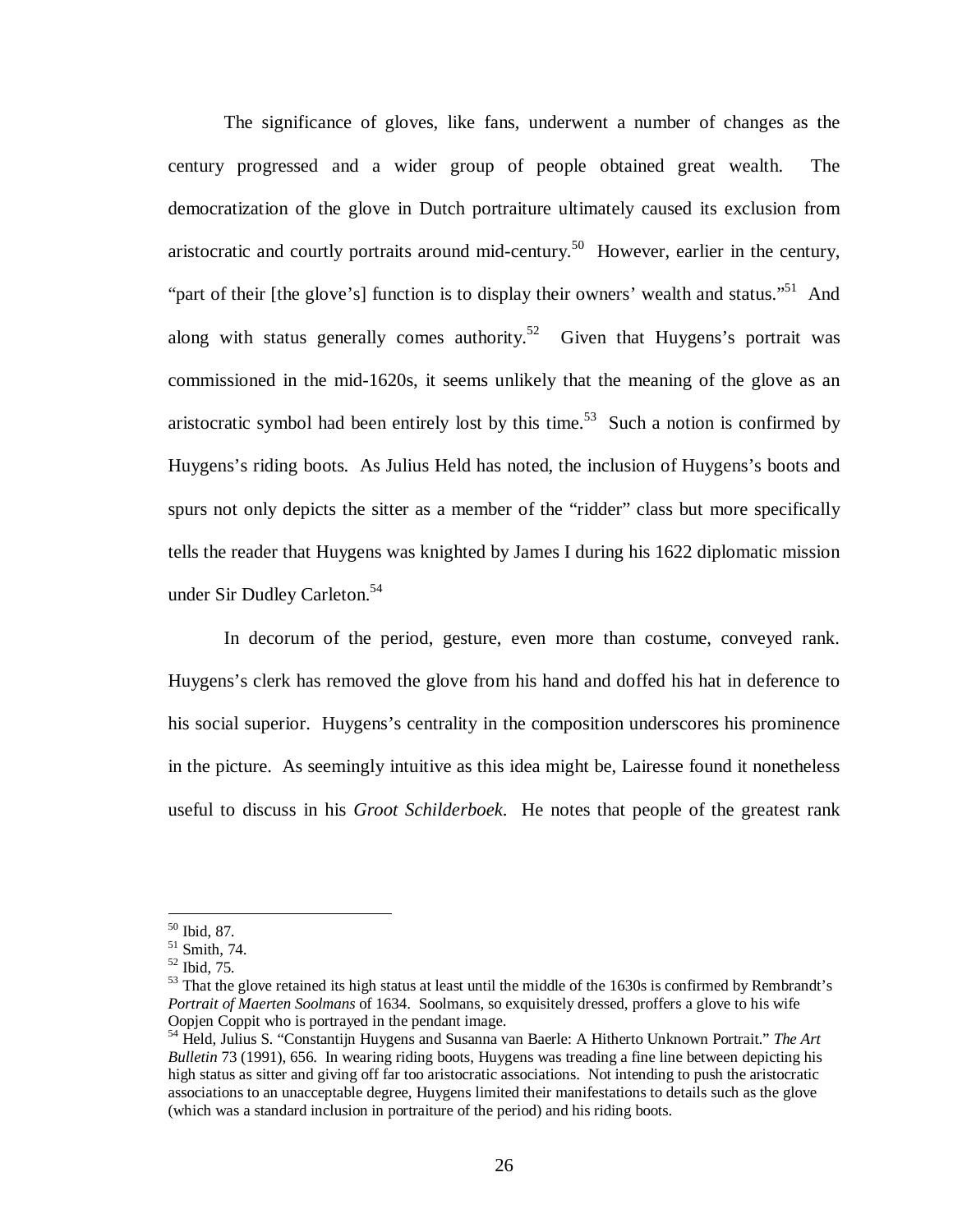were to be placed in the most prominent position (*voornaamste plaats*) up front.<sup>55</sup> Huygens's relaxed posture additionally helps to undercut the aristocratic pretensions of the image. While formal rigidity was associated with established courtly culture, Huygens's informality resonates with a distinctly Dutch sensibility of decorum.

Huygens's characterization as a gentleman would have been readily understood by his peers, since he follows the recommendations of Baldassare Castiglione's *Courtier*:

> Evade (like a sharp and dangerous rock) all affectation and artfulness, but employ in all matters a certain 'looseness' as painters use to call it, in such a way that great exertion is concealed so that it seems that everything that is done or said as if it was done without any effort and if without thinking. I think grace principally originates from this, since everybody knows very well of the difficulty to bring about all matters that are extraordinary and well-done, and to do them with lightness cannot but cause great wonder.<sup>56</sup>

Castiglione's association between the "looseness" of painting and how one presents himself is telling. The Dutch picked up on such notions; its effects can be seen in a number of portraits of the period. Interestingly, the vast majority of these works were images of the private man, likely intended for a very limited audience.

Isaac Massa, an affluent merchant with commercial interests as far as Russia, sat three times for the Haarlem portraitist Frans Hals. Two of the three works reference the sitter's distaste for social climbers. In an image of the early 1620s which includes his wife Beatrix van der Laen, Hals and Massa have set up an opposition between foreground and background scene (fig. 8). The foreground, which depicts Massa and Van der Laen, shows the couple as a morally upright young couple while the background depicts an ornately-attired pair who apparently lacks moral virtue (they walk in a Garden of Love

<sup>55</sup> De Lairesse, Gerard. *Groot Schilderboek*. Haarlem: J. Marshoorn, 1969, 44. [*Dit gedaan zynde, zo vergaderduwe zinnen by een om het voorgenomene to onderzoeken, en gevoegelykst het zelve te vertoonen, benevens welke personaadien, en wie de beste en voornaamste plaats moeten hebben.*]

<sup>56</sup> Quoted from the Dutch version of 1662 in De Winkel, 122-3.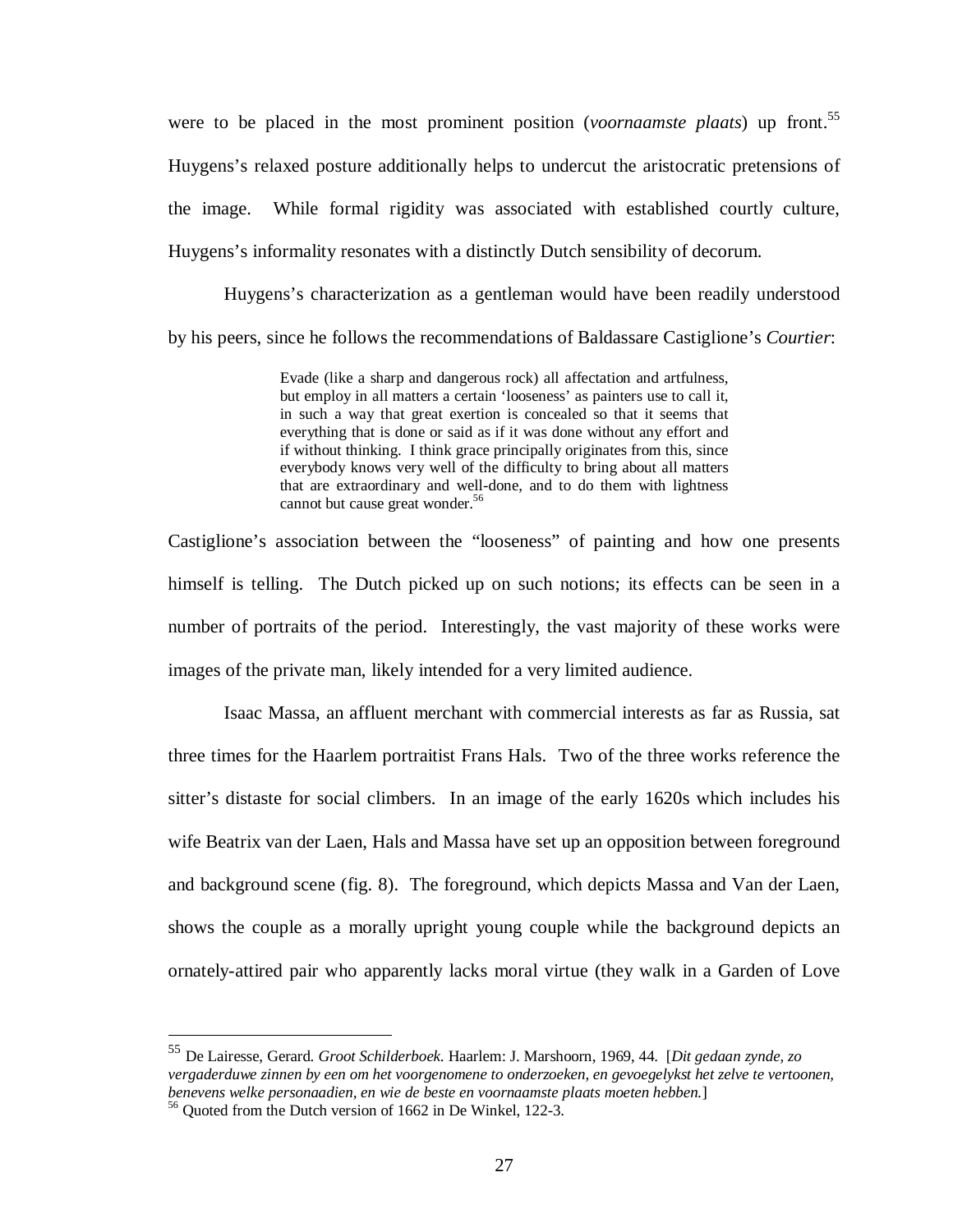with a fountain surmounted by nothing other than a statue of Eros!). And the manner in which Massa comports himself is quite similar to the way in which Huygens conforms to the curvature of the chair in De Keyser's contemporary image. The second picture, which shows Massa leaning back in his chair, epitomizes the theme at hand. Hals has provided the viewer an image of a man who, with effortless skill, has precariously balanced himself between being wholly on the ground and toppling over. Massa's decision to sit for Hals three times (the only artist for whom he is known to have sat) suggests as well that the sitter understood these connotations. Hals's work is characterized by a looseness in brushwork where broad patches of color are built up to model the image. In patronizing Hals's work and sitting informally, Massa appears to share Huygens's sensibility of decorum. The ideal man did not strive to convey his status but rather comported himself informally and performed actions with effortless ease.

In addition to underplaying the aristocratic undertones of the portrait, Huygens spontaneously turns to his secretary and opens his mouth as if to speak. This action places the image within the type known as the *sprekende beeld*, or "speaking image". The "speaking image" was a long-standing convention in the north by this period. Indeed, the theme can be found in northern art as far back as the sixteenth century.<sup>57</sup> By the seventeenth century, it was Rembrandt who employed the "speaking image" to greatest effect. The artist broke with his predecessors who allowed multiple figures to engage simultaneously in conversation. By allowing only one figure to speak, Rembrandt gave greater visual coherence to his compositions. The art historian Julius

<sup>&</sup>lt;sup>57</sup> Julius Held has found analogies between the work of Rembrandt and engravings after Hans Holbein for a 1538 edition of the Old Testament. See Julius Held, *Rembrandt Studies*. Princeton: Princeton UP, 1991, 181.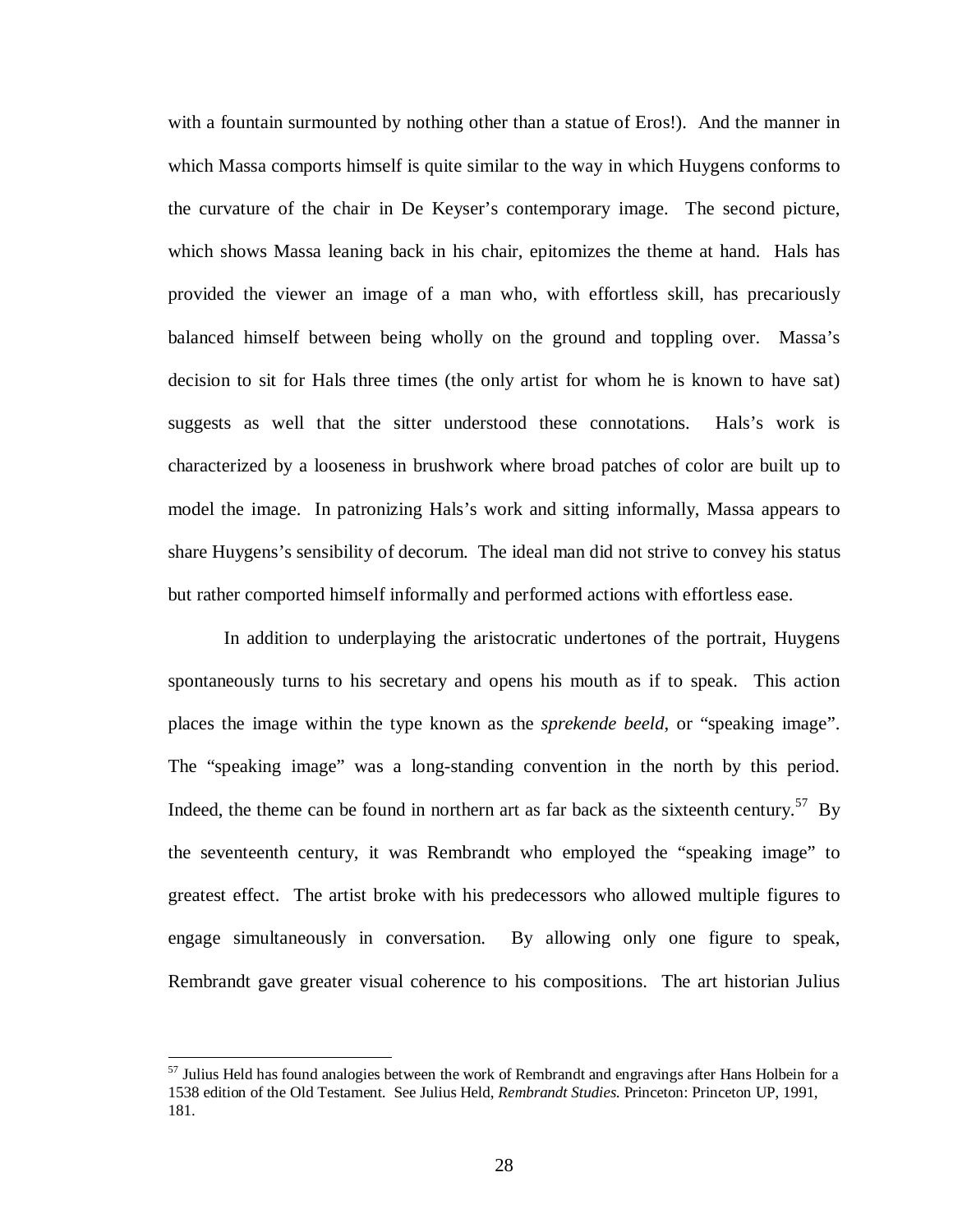Held has sought to ascertain from where Rembrandt's unique interpretation of the theme

had come. He considers Rembrandt's sources:

Rembrandt's inspiration, if we may call it so, to treat verbal exchanges in the manner here described, may have come from a very different area: the theater. We know that the artist was very interested in the performances in the Amsterdam *schouwburg*. Already in the 1630s he made many drawings of actors in their costumes. Elsewhere…I have tried to show that the idea of the knife falling from Abraham's hand in the Leningrad canvas of the *Sacrifice of Isaac* may have its origin in a staging device in Theodore Beza's play *Abraham Sacrifant*, and that Huygens, who as a pupil had himself acted in it, may have suggested the dramatic motif to the young artist.<sup>58</sup>

Held's suggestion that Huygens may have informed Rembrandt of Beza's play is corroborated by some evidence of the late 1620s when Huygens first met Rembrandt and Lievens in their Leiden studio.

There can be little doubt that Huygens's 1628 visit to Leiden generated much

artistic discussion. He wrote the following in his *Autobiography* of three years later:

For when it comes to what we usually call history painting, this masterly, admirable artist [Lievens] will not easily equal Rembrandt's powers of evocation.<sup>59</sup>

[In historiis enim, ut vulgo loquimur, summus utique et mirandus artifex vividam Rembrantii inventionem non facile assequetur. $]^{60}$ 

For Huygens, Rembrandt's "powers of evocation" could be seen in their entirety in his

*Judas Returning the Pieces of Silver* of 1629 (fig. 9). He claimed the figure of Judas was "in the whole body rolled into wildness".<sup>61</sup> Huygens was clearly interested in the effects of gesture in art during this period. A few years later, Rembrandt wrote to Huygens that he had endowed his figures in the *Passion* series with "the greatest and most natural

<sup>&</sup>lt;u>.</u> <sup>58</sup> Ibid, 173.

<sup>59</sup> Rand, 12.

<sup>60</sup> Worp, J.A. "Bijdragen en Mededeelingen van het Historisch Genootschap." *Oud Holland* 18 (1897): 78.

<sup>61</sup> Worp 1891, 126. [*corpus omne miseranda atrocitate conuolutum*]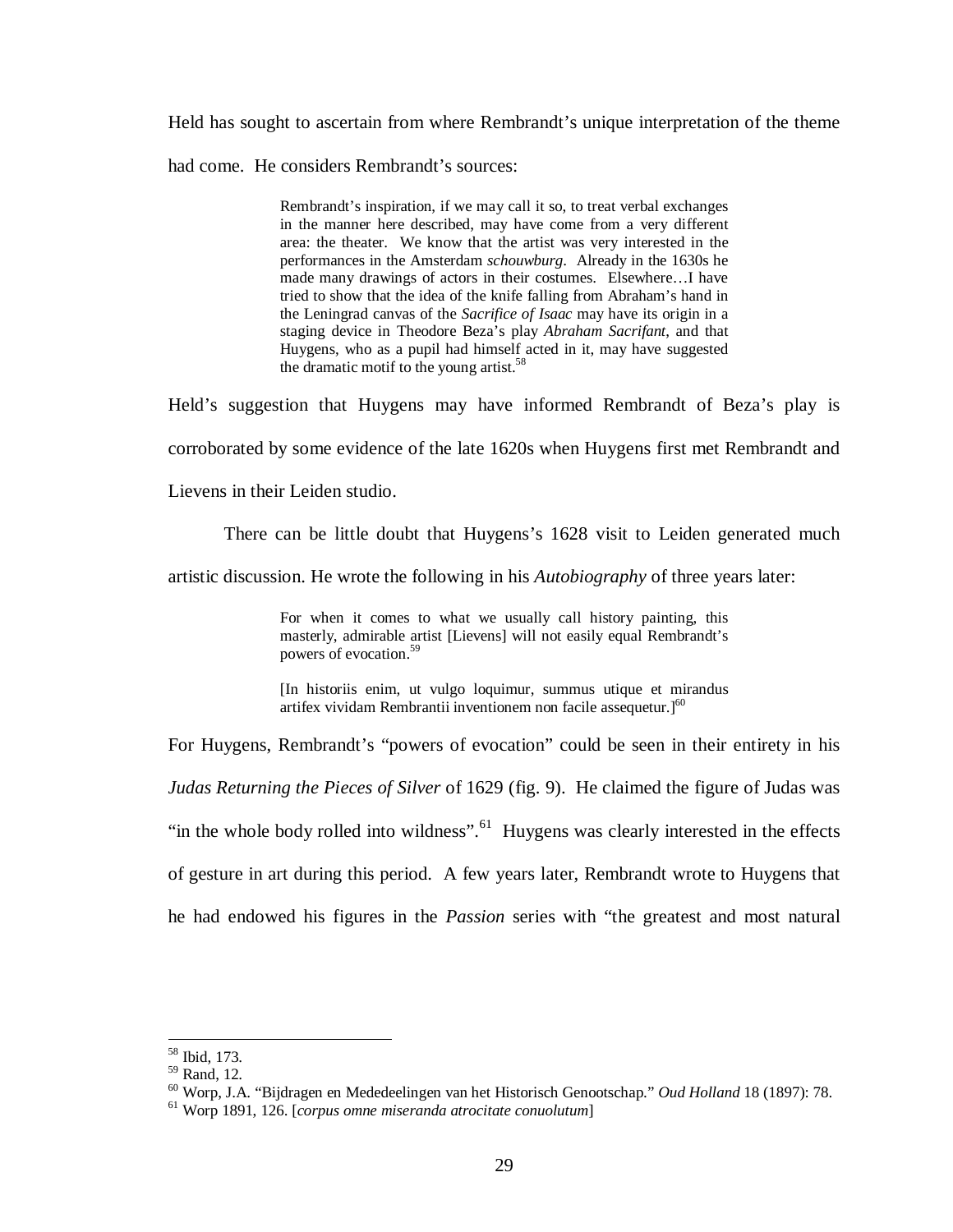movement", an idea he knew would resonate with the secretary.<sup>62</sup> The art historian Gary Schwartz has additionally proposed the improvable but not wholly implausible notion that an informal competition was set up between Lievens and Rembrandt to see who could develop the best composition for the *Raising of Lazarus*, a subject which preoccupied the young artists in the late  $1620s$  and into the  $1630s$ .<sup>63</sup> Given the high degree of artistic discussion which appears to have taken place between the young secretary and artists in 1628, it is worth considering that Huygens proposed the theme of the "speaking image" to the young Rembrandt during his visit to Leiden. At the very least, both Huygens and Rembrandt recognized simultaneously the narrative coherence provided when only one figure speaks in an image.

As Julius Held noted, Huygens may have informed Rembrandt of the falling-knife motif in his *Sacrifice of Isaac* from 1635 and was enamored by the theatricality of the artist's early *Judas*. Huygens's intimate knowledge of the theater would have enabled him to settle upon the notion of the "speaking image" for his own painting of 1627, as the device is inextricably tied to theatrical performance. The fact that Huygens requested this motif seems assured when one considers that in no previous image does De Keyser use the motif of the "speaking image", which suggests that the composition came at the patron's, not the artist's, behest.<sup>64</sup> Having only recently sat for De Keyser, the portrait

 $62$  The exact meaning of the phrase "die meeste ende naetuereelste beweechgelickheijt" has been muchdebated.

<sup>63</sup> Schwartz, Gary. *The Rembrandt Book*. New York: Abrams, 2006, 86. Schwartz and earlier critics contend that Rembrandt may have falsified a date of 1631 on one of his drawings so as to make it appear that he was the originator of the composition. Martin Royalton-Kisch, however, has rightly contended that "This statement…implicitly accuses Rembrandt of a distortion along the lines of those perpetrated by some German Expressionists almost three hundred years later." ("Rembrandt's Drawing of *The Entombment of Christ* over *The Raising of Lazarus*." *Master Drawings* 29 (1991): 271)

<sup>&</sup>lt;sup>64</sup> Ann Jensen Adams erroneously presumed that the composition of each image was determined by the artist and not the sitter. On page 96, She cites a "chronological clarity" with which De Keyser's settings shift from "ambition to socially advance himself, preoccupation with his career, ownership of a home, and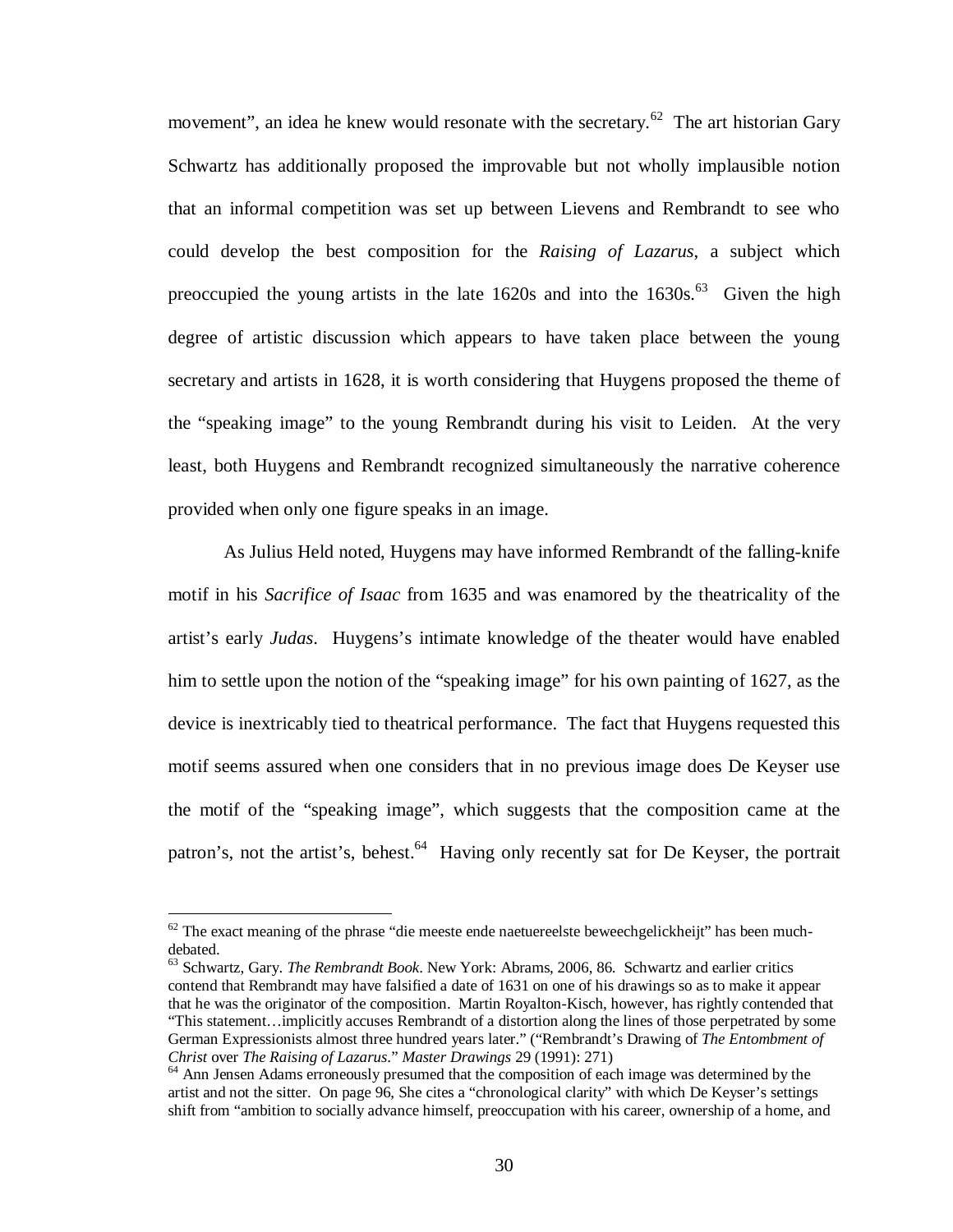likely remained close to Huygens's heart during his visit to Leiden a year later. Huygens may have suggested a new manner of conceiving the "speaking image" to the young artist considering works before 1628 lack the narrative coherence present in works produced after that date.<sup>65</sup> While it remains impossible to determine exactly how Rembrandt came to develop his particular brand of the "speaking image", the idea clearly attracted both the artist and his early critic given their status as sophisticated individuals attune to the distinctly theatrical aspects of painting.

#### **Part III: Staged Space in Huygens's 1627 Portrait**

 $\overline{a}$ 

Thomas de Keyser's portrait of Huygens shows a complex spatial arrangement which assists in developing the personage of Huygens and, ultimately, appears to relate to the contemporary Dutch theater. De Keyser has given equal prominence to Huygens and the objects strewn about the room. Additionally, the tapestry along the back wall—rarely mentioned in critical evaluations of the portrait—gives the image its underlying theatrical nature. The lute, globes, letters, and background marine painting reinforce such associations. De Keyser has carefully calculated how these objects function within the painted framework. Indeed, Huygens and De Keyser have developed the secretary's image through space and the objects which occupy it. The space has become Huygens's stage and the objects the theatrical props. Such associations are generally made with

raising a family." Adams fails to realize that Huygens's portrait commissions underwent the same evolution: images from the 1620s referenced his professional ambition; those of the 1630s conveyed his familial interests; and finally those of the 1660s, 70s, and 80s portrayed Huygens as a wizened statesman. Given the degree to which Huygens moderated the development of his own image, it would seem unlikely that he ceded creative control to De Keyser in 1627.

<sup>&</sup>lt;sup>65</sup> One of the earliest works to employ this technique is an image in Melbourne presumably depicting Peter and Paul, where only one of the two speaks. The other, whose back is turned to us, sits inactively listening to the speaker. Previous works, as in the Rijksmuseum's *Tobit and Anna* of 1626, ascribe activity to both characters. While it is only Tobit who speaks, Anna is allowed a number of expressive gestures, the most notable of which is her shocked facial expression.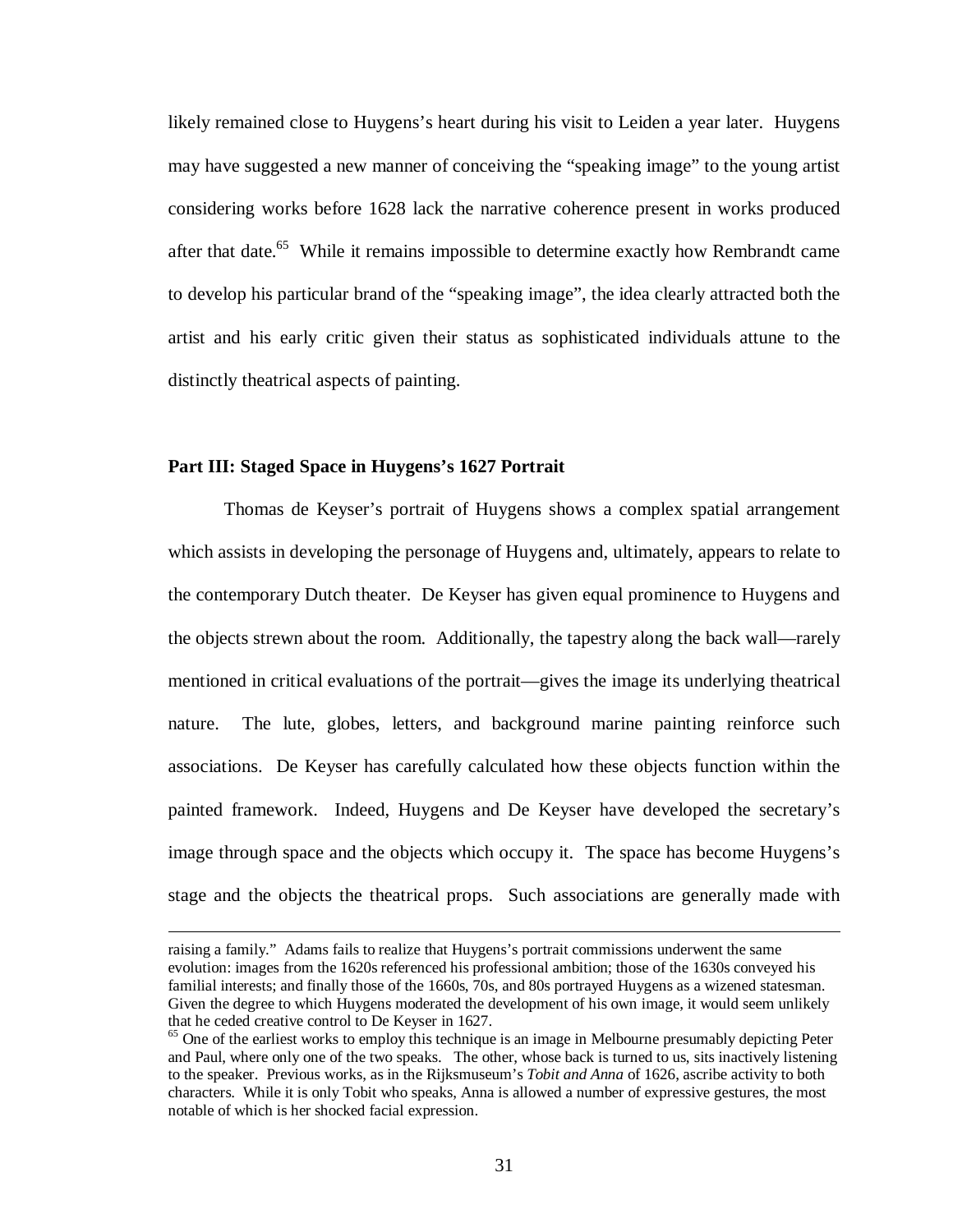regards to the courtly societies of England and France, though they nonetheless hold true for Huygens's experiences in The Hague as well. The following commentary on seventeenth-century France might just as well be written of Huygens's life at The Hague:

> In this context—where an emerging leisured class relied above all on self-presentation to distinguish itself…life itself became theater….The measures individuals took to promote their place in society paralleled those used by actors to prepare a role for the stage. One's image, projected through manner of speech, dress, and embellishments of the home and other physical surroundings, was a critically important indicator of social worth....[T]hey were the props of social life...<sup>66</sup>

The theatrical was an important influence on Dutch art from its most bawdy to most refined.<sup>67</sup> And Huygens, in particular, relished the theatricality of Dutch art. Classical examples of Huygens's interests were the early works by Rembrandt (notably his *Judas*). In a subsequent example, the famous *Blinding of Samson*, Rembrandt has produced one of his most expressive and theatrical works (fig. 10). Interestingly, this was a work intended as a gift for Huygens.<sup>68</sup> Upon giving it to Huygens, Rembrandt described how best to hang the picture:

> My lord should hang the piece in a strong light so that one can stand some distance from it, so that it will be most suitably placed.

> [*Mynheer hangt dit stuck op een starck licht en dat men daer wijt kan afstaen, soo salt best vouchen*.]<sup>69</sup>

<sup>&</sup>lt;u>.</u> <sup>66</sup> Flack and Flohr, in Norman, Larry F. *The Theatrical Baroque*. Chicago: David and Alfred Smart Museum of Art, U of Chicago, 2001, 32. French theatrical design was additionally coming into vogue during precisely this period.

 $67$  Ellenbogen, in Ibid, 25. Such morphing of physical characteristics to convey the essence of an individual was a popular theme in the Dutch art. One famous example of how theatrical elements could be used to depict a bawdy subject is the series of prints executed by Jan Jorisz. van Vliet portraying rather grotesquelooking beggars. Their outward physical appearance was intended as a visual cue to their internal moral iniquity.

 $68$  The argument that Rembrandt had this picture in mind comes from a letter he wrote to Huygens dated 12 January 1639. In closing the letter, Rembrandt offers Huygens (probably due to the artist's tardiness in completing the *Passion* series for the Stadholder) a picture "10 feet long and 8 feet high" [*10 voeten lanck ende 8 voeten hooch*] (see Worp 1913, 425). Of all the extant pictures produced by Rembrandt during this period, the *Blinding of Samson* is the only one to meet the dimensions given. Its theatricality and similarity to the works of Rubens would as well have appealed to a man like Huygens.

<sup>69</sup> Quoted in Valentiner, Wilhelm R. "The New Rembrandt at Frankfurt." *The Burlington Magazine* 9 (1906): 168.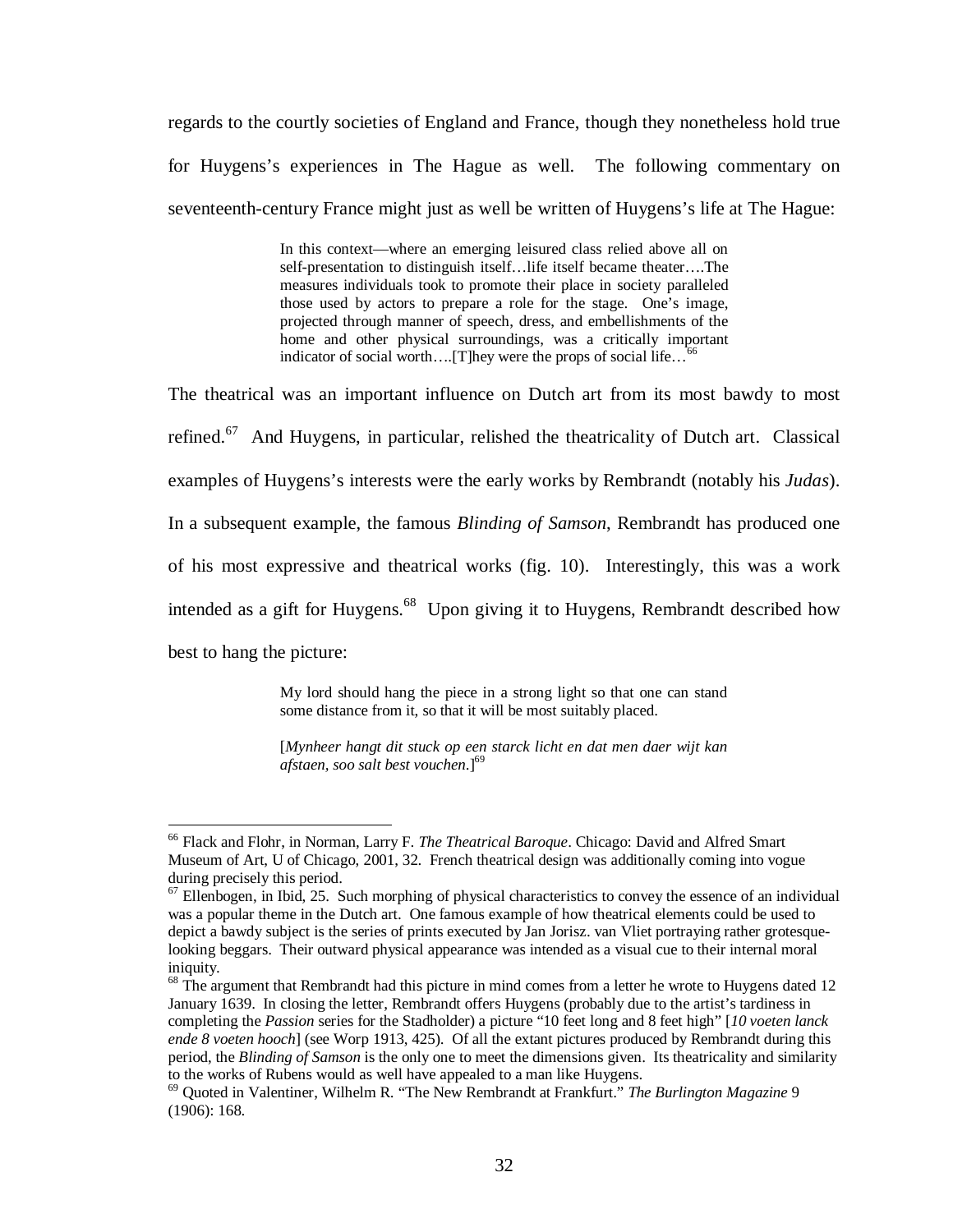The artist's intention that the picture be placed suitably within Huygens's interior suggests that he desired the viewer to fully grasp the unfolding drama as Samson's eyes are brutally gouged from his head. The viewer must, therefore, be sufficiently distanced from the enormous canvas and the image appropriately lit. Nor was Rembrandt's interest in and understanding of how the lighting affects the viewer's understanding of the drama limited by the manner of display. They were present in his conception of the image as well. Samson's face is harshly illuminated by a strong patch of light coming from outside the cave while the other figures remain in shadow. This subtle play of light and shadow compels the viewer to first confront the writhing Samson as his eyes are plucked from his head before noticing the perpetrators, almost all of whom fade into the shadows.

Huygens no doubt understood how the theater could be used to one's advantage in art; the 1627 portrait for which he sat conveys his intimate knowledge of the contemporary theater. Huygens's gestures are distinctly theatrical in their attempts to convey speech; but the theatrical associations can be found in the spatial setting of the image as well. The most notable of such elements on Huygens's own "stage" is the tapestry which has been pulled back to reveal the entrance into the room. Such pulling away is selective; the viewer sees only what the artist and patron allow—the partially open door by which Huygens's clerk has entered the room. The opening along the back of a room was a particularly popular motif in Dutch art, known as the *doorsien*, or "view through". Karel van Mander discussed its merit in his *Groot Schilderboek* of 1604:

> Even so the eyes, which, in their eager sweep over all the beauties in Pictura's courts, seek many places in which to amuse themselves, wherever it pleases their desire to lead them, hungering to see more above and below, tasting all manner of delicious nectars: for the Charities delight in variety used with artfulness. There one can do as the merchant does, who neatly stacks his goods for display on high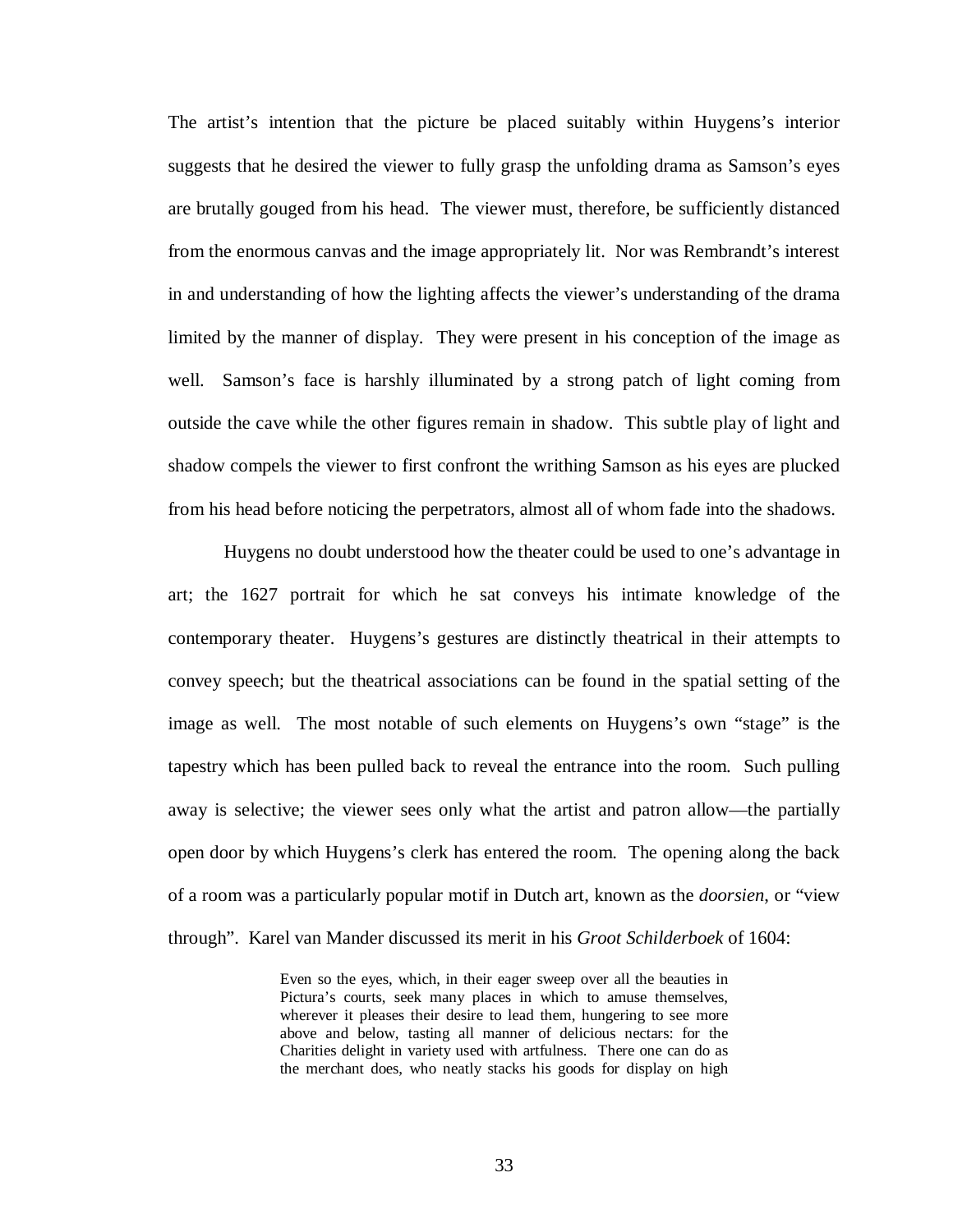shelves, to the side and below; likewise one includes in a history some onlookers, on hills, in trees, or on stone steps.<sup>70</sup>

The beauty of the *doorsien*, therefore, existed in its ability to let the eye wander around the composition and find new areas to penetrate and understand. While van Mander suggests using the *doorsien* predominantly for history painting, artists in other genres, Nicholas Maes and Pieter de Hooch chief among them, began to recognize its usefulness as well.

While Huygens and De Keyser have employed the same visual vocabulary as Maes and De Hooch, their ultimate goal is quite different. Rather than providing additional information as to what is occurring in the room as the later artists did, De Keyser's opening displays only a blank wall. Nor can the viewer work out the layout of the room, for the globes and table block the lower half of the door, where the viewer might gain some perspective as to where this room sits in relation to others. In providing no more than a blank wall, both sitter and artist have deliberately subverted the traditional motif and brought our searching eye back into the main drama which unfolds before our eyes. $71$ 

The tapestry, which has been pulled away to reveal the door, functions to limit our eyes' ability to search beyond the parameters of the room. Indeed, by 1615 the "omdraeyende doecken" (rotating curtains) had become a standard feature in Dutch

<sup>70</sup> Translation in Hollander, 17.

 $71$  For an artist whom Gregory Martin considered "superficial" and an "unimaginative but talented painter" interested in depicting everything with the utmost precision (*National Gallery London Dutch Paintings*. Munich: Knorr & Hirth Verlag GmBH, 1971, 15), any ambiguity present in the image must be considered intentional and likely at the sitter's behest. Another area of ambiguity, to be discussed in detail later, can be seen in the folded letter Huygens receives from his clerk.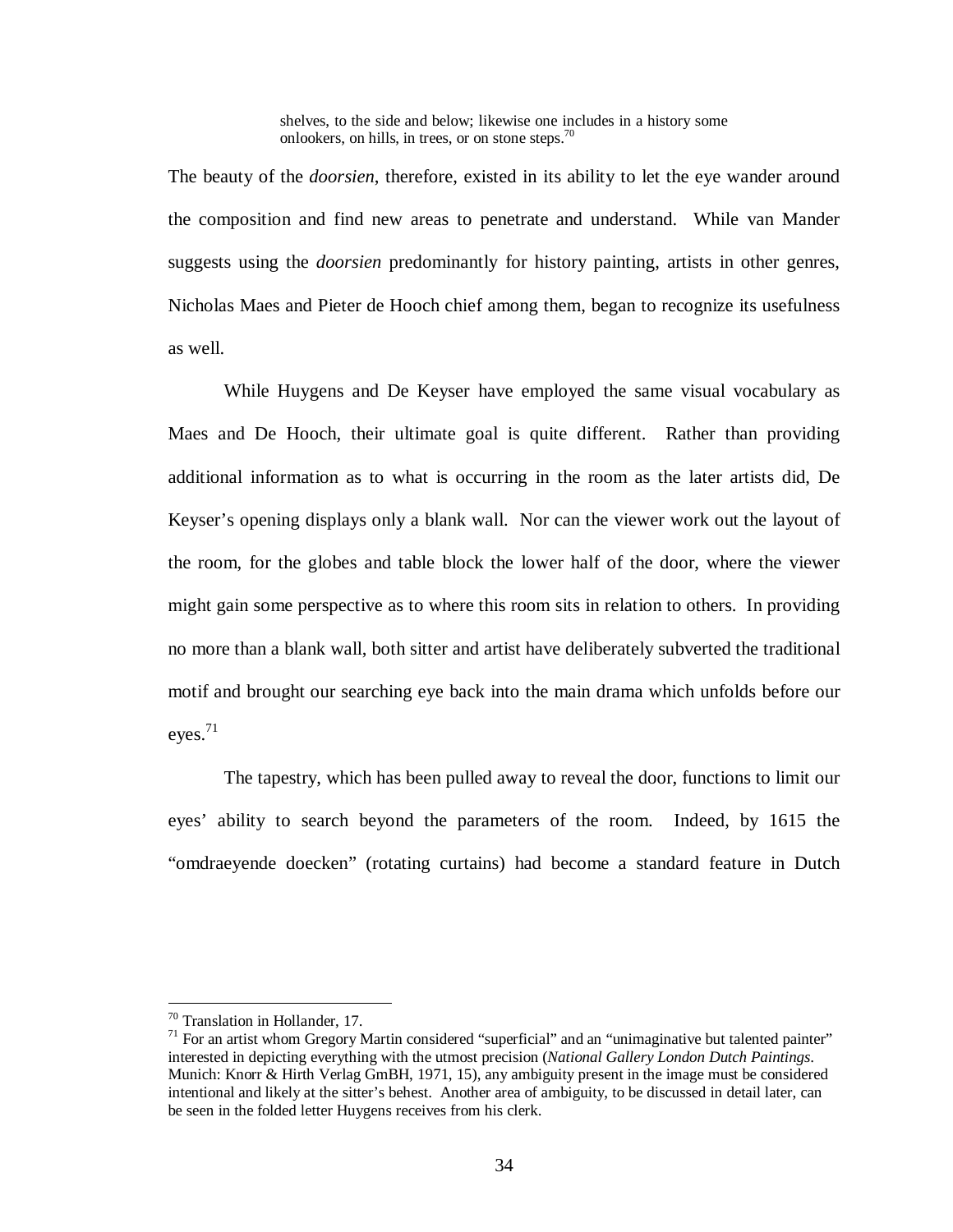theater.<sup>72</sup> Rotating curtains allowed the whole stage to be used at once because scene change was predicated upon changing the curtain as opposed to a new setting on the stage itself. In earlier performances, such as those written around the turn of the century by Jacob Duym, multiple scenes coexisted on the same stage. In order to change setting, the actors physically moved from one scene to the next.<sup>73</sup> Given the unfortunately little documentation remaining regarding the setup of stages and theaters, it becomes difficult to understand the exact relationship between the painting and contemporary theater. Despite the dearth, the meager documentation (both textual and graphic) which does exist suggests that some tentative conclusions can be drawn. Huygens's intimate knowledge of the theater from his youthful performances does, indeed, seem to bear itself out in his conception of the portrait. For one thing, Huygens appears to have understood the contemporary changes being brought about in the theater, as the tapestry is the pictorial equivalent of the rotating curtain. Rather than break the image into a number of distinct elements, the tapestry along the back wall assimilates the people and objects spread out before it into one unified scene.

How and from where Dutch theater-goers would have viewed the performance is a matter of some debate. It is unknown for sure whether the stage would have been bounded by walls on both the sides and back or only the back. The clearest documentation for how contemporary stages were built comes to us from Johannes de Witt, a resident of Utrecht who made a trip to London in the closing years of the  $16<sup>th</sup>$ century. While there, De Witt made a small drawing of the Swan Theatre from the

<sup>72</sup> See Worp, J.A.*Geschiedenis van het Drama en van het Toneel in Nederland, 2 vols.* Rotterdam: Fa. Langerveld, 1908, particularly 56-62. Samuel Coster's *Tiisken van der Schilden* (1615) appears to have been among the first plays to use rotating curtains.

 $73$  Ibid, 62.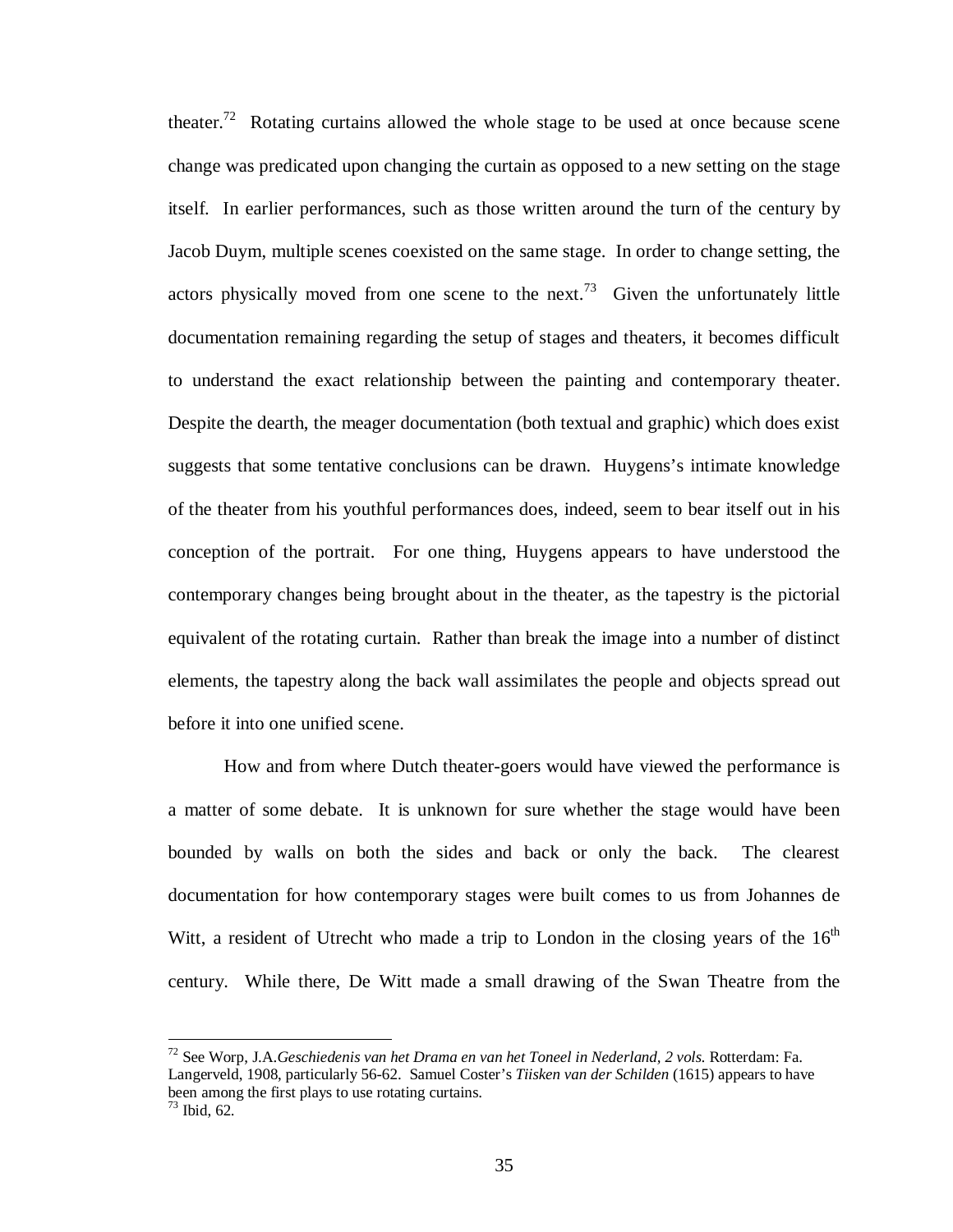inside.<sup>74</sup> De Witt's drawing shows that the stage was open on three sides with seating around the stage. A 1618 print by Claes Jansz. Visscher of Samuel Coster's stage for his *Tiisken van der Schilden* similarly shows a stage with two open sides, which likely contained seats as well.<sup>75</sup> It is equally likely that no curtains were placed on either side of the stage, for they would have obstructed the viewers' lines of vision. Huygens's painting shares its closest similarities with Coster's stage. That the second decade was something of a transitional period in Dutch stage design is likely confirmed not only in the use of rotating curtains but in an engraving by Visscher dating to roughly a decade before his print of Coster's stage. In his print on a performance of a play by P.C. Hooft on 5 May 1609, Visscher has shown the stage with both side and back walls. The stage projects no further than the three-walled structure which sits atop it, thus relegating the spectators to the area directly in front of the performance.<sup>76</sup>

Huygens's portrait shows similar concerns to the stages designed in the second decade of the century. A comparison with some of De Keyser's other portraits will show distinct differences in the conception of Huygens's portrait and that of contemporary sitters. The vast majority of De Keyser's portraits of the period provide a corner of the room, which states for the viewer that the actions take place within a room bounded by four walls. De Keyser's afore-mentioned *Merchant in His Studio* serves as a good example of the typical manner in which the artist defined space for his full-length portraits of men seated at a table. The artist has deliberately bounded the sitter by the

<sup>74</sup> The drawing has been reproduced in K. Th. Gaedertz, *Zur Kenntniss der altenglischen Bühne* (1888).

<sup>75</sup> This assertion seems to be confirmed by the introductory dialogue between the *rederijker* and an old man watching the performance (who is also an actor). The former encourages people to come forward while an old man who can't see well (presumably due to his great distance from the stage or oblique angle) responds that he has a place where one can nestle up next to him.

<sup>76</sup> For a reproduction, see *Hollstein* 21.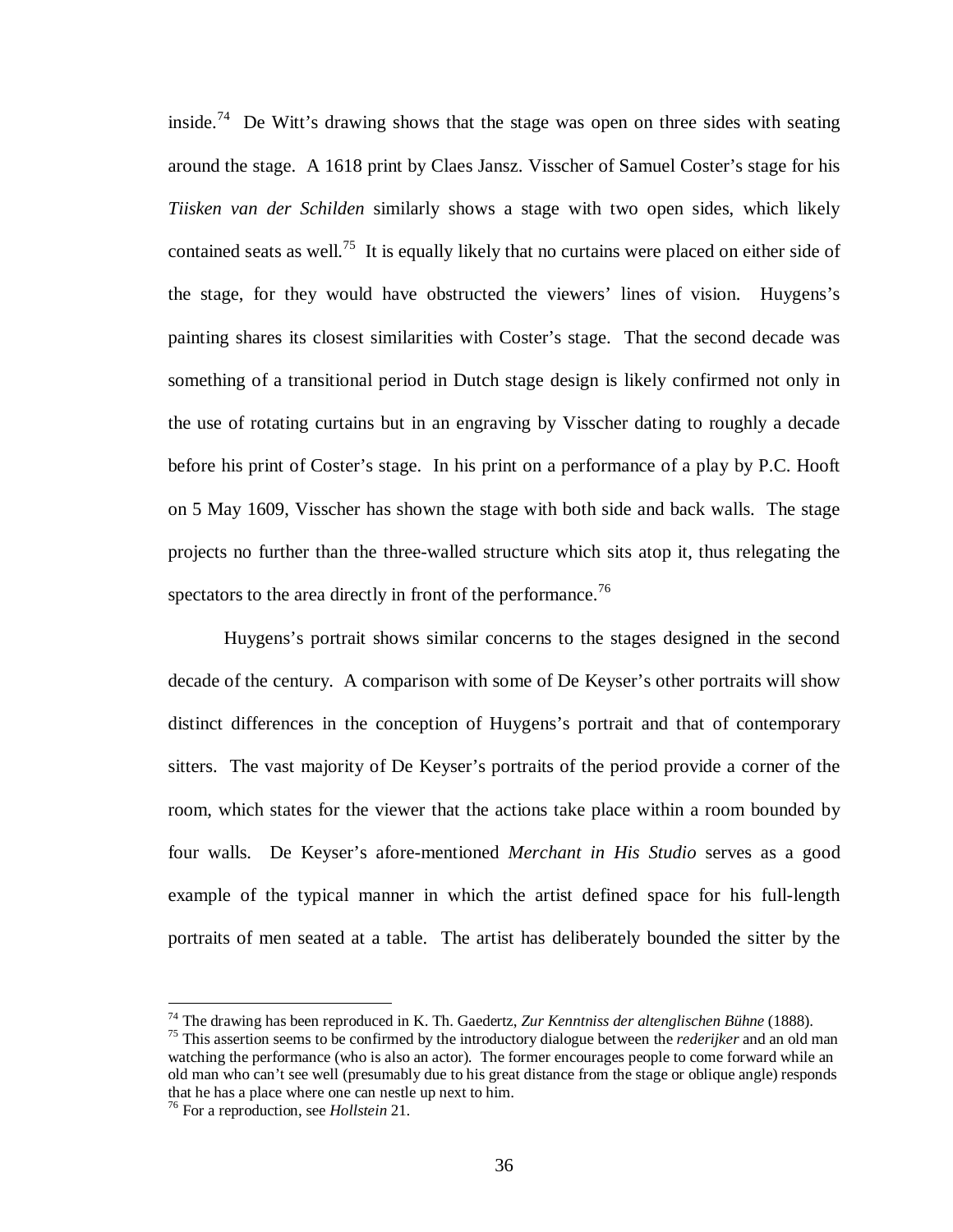corner of the room at the far left of the image. Because one side wall is provided, the viewer can presume that the room is terminated by a similar wall at right. De Keyser's image of Huygens operates somewhat differently. Huygens remains unbounded by side walls; both the left and right extremes of the image convey that the back wall continues beyond the pictured space. The artfulness with which De Keyser has done this can be seen along the right side of the painting. He has brought the back wall forward, as if to provide a corner of the room (as he did elsewhere), only to turn it back out so that the room continues beyond the picture's own boundaries. The artist's intention is made explicit by the partially-cropped paintings and fireplace at right and cropped left border of the tapestry at the left of the image. It seems likely, therefore, that the consciously different spatial organization in Huygens's image might be considered in relation to contemporary theater design.

In another similarity to the contemporary theater, Huygens's tapestry reproduces his family's coat-of-arms in the middle of the top border. Little has been made of this seemingly trivial inclusion. Neil MacLaren is among the few scholars to discuss the coat-of-arms. He rightly notes that the coat-of-arms has been carelessly painted, as De Keyser has painted one pale instead of two in the quarters for Huygens and two lions instead of one in that of Bacx.<sup>77</sup> Given Huygens's demeanor, it seems unlikely that he would allow such an inaccuracy to go unfixed, at least if the primary intention of this inclusion was to accurately suggest his genteel birth. The addition of a coat-of-arms might instead reference the tradition of including such details as valuable components of stage design. Two extant engravings (dating from 1539 and 1561) of stages include such

<sup>77</sup> MacLaren, Neil. *Dutch School: London National Gallery*. London: Publication Dept., The National Gallery London, 1960, 202.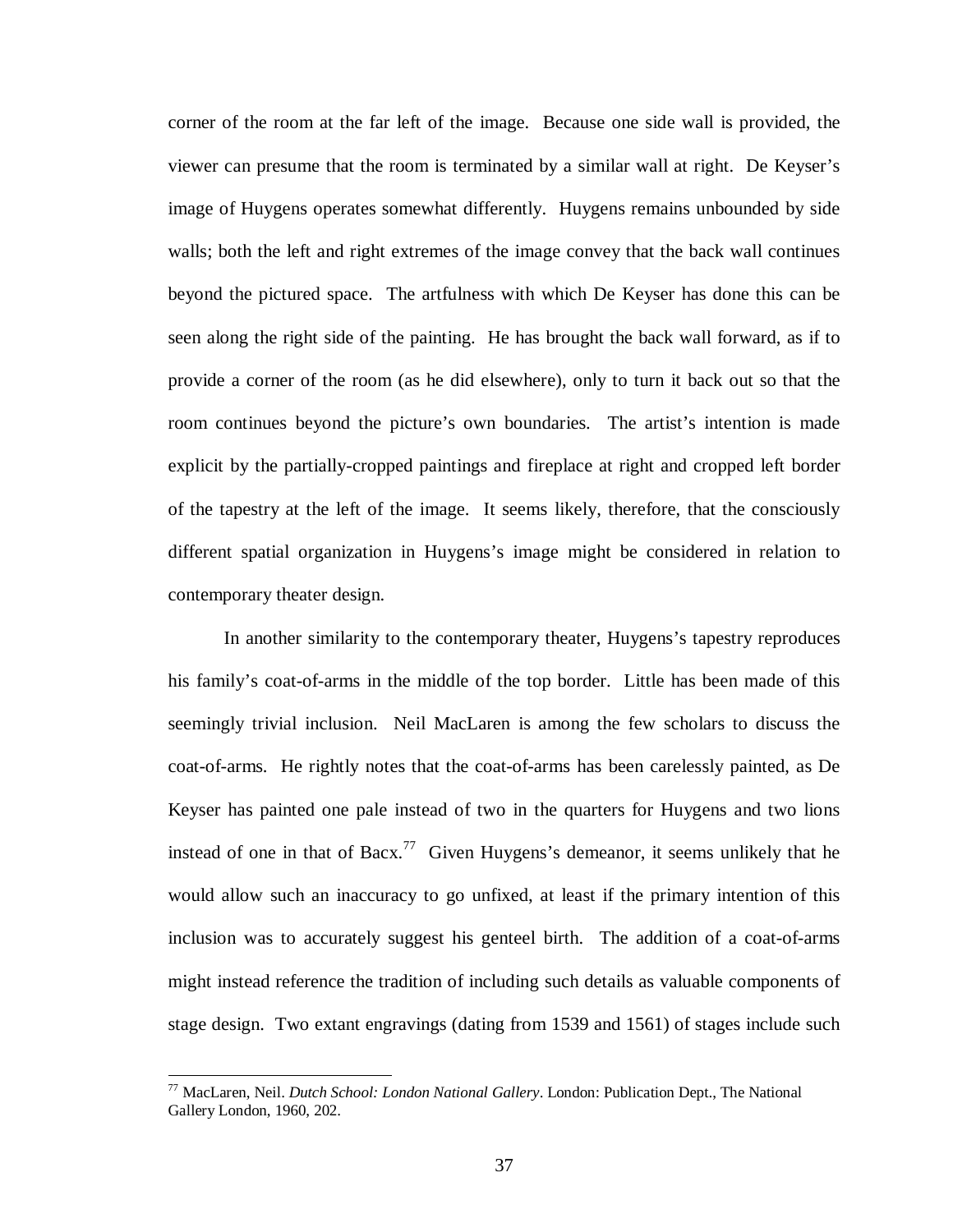coats-of-arms.<sup>78</sup> The placement of the coats-of-arms in both the print from 1561 and De Keyser's own image is remarkably consistent, as both exist in the space directly above the main part of the stage (we might view the horizontal border of the tapestry as the demarcation between curtain and balcony). Such evidence is admittedly inconclusive, though there does seem to be a distinct relationship between Huygens's portrait and the scant documentary evidence at hand. Such a relationship implicitly positions the viewer as spectator of the staged performance.

While the viewer is allowed to view Huygens at work, the curtain opening onto a non-descript doorway serves as an omnipresent reminder that Huygens's audience sees only what is revealed to them. As viewers, we are left in limbo wondering if the stage presented to us is a public or private setting. Huygens sits at a table seemingly performing state business. His clerk comes in with a letter which has previously been interpreted, too narrowly, as public correspondence. Under such an interpretation of the letter, the inclusion of a fireplace is somewhat anachronistic. By the seventeenth century, the fireplace had gained distinctly domestic, and ultimately feminine, associations.<sup>79</sup> It was not merely the place of food production but the locus of interior warmth as well. In houses which could afford to maintain a constant fire, the fireplace was tended by females, particularly servants of the house.<sup>80</sup> A contemporary English ballad expresses this in lyrical form:

> …when that I rise early in the morn, Before that I my head with dressing adorn, I sweep and cleane the house as need doth require,

<sup>78</sup> Brink, Dr. J. ten. *Geschiedenis der Nederlandsche Letterkunde*. Amsterdam, 1897, 232.

<sup>79</sup> For more information on the development of the fireplace in Europe, see Sarti, Raffaella. *Europe at Home: Family and Material Culture 1500-1800*. New Haven: Yale UP, 2002, particularly 92-96.  $80$  Schama, 458. The association of the hearth with the domestic and feminine has a long history in Western thought. Tacitus had expressed this notion as early as the 1<sup>st</sup> century C.E. when he wrote of those living in Germania that the "care of hearth and home and fields is left to the women" (*Germania*, sct. 15 [98]).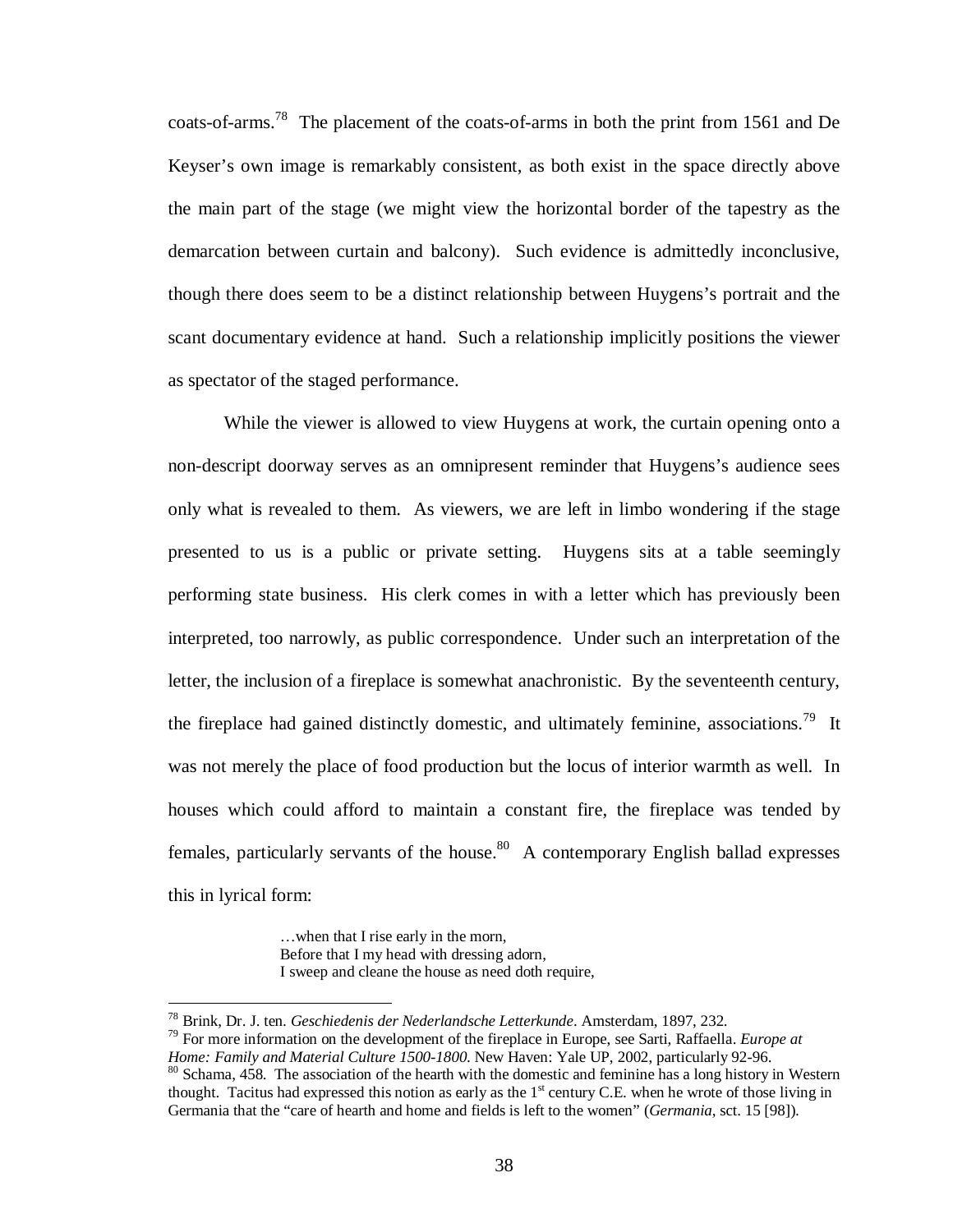Or, if that it be cold. I make a fire. $81$ 

Huygens's fireplace is far more elegantly-adorned than the standard simple brick or stone fireplaces of the common person. His includes a carved wood molding with a luscious green velvet skirt set on carved stone caryatids. Much more than an addition which simply confuses our notions of public and private space, such a fireplace was truly an "embellishment of the home" which served as a "critically important indicator of social worth" and ultimately contributed to the theatrical nature of the image.

### **Part IV: Costly Baubles—The Objects in Huygens's Portrait**

The Dutch poet Willem van Focquenbroch (1640-1670) wrote a poem entitled *Gedachten op mijn kamer* ("Thoughts in my room") in which he expressed a notion quite related to Huygens's conception of the included objects in his portrait:

> …To pose as truth, will untruth try And knaves will don a saint's perfection: A fool would trust what meets the eye…. …The baubles that I look upon, As a diversion once presented, Give often cause to ponder on The hollow joys of youth, lamented When old age comes and spring is gone....<sup>82</sup>

Van Focquenbroch's poem suggests that the letters, globes, lute, and background marine painting likely had no "true" meaning for Huygens and other contemporary viewers. Their inclusion reflects Huygens's interest in nuance and multiplicity of meaning. In dress, gesture, and spatial organization, the patron culled a variety of ideas together to create a vibrant picture of his multi-faceted personality. The complexity of Huygens's program is equally present in the objects found within the room. As Van Focquenbroch

<sup>&</sup>lt;sup>81</sup> Quoted in Sarti, 94.

<sup>82</sup> Quoted and translated in Schenkeveld, Maria A. *Dutch Literature in the Age of Rembrandt*. Amsterdam:

J. Benjamins, 1991, 171.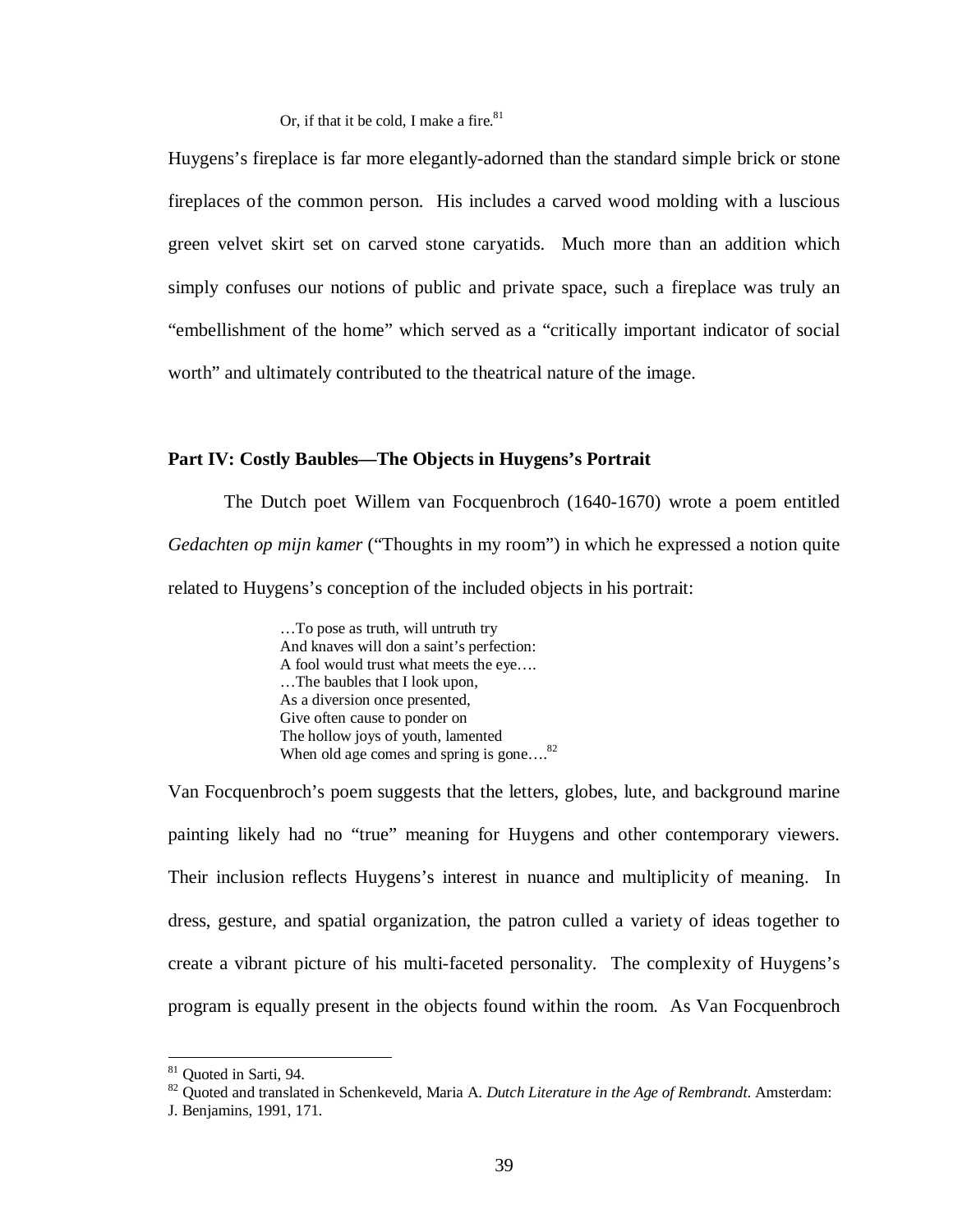suggests, we should not trust only what meets our eye for fear that we might be deceived by their seeming familiarity. The letters, lute, globes, and background marine painting are not simply finely-painted accessories to exhibit De Keyser's meticulous manner of painting; rather, each presents the viewer with ambiguous "diversions" for his or her contemplation and delectation. Each object exhibits Huygens's public role but also evokes the private man. Consequently, it behooves the attentive viewer to look carefully at each the letters, lute, globes, and background marine painting individually to illuminate each of their meanings.

Each of these objects references Huygens's public aspirations as a man of letters as well as more personal references to his marriage and artistic interests. The two letters are perhaps more intriguing given their greater ambiguity—and interest—than is generally recognized. Most accounts focus solely on the letter Huygens receives from his clerk. Equally important, though often unrecognized, is the letter on the table which Huygens appears about to draft. The presence of both a letter Huygens writes and one he receives captures the essence of letter-writing, for one person composes while the other receives (in this instance, Huygens functions as both parties). Joanna Woodall has articulated the traditional account, claiming that the letter he receives "thematises his work on behalf of the state".<sup>83</sup> There are, however, few reasons to jump to such a conclusion. De Keyser has quite deliberately prevented the viewer from knowing the contents of the letter by presenting it folded so as to enclose its contents. The blank paper on Huygens's desk supports such a reading. By depicting the moment *before*  Huygens has put pen to paper, De Keyser causes the viewer to question with whom Huygens is writing. The viewer might just as well assume Huygens writes to his "Sterre"

<sup>83</sup> Woodall, 78.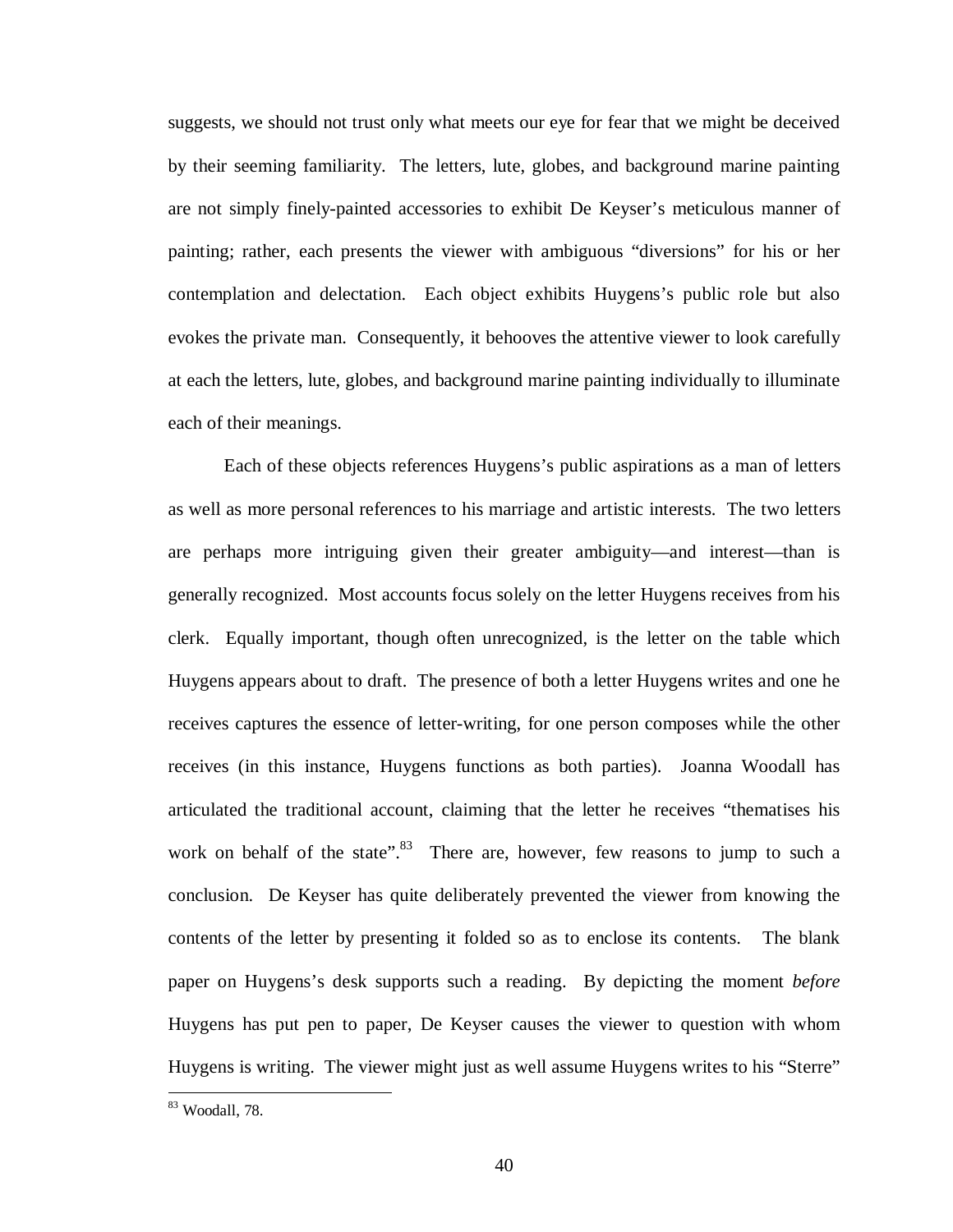as a public official. Indeed, such ambiguity should be considered deliberate, for the tradition of describing letters and texts in detail was sufficiently strong in the Netherlands by this period (for contemporary examples, see Rembrandt's portraits of *Marten Looten*  of 1632 and *The Shipbuilder Jan Rijcksen and His Wife Griet Jans* of a year later).<sup>84</sup>

Only a few previous commentators on De Keyser's portrait of Huygens have noted its likely relationship with Huygens's upcoming marriage and his more personal concerns. Among this small group of scholars, it was Julius Held who most closely associated the image with Huygens's marriage. In an article on Huygens's 1633 portrait with his wife, Held noted the following of De Keyser's portrait:

> I consider it likely, though there is no definite evidence, that Huygens had ordered the painting as a gift for his bride, which may account for the elaborate formality—unique in portraits of Huygens—of that work.<sup>85</sup>

Held's contention that the portrait might be related to Huygens's upcoming marriage is bolstered not through the "definite evidence" of documents but through the inclusions of particularly two objects within the painting—the lute and the terrestrial and celestial globes. Both lute and globes had been common inclusions in paintings of learned officials since the sixteenth century. One early example of this phenomenon is Holbein's 1533 *Ambassadors* portrait. Between Jean de Dinteville, French ambassador to England, and Georges de Selve, Bishop of Lavaur, stands a two-shelved cabinet on which are included both terrestrial and celestial globes and a lute.

<sup>84</sup> The *Marten Looten* depicts an unfolded letter in Looten's left hand. Though most of the letter is illegible, the first line gives the sitter's name followed by *xi. Januyary 1632* and is signed *Rembrandt*. The portrait of the shipbuilder Rijcksen and his wife is even more explicit. Rijcksen, like Huygens, sits at a table with a piece of paper. Unlike Huygens's portrait, Rijcksen's directs the viewer as to the contents of the paper with the inclusion of several sketches of ship's designs. <sup>85</sup> Held, 655.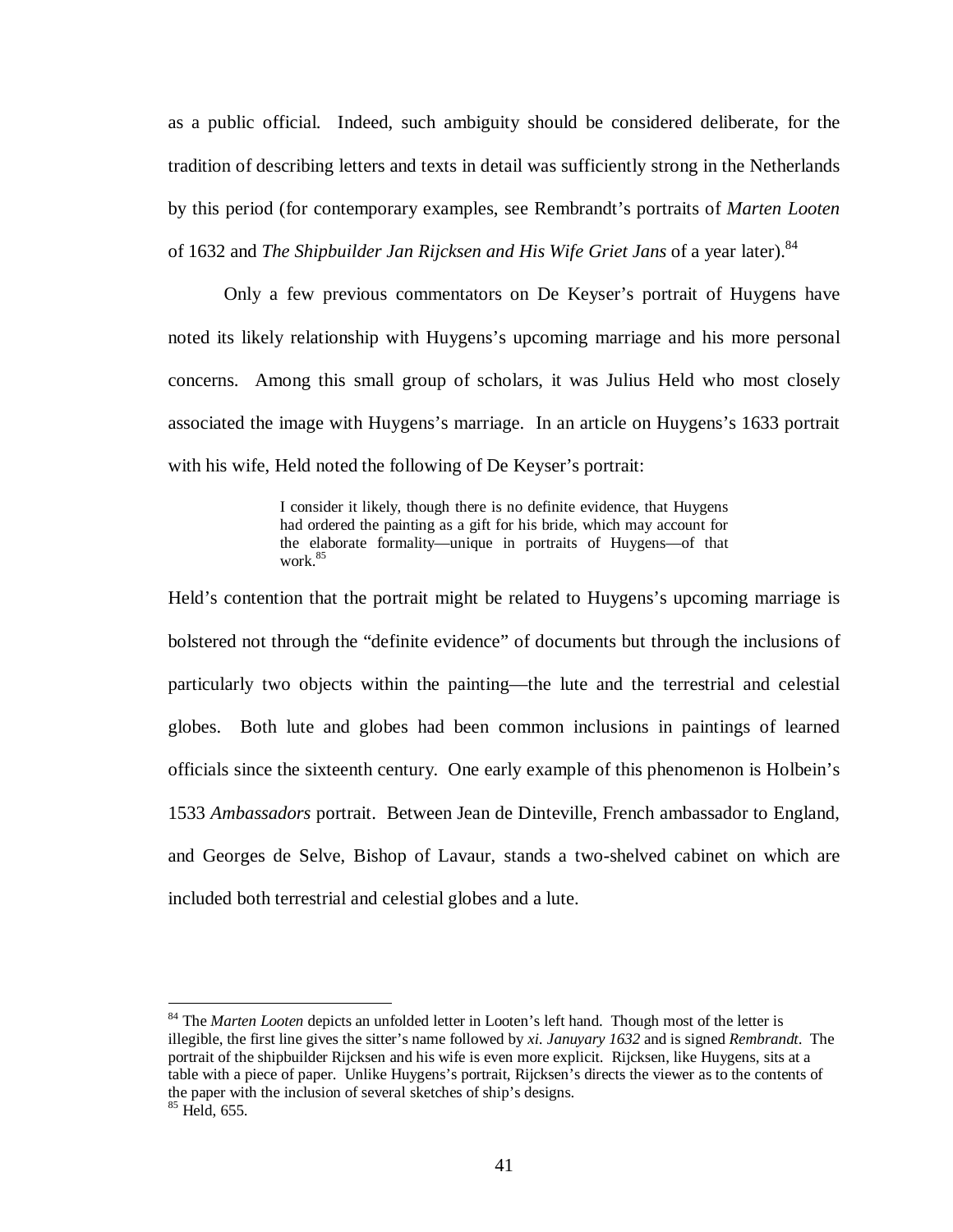The inclusion of these objects within Huygens's own portrait connotes quite particular references to the sitter's childhood education and intellectual pursuits. In his *Autobiography*, Huygens notes that as a young man he was trained in the arts of calligraphy, drawing, and mathematics, tools which his father saw as useful to his ultimate development and success given their applicability to cartography. Some years later in 1631, the adult Huygens was to put this training to good use when he was made councilor in the "Nassause Domeinraad", a body which administered the properties of the Prince of Orange.<sup>86</sup> Similarly, the inclusion of the lute references on some level his own preoccupation with musical composition, for he composed over eight hundred pieces of music. Unfortunately for us, only one of his instrumental compositions survives today.<sup>87</sup>

Huygens, like Van Focquenbroch, must have relished the public and personal connotations held by the lutes and globes of De Keyser's image. These objects were more than indicators of high status and education; they evoke a personal association in his upcoming marriage to Suzanna van Baerle. As a prolific composer and poet, Huygens undoubtedly recognized the trope that music-making was a symbol of marital concord. The trope must have been something of a favorite for Huygens. In 1633, Huygens and Suzanna sat for a portrait by Jacob van Campen (fig. 11). Van Campen's portrait successfully conveys the love Huygens so frequently expressed for his wife. Other than the figures of Huygens and his wife, Van Campen has included nothing, save a conspicuously-placed musical score held jointly by the two sitters.

The portrait by Van Campen marks a change in Huygens's patronage from commissions of the ostensibly public man to ones which show a greater concern for

<sup>86</sup> Zandvliet, Kees. *The Scholarly World of Vermeer*. Zwolle: Waanders, 1996, 63.

<sup>87</sup> See Crawford, Tim. "*Allemande Mr. Zuilekom*: Constanitjn Huygens's Sole Surviving Musical Composition." *Tijdschrift van de Vereniging voor Nederlandse Muziekgeschiedenis* 37 (1987): 175-181.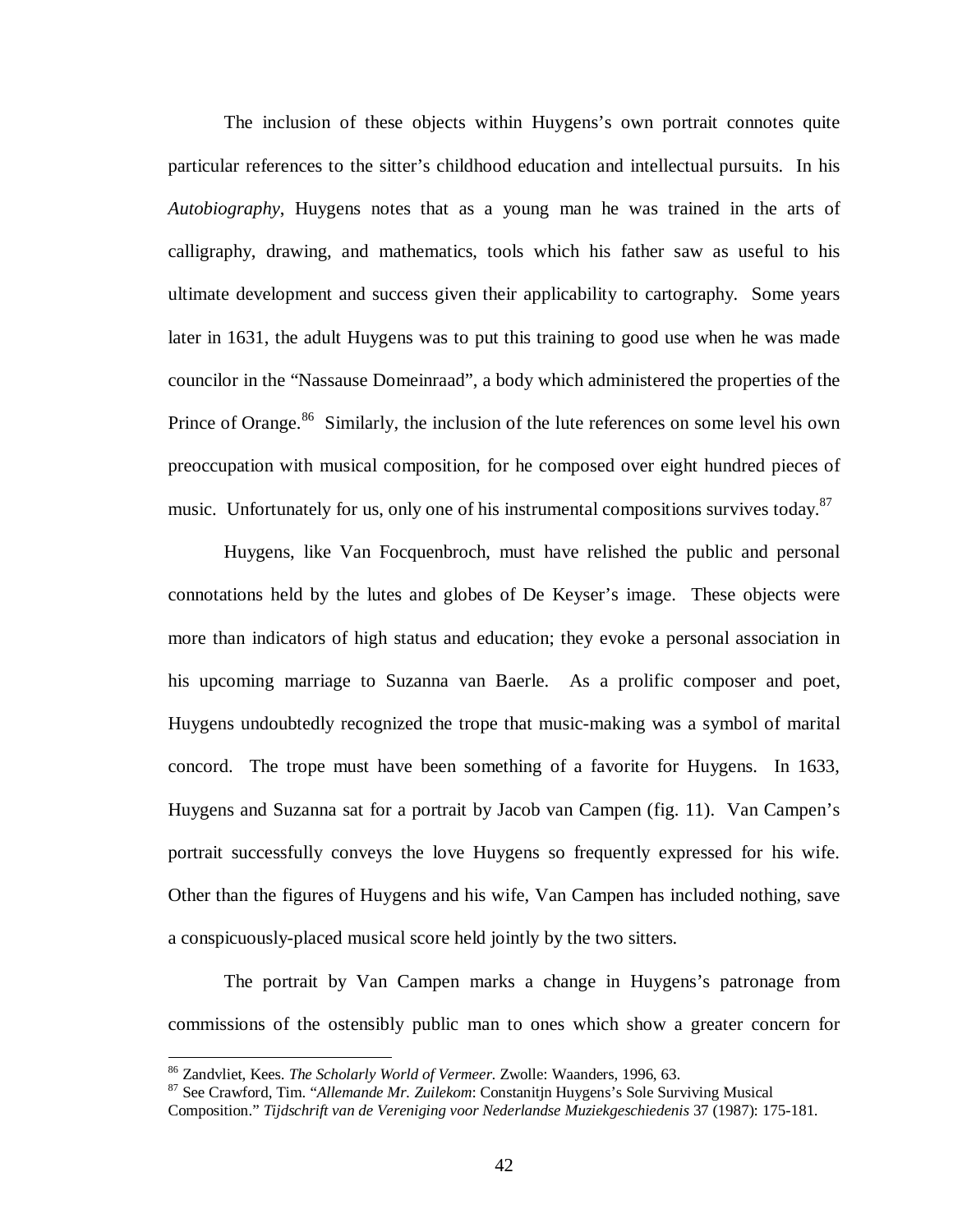depicting him in the role of loving husband and father (the latter was to be espoused more fully in a commission of 1639 which saw Adriaen Hanneman produce a large portrait of Huygens and his five children). That Huygens chose to include a musical score in his 1633 portrait is highly significant. As one art historian has wisely noted, the two thumbs holding the piece of paper is a striking detail intended to convey Huygens's notions of marital harmony.<sup>88</sup> The two are both literally and figuratively "on the same page". Indeed, Huygens appears to have relished this concept, for on 23 February 1648 he wrote a poem entitled "Two Unpaired Hands on a Harpsichord". One must even wonder if Huygens had his painting of 1633 in mind when he penned this poem, for three lines read as follows:

> But also, as Man and Wife, each appearing proper; The man in darker work, the Wife in lighter manner, Or, is it more to say, both in moderate conduct.

[Maer gaen, als Man en Vrouw, elck om den oorbaer uijt; De man in swaerder werck, de Vrouw in luchter handel, Of, is 't maer wand'len, beid' in schickelicken wandel.<sup>[89</sup>]

Most significant, however, is the poem's conclusion: "[Two concordant souls] in a heavenly way will give birth to a joy, a delight, only known by few who carry flesh and bones. It is part of angels' singing."<sup>90</sup> Just as Huygens's first Dutch poem on his 1627 portrait discusses his love for Suzanna, so too do three poems relating to a drawing by Van Campen of Huygens and his "Sterre", though in arguably less explicit terms (in each

<sup>&</sup>lt;sup>88</sup> Noske, Frits. "Two Unpaired Hands Holding a Music Sheet: A Recently Discovered Portrait of Constantijn Huygens and Susanna van Baerle." *Tijdschrift van de Vereniging voor Nederlandse Muziekgeschiedenis* 42 (1992): 136.

<sup>&</sup>lt;sup>89</sup> Worp 1894, 131. Just how to translate "swaerder werck" and "luchter handel" remains difficult; one is, however, tempted to associate them with Van Campen's creation, where Huygens is clothed in a dark mantle while his wife wears a light orange.

<sup>90</sup> Translated in Noske, 135.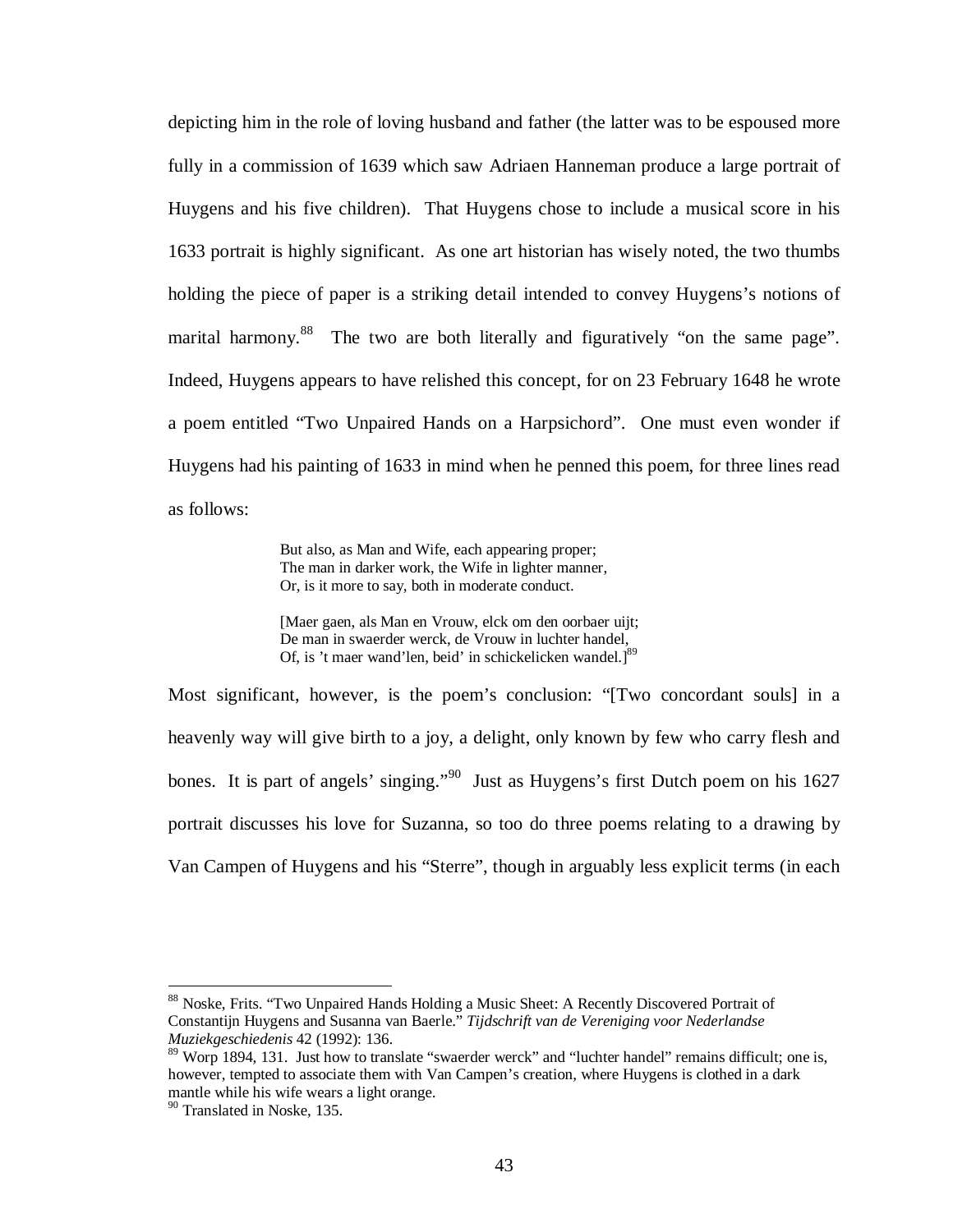of these, Huygens uses "Man en Vrouw" as opposed to the "mijn Sterre" of his earlier poem $^{91}$ 

That Huygens had included a celestial globe along with the terrestrial variety suggests a relationship with his conception of Suzanna as his own "Star". Huygens first gave Suzanna her nick-name in a poem dated 11 September 1626. In an undated poem, likely dating to a few days later, Huygens wrote on her again, this time explicitly comparing her with the comets and the heavens.<sup>92</sup> It was this idea that Huygens used again in the following lines of his poem dated 2 August 1627 (see pages 4-5 for the full poem):

> The time is almost here when I will be the winner Of my Star's heart, And truly from excess joy I'll walk among the stars That were in the Heavens, … Says the Son (Sun) above, and men below, after this Nothing like mine shall be.

Huygens has beautifully contrasted the exalted celestial realm in which his "Sterre" exists with the world of "men below" (presumably where he, too, lives). It seems likely that these ideas find their pictorial equivalents in the prominent inclusion of the celestial and terrestrial globes in De Keyser's portrait.

Just as the globes reflected both Huygens's worldliness and his love for Suzanna, the background overmantel marine painting conveys his intimate knowledge of Dutch affairs and the more personal aspects of artistic preferences and collecting. It is at once a metaphor for the Ship of State and a very tangible object supposedly collected by Huygens for its artistic merits. The painting is stylistically similar to works done by the Dutch marine painter Jan Porcellis, active during this period. While De Keyser has

 $91$  For translations of the poems into English, see Noske, 136.

<sup>92</sup> Worp 1893, 166.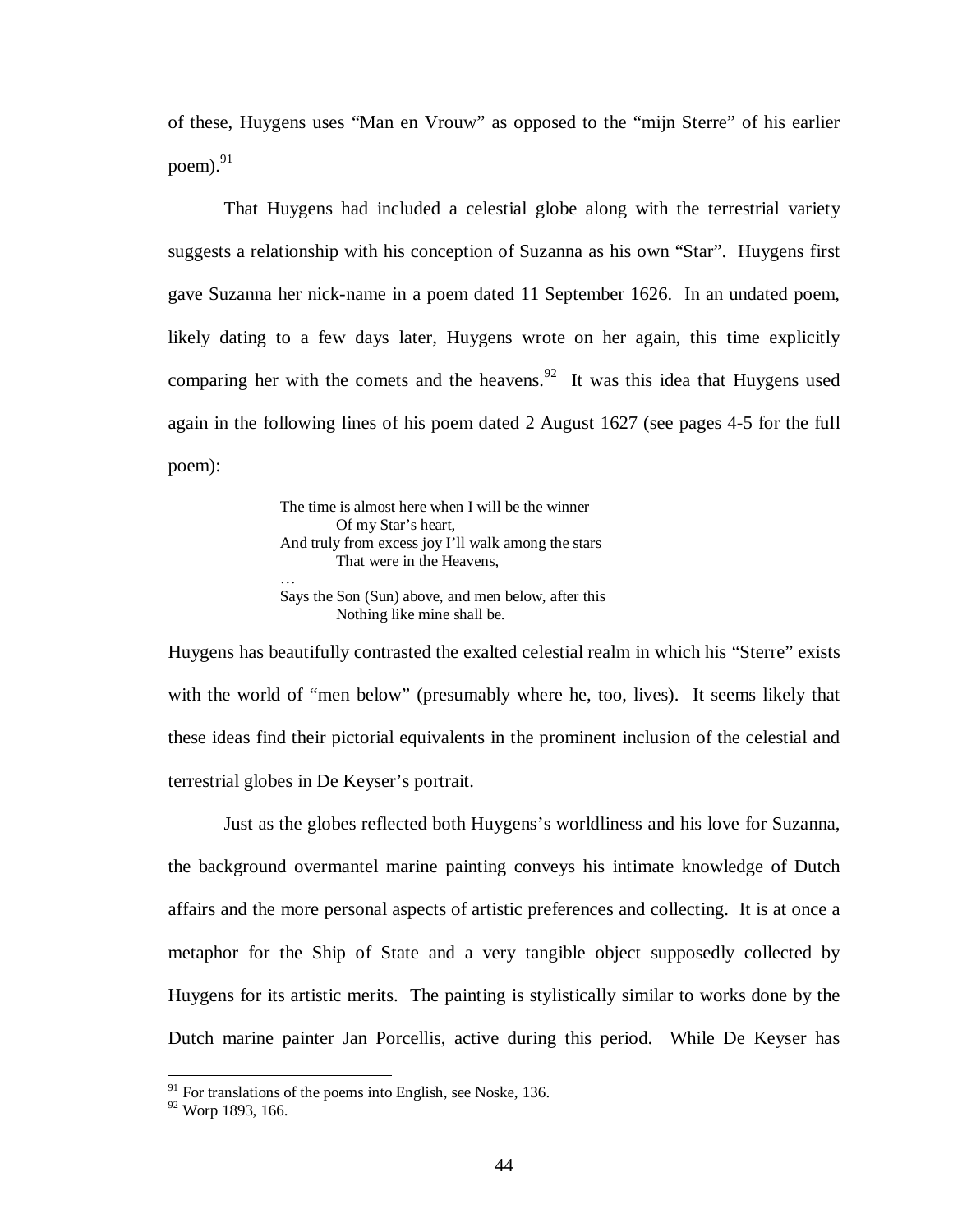provided no more than the broad impression of a ship at sea, one composed of two broad sweeps of beige to stand in for sails, the ship must either be the *kaag* or *wijdschip*. Of the myriad ships employed by Dutchmen in the seventeenth century, only these carried two sales. Both ships were particularly well-suited to navigating inland waterways, often the Zuyder Zee. $93$  More importantly, this type, characteristic in Porcellis's oeuvre, is distinctly Dutch and imbues the image with a strong sense of nationalism. Though the ship is being tossed about by the sea, the viewer is nonetheless led to believe that, like the Dutch state, the inhabitants of the vessel will prevail upon the storm.

The small overmantel painting by Porcellis would have held both personal and public associations for a man like Huygens. Firstly, Porcellis's work exemplifies Huygens's specifically Dutch artistic taste. The inclusion of the Porcellis (accompanied on Huygens's other side by a tapestry) bespeaks the secretary's prowess as a collector of the first class. He was intimately familiar with the artists of his time and wrote about the strengths and weaknesses of many of them in his *Autobiography* of circa 1630. Having studied under Hendrik Hondius and admired the work of Jacques de Gheyn (who lived next door),  $94$  Huygens was well-positioned to pass judgment on artists of his time. Given Huygens's prominent role in Dutch governmental affairs, the picture also held distinctly public connotations. We find in Porcellis's work images that likely resonated strongly with a country whose stability and prosperity depended on the sea. In each of Porcellis's works, the small merchants' vessels appear on the verge of overcoming the mighty ocean

 $93$  For more information about the variety of ships employed in the Dutch seventeenth century, see Leo M. Akveld's "Glossary of 17th-Century Dutch Ships" in Giltaij, Jeroen. *Praise of Ships and the Sea: Dutch Marine Painters of the Seventeenth Century*. Rotterdam: Museum Boijmans van Beuningen, 1996 particularly pages 28 and 33.

<sup>&</sup>lt;sup>54</sup> Worp 1891, 111. Huygens writes, "*In primis GHEINIUM patrem summa artis veneratione colui.*"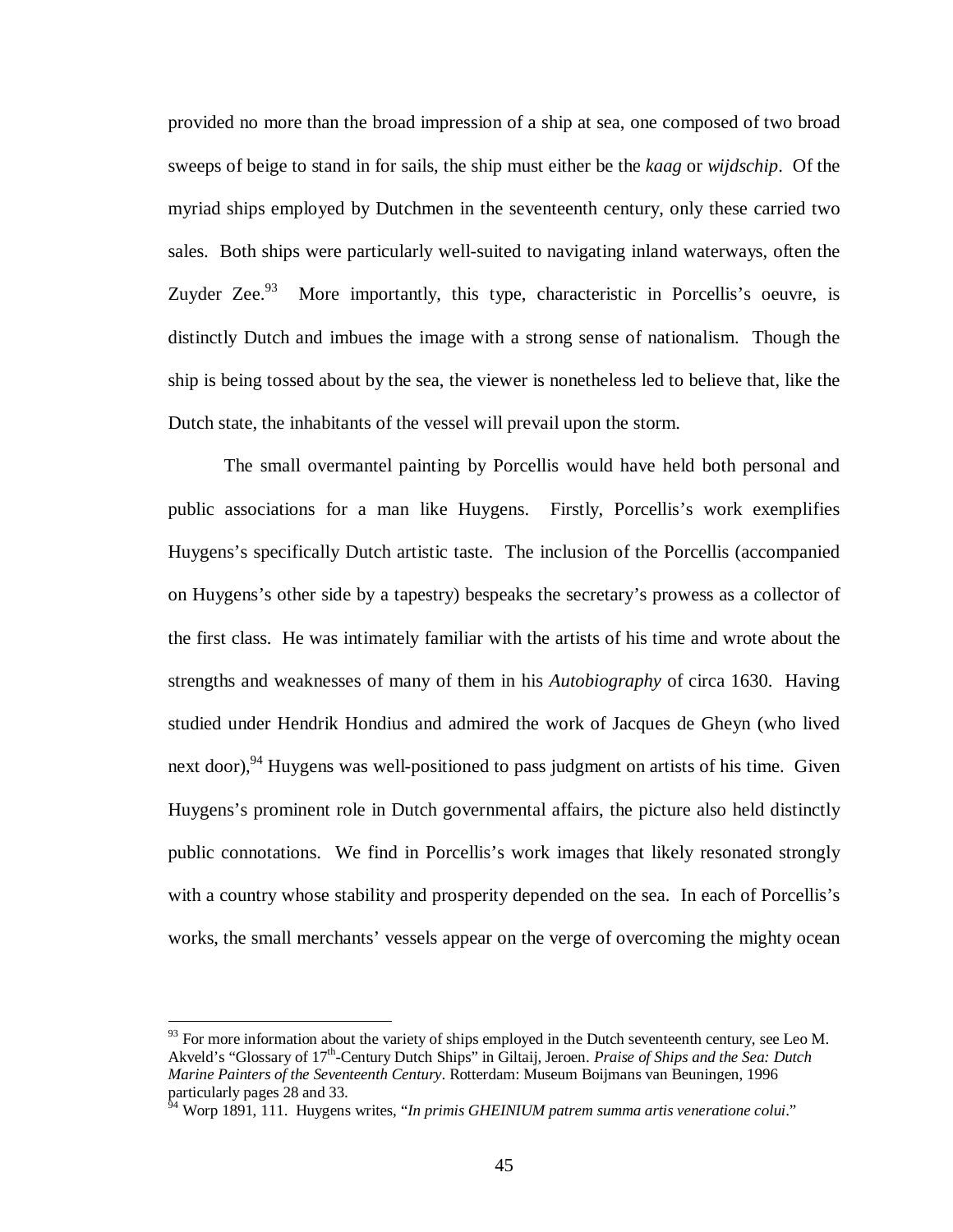and rarely seem in serious threat of being swallowed by it. Huygens, as secretary to the Stadholder, would have been adept at reading these meanings.

Though no explicit reasons are given by the secretary for his love of Porcellis's work, we must conclude that naturalism generated a great deal of these sentiments. Immediately following his discussion on the artist's merits, Huygens turns to a discussion of landscape painters (they painted the terrestrial equivalent of Porcellis's and Vroom's seas), especially artists as diverse as Poelenburg, Uytenbroek, Van Goyen, Jan Wildens, Esias van de Velde, and Paul Brill. He praises these artists for their ability to portray with naturalism (*natuurlijkheid*) the warmth of the sun and the movement of the breeze.<sup>95</sup> Houbraken writes similar encomiums for Porcellis in his *De groote schouburgh der nederlantsche konstschilders en schilderessen*, lauding the artist for his natural depiction of sea storms, storm clouds, and beach scenes.<sup>96</sup> Similarly, Samuel van Hoogstraeten praised Porcellis's method of working in his famous discussion of a competition held between the landscape painters François Knibbergen, Jan van Goyen, and Porcellis himself. Of Knibbergen, Hoogstraeten thought little, for the artist placed everything fully-formed onto the canvas. Of Van Goyen, Hoogstraeten was relatively impressed, for he built his images up slowly from the canvas, causing one to see an image before it was really present. But the greatest respect was given to Porcellis, of whom he wrote:

> …the spectators almost gave up hope when they saw how slowly he plied his brushes; indeed at first it appeared as though he were purposely wasting time, or did not know how to begin: but this was because he was first forming the whole design of his work in his imagination before he put his brush into the paint. But the outcome showed very well that this is the correct method; for although he worked slowly, he did everything with sureness and knowledge, and by evening he was just as finished with his work as were his competitors;

<sup>&</sup>lt;sup>95</sup> Ibid, 117.

<sup>96</sup> Houbraken, Arnold. *De groote schouburgh der nederlantsche konstschilders en schilderessen*. Amsterdam: B.M. Israël, 1976 (reprint of 1753 edition), 213.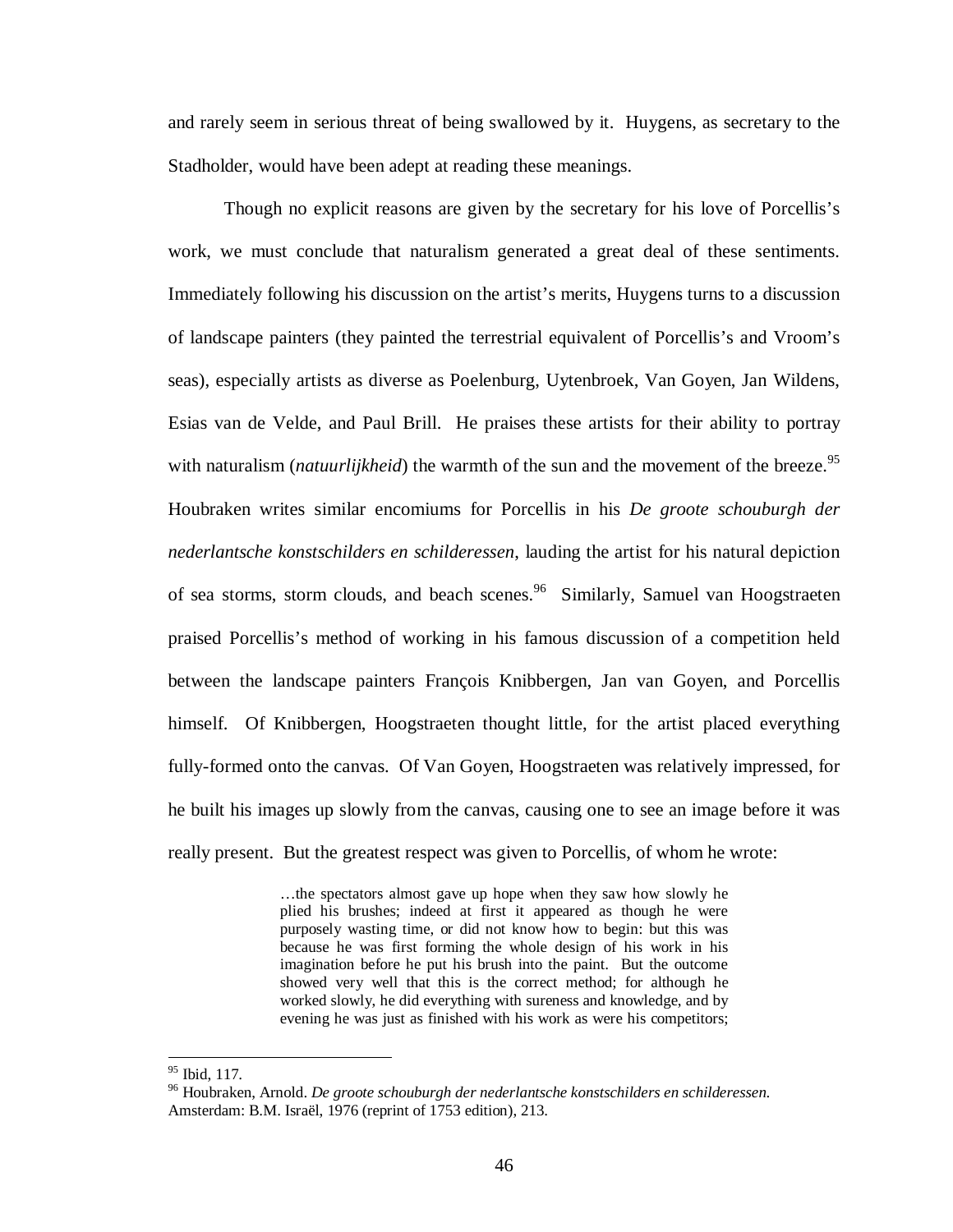and although Knipbergen's picture was bigger, and van Goyen's more full of work, Parselles achieved in his picture a more discriminating naturalness [*keurlijker natuerlijkheyt*], and extraordinary skill that is not encountered in works that are turned out by rote, or in which accidents are looked for and found. In the end this picture was judged by the connoisseurs to be finer then the other two; although neither of these was in itself worthy of rejection.<sup>97</sup>

That Huygens was interested in artists as diverse as Brill, Van Goyen, and Porcellis suggests the wide range of styles he found admirable. Huygens's choice of De Keyser to paint his portrait and the inclusion of a Porcellis in the background shows that, more than simply naturalism, Huygens valued intelligent artists whose productions were composed with the greatest attention to design and composition. Just as Porcellis thought out his composition before putting brush to canvas, so too De Keyser "worked out the composition...with the same meticulous intricacy that he laid brush to panel".<sup>98</sup>

Works by Porcellis, in addition to their naturalistic splendor and careful composition, were the height of artistic fashion when Huygens sat for De Keyser in 1627. With Porcellis, a distinctly "modern" approach to marine painting had begun. Porcellis had separated from his predecessors, becoming, as one art historian has put it, the "founder of the independent seascape in Holland."<sup>99</sup> In the artist's works, the sea in all its wonder and fright had become the subject of the picture. Man's boats were merely props to be tossed around by nature's awesome force. Unlike Porcellis, Dutch marine painters before him tended to produce works with a distinctly narrative focus. Hendrik Vroom, Porcellis's probable teacher, specialized in such narrative seascapes, as the title of his *The Ship 'Mauritius' that Made the Voyage to the East Indies in 1596-7* of circa

<sup>&</sup>lt;sup>97</sup> Translated in Walsh, John. "The Dutch Marine Painters Jan and Julius Porcellis—II: Jan's Maturity and 'de jonge Porcellis'." *The Burlington Magazine* 116 (1974): 738. <sup>98</sup> Adams, 95.

<sup>99</sup> Translation in Walsh, John. "The Dutch Marine Painters Jan and Julius Porcellis—I Jan's Early Career." *The Burlington Magazine* 116 (1974): 653.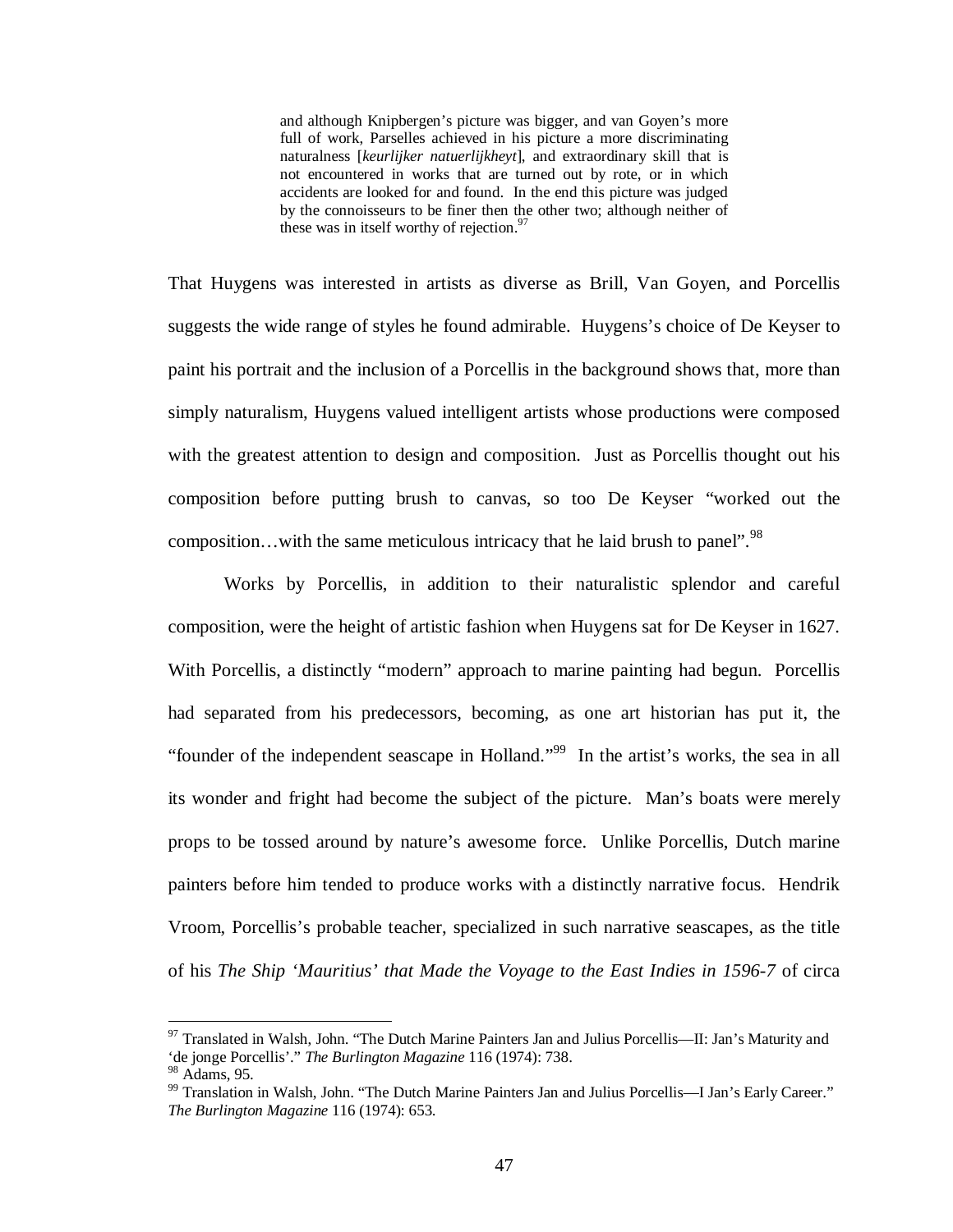1615 attests (fig. 12). Vroom's composition centers around the imposing portrait of the flagship, the artist paying particular attention to accurately describing the rigging and sails as it tosses its way through the ocean. The ship is literally the centerpiece of the canvas. Surrounding the *Mauritius* are two smaller ships along the peripheries which serve both to balance the composition and focus our attention on its main subject. These glaring differences between Porcellis's works, which characteristically portray small merchant ships against a sea of blue, and those of his predecessors are only somewhat betrayed in this late work by their similarities in the approximately 1:2 ratio between land and sky.<sup>100</sup> The "modernism" of Porcellis's less grandiose compositions undoubtedly would have caught Huygens's eye.

More so than most other painters of the Dutch seventeenth century, works by Porcellis enjoyed a run of popularity which ran unbroken from the 1620s through the end of the century. There was something unifying and distinctly Dutch about Porcellis's paintings, a fact that is borne out by the collectors Franciscus de la Boe Sylvius and Hendrick Bugge van Ring. The affluent Leiden collectors Hendrick Bugge van Ring and Franciscus de le Boe Sylvius both owned works by Porcellis.<sup>101</sup> The cosmopolitan Calvinist surgeon Sylvius hung his Porcellis in the large front room on the second floor. Interestingly, Sylvius's interests tended toward more "modern" works by artists like Frans van Mieris and Gerrit Dou (artists who commanded the highest prices for their

<sup>100</sup> For more information on the development of seascapes, see Goedde, Lawrence. *Tempest and Shipwreck in Dutch and Flemish Art: Convention, Rhetoric, and Interpretation*. University Park: Pennsylvania State P, 1989, particularly 84-93.

<sup>&</sup>lt;sup>101</sup> Sylvius was an internationally-renown professor of medicine at the University of Leiden. Ring came from a family of brewers in Delft but entered into Leiden high-society through is marriage to Aeltgen Hendricxdr. van Swieten, who also came from a family of brewers. For more information on both men, see Sluijter, Eric Jan. "'All striving to adorne their houses with costly peeces': Two Case Studies of Paintings in Wealthy Interiors." *Art and Home: Dutch Interiors in the Age of Rembrandt*. Zwolle: Waanders, 2001, particularly pages 105-6 and 116.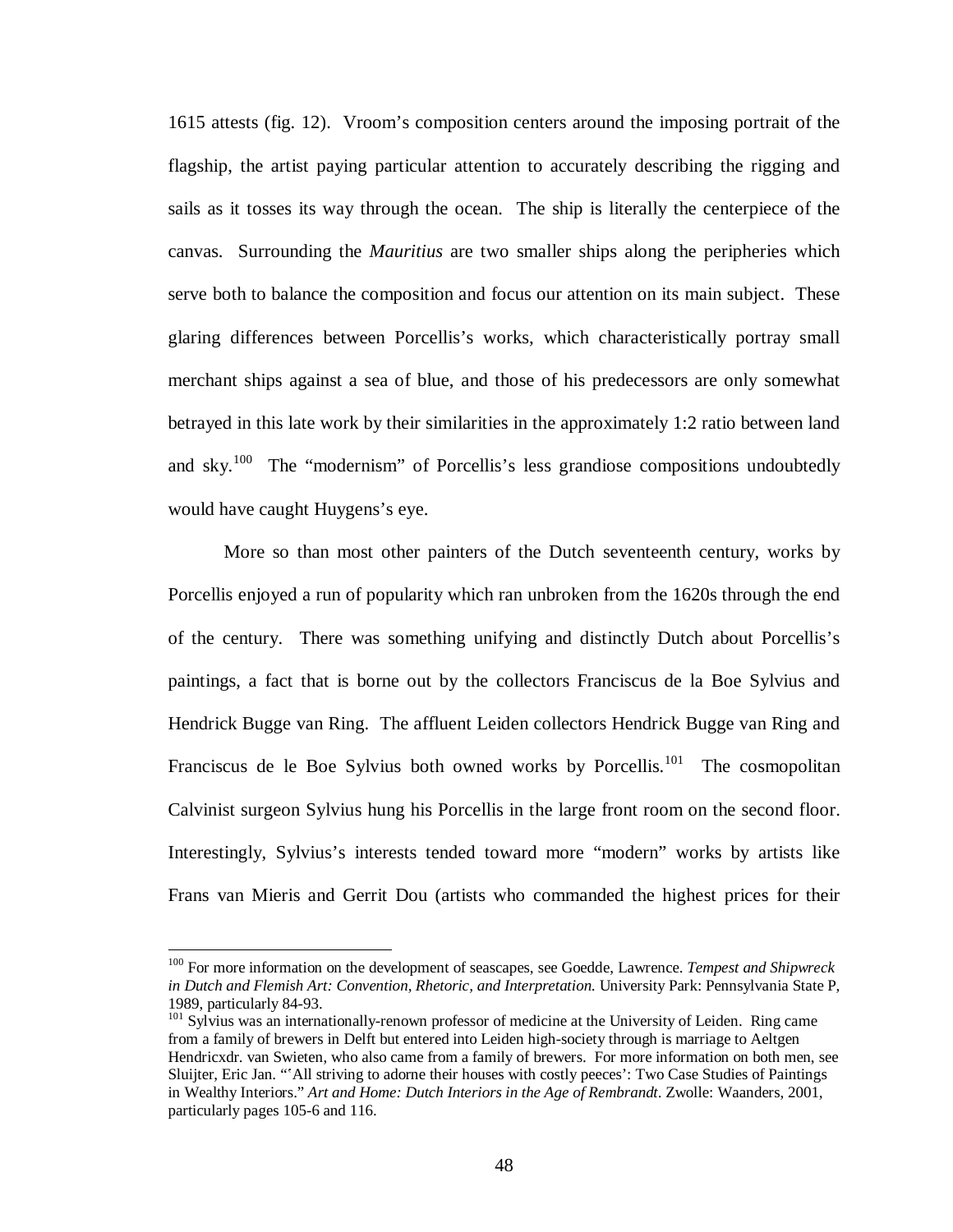works), the work by Porcellis being the only picture owned by Sylvius from the tonal phase of Dutch land- and seascape. The Catholic Hendrik Bugge van Ring, also a resident of Leiden, was among the most cultivated of seventeenth-century connoisseurs, being able to name the artist of his pictures about ninety percent of the time.<sup>102</sup> That a man as erudite as van Ring chose to include in his collection a work by Porcellis attests to the artist's great fame and lasting import on Dutch marine painting.

Diverse but artistically astute connoisseurs—artists, affluent merchants, adroit entrepreneurs—collected Porcellis's marine paintings. Among the artists who owned works by the painter were Rubens (1), Rembrandt (6), Jan Miense Molenaer (2), and his fellow land- and seascape painters Allaert van Everdingen and Jan van de Cappelle, who owned a remarkable 13 and 16 works by the artist, respectively.<sup>103</sup> Other prominent collectors included Petronella de la Court, wife of the affluent brewer Adam Oortmans, whose collection of over 150 paintings (inventoried in 1707) not only included a Porcellis but, like Sylvius, more fashionable works by the Leiden *fijnschilder* Frans van Mieris and a number by his sons Jan and Willem, not to speak of her well-known dollhouse.<sup>104</sup> Unlike these collectors it is, unfortunately, unknown whether Huygens ever owned a work by the master (for more information regarding Huygens's possible ownership, see

<u>.</u>

<sup>103</sup> For more information on Rubens's collection, see Denuce, Jean. *De "Antwerpsche Konstkamers"*: *inventarissen van kunstverzamelingen te Antwerpen in de 16e en 17e eeuwen*. Amsterdam: De Spiegel, 1932. Information on Rembrandt's collection is provided by Scheller, R.W. "Rembrandt en de encyclopedische kunstkamer." *Oud Holland* 84 (1969): 81-147. An inventory dated 10 October, 1668 at the Archiefdienst voor Kennemerland in Haarlem includes two pictures by Porcellis in Molenaer's collection. Van Everdingen's collection was sold at auction on 19 April, 1709 and included 13 works by Porcellis. For van de Cappelle, see Bredius, Abraham. "Johannes van de Cappelle." *Oud Holland* 10 (1892): 31-40.

 $102$  Of his 237 pictures, only 24 were associated with unnamed masters, many of which were inherited works from the sixteenth century. He could even tell when works were copies rather than by the master himself, as in the case of a work associated with the Delft-born painter Willem van Vliet.

<sup>104</sup> For the full collection, see Bredius, Abraham. *Künstler-Inventare*. Den Haag: M. Nijhoff, 1917, 868.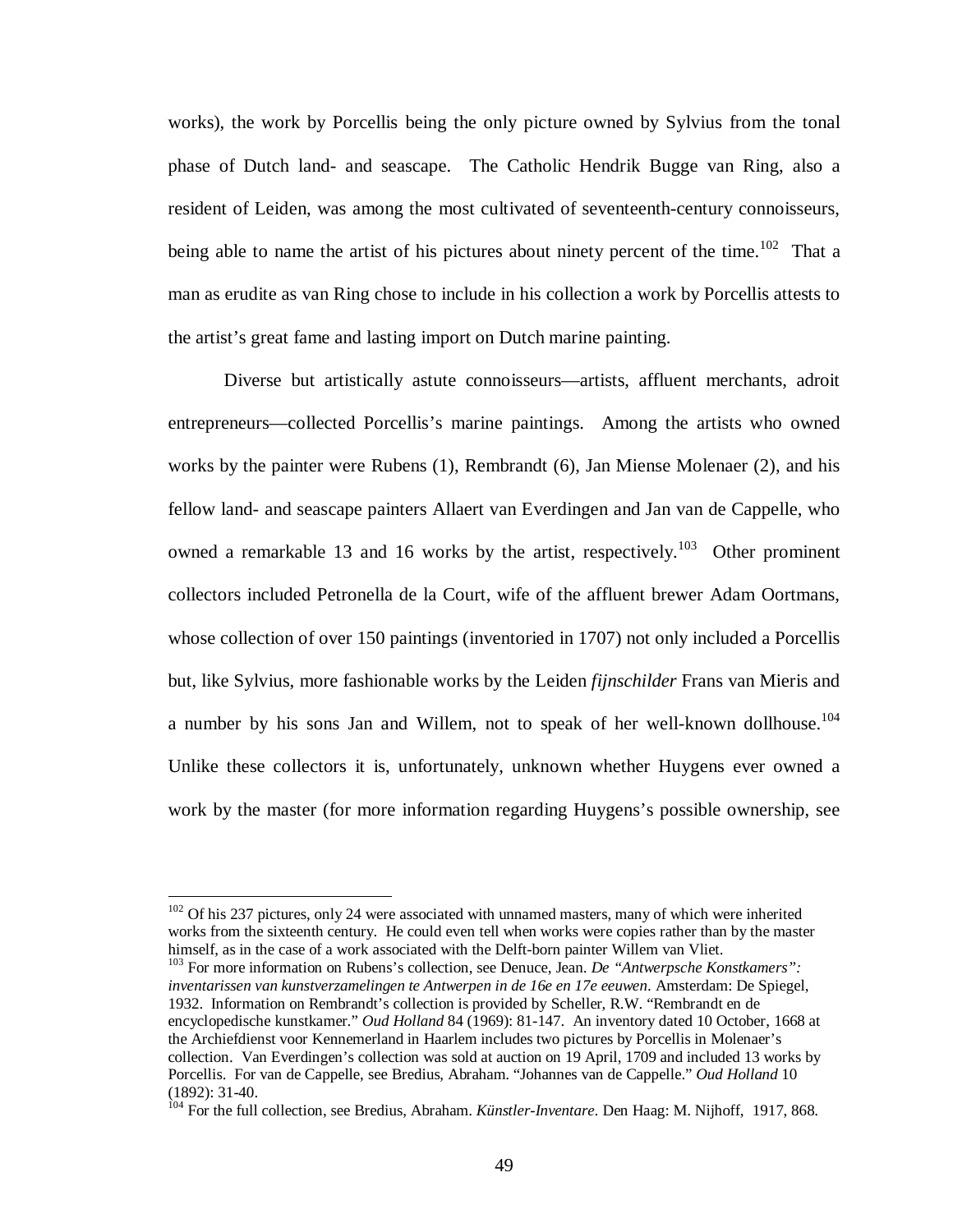Appendix). What remains certain, however, is that purchasing works by Porcellis had become a national phenomenon that crossed cultural and religious grounds.

Huygens need not have owned a Porcellis for him to request its inclusion within his portrait, as its presence indicates that Huygens relished the most fashionable, sought after works on the market. The inclusion of the tapestry along the back wall bears this fact out. Huygens has positioned himself between the two works, making him the fulcrum between the old art (the tapestry) and the new, distinctly Dutch art (the small picture by Porcellis). His interests in both the old and new are made manifest by the inclusion of each in the painting. As secretary to the Stadholder, there is something particularly valuable in Huygens's depiction of himself as one who acknowledges both the past and the present. He is to be seen as a man who understood from where the Netherlands had come, where it currently stood, and ultimately where it intended to go. Moreover, it again lays claim to the Secretary's prominence as a collector, for tapestries were the single most expensive object with which one could decorate a wall.

Huygens's great interest in works from the past is all but made certain in light of the well-founded arguments made be Gary Schwartz and Marten Jan Bok, who show that he was the first owner of two extant and one lost work of the Mariakerk in Utrecht by Pieter Saenredam.<sup>105</sup> The Mariakerk was one of the most historically important churches in the Netherlands given its founding in the eleventh century by the Holy Roman Emperor, Henry IV. Through an historical fluke, the Catholic canon system was retained after 1581, making the church a constant source of criticism by ardent Calvinists leery of

<sup>105</sup> Schwartz, Gary, and Marten J. Bok. *Pieter Saenredam: the Painter and His Time*. New York: Abbeville P, 1990, 149ff. The inventory of Huygens's daughter's art collection, which Schwartz has contended likely represents in large part the Secretary's collection passed down to his daughter, shows similar interests in works by somewhat earlier artists, including Pieter Breugel, Jan Breugel the Elder, and Hendrik Vroom.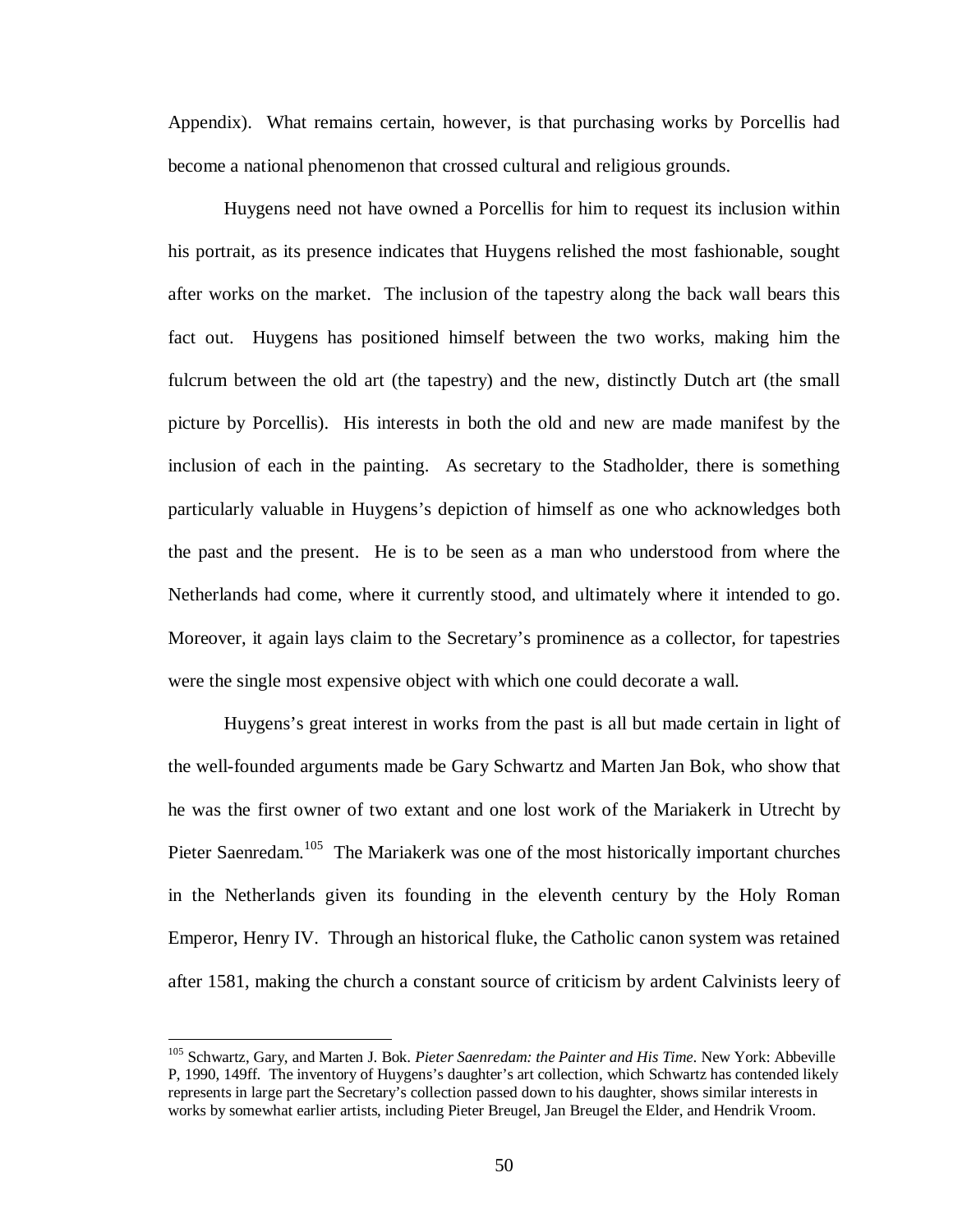crypto-Catholic worship. This interest in Holland's past is important in light of Huygens's professional political post as Secretary to the Stadholder.

By virtue of his governmental position, Huygens must have taken great interest in a work which presented a ship on the seas, for such mercantile activity formed the core of the Dutch economy. It is perhaps unsurprising, then, that we find marine paintings often hung as public monuments to the prosperity and victory resulting from decisions made by well-to-do Dutchmen. The five admiralty boards, town governments, States General, and Dutch East India Company were all early patrons of seascapes.<sup>106</sup> But given that this painting is hung in what appears to be a more private setting, the Porcellis operates as a visual cue to the import of the individual working within the community to the continued success of Dutch society. This fact is reinforced by Porcellis's depiction of small working vessels as opposed to the capital fleets of Vroom and the sea painters of the previous generation.<sup>107</sup> There is perhaps no better example than Porcellis's famous *Shipwreck off the Coast* of 1631 (fig. 13). One can see in the foreground of the image a cross-section of Dutch society coming out to help the storm-stricken sailors. While the three small fishing boats (similar to those depicted in Huygens's portrait) have run aground, their owners are rushing to lower the sails and they appear to have weathered the worst of the storm. The large vessel at right being tossed about violently by the waves is apparently in much worse shape and has little hope of staying afloat for long. Its crew is seen diving overboard in hopes of making it ashore.

Just as the sea produced a boon in the Dutch economy, so could it cause immense destruction, as the large vessel in Porcellis's late work attests. It remained throughout the

<sup>106</sup> Ibid, 109.

<sup>107</sup> Walsh, 737.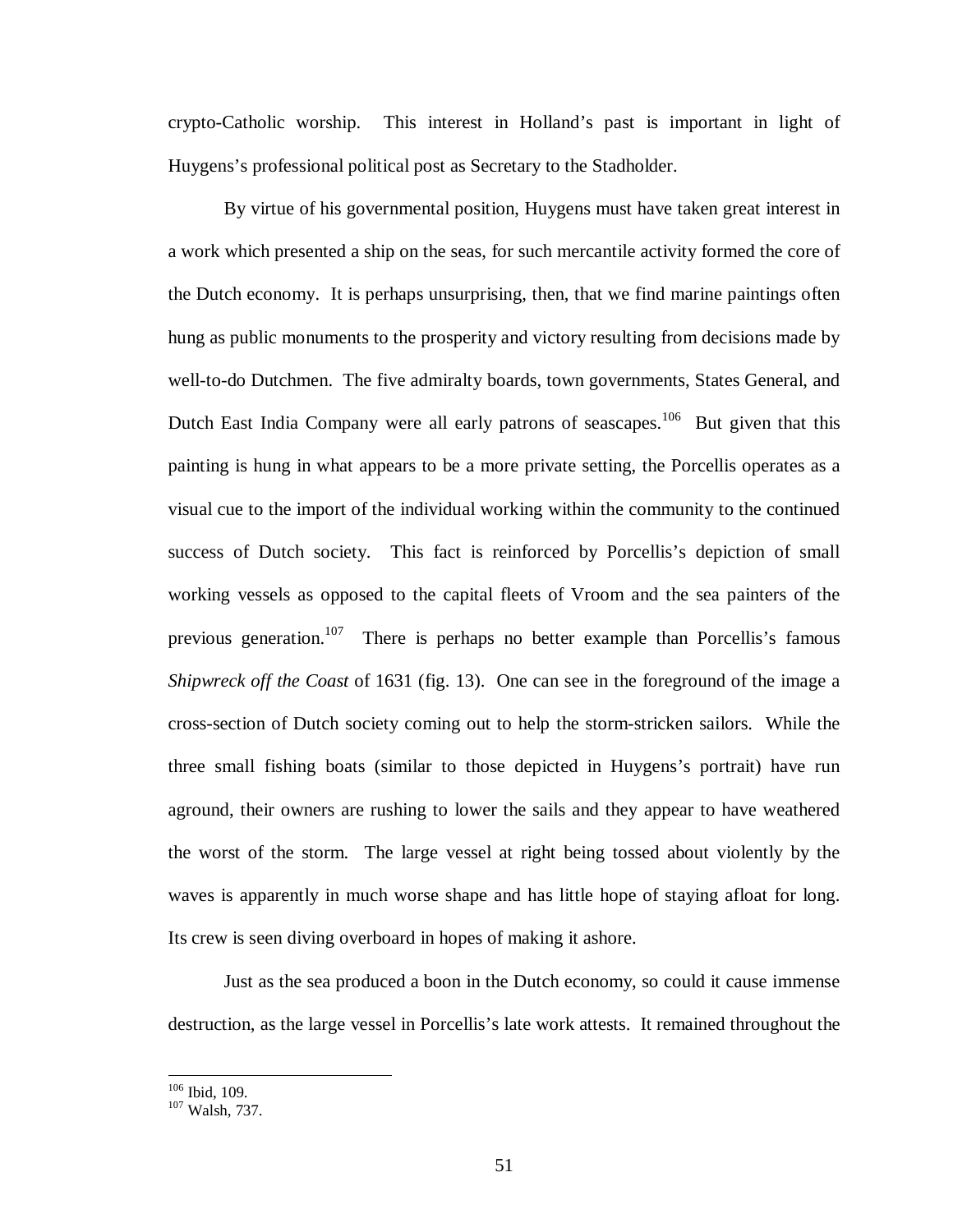greater part of the seventeenth century an enigma filled with all sorts of fantastic creatures which were only slowly coming to be understood. Moreover, as the occurrence of the St. Elizabeth's Day flood of 1421 showed, the sea could unleash itself on the fledgling state with little warning and unbridled fury. But even in the absence of such catastrophes, the sea proved to be an awe-inspiring neighbor. On 3 February 1598, a fifty-four-foot sperm whale found its way into the sandy shallows along the fishing village of Berckhey. The spectacle the event created is almost comical to modern readers; it attracted the attention of the chronicler Petrus Christianszoon Bor (who made sketches and notes to be incorporated into his patriotic history), learned doctors and divines from Leiden (who poked and prodded it, standing in awe of its prodigious size), and, of course, the common folk (who were more than obliged to be part of the Kermislike spectacle). Each of these groups is captured in Jacob Matham's famous engraving of 1598 after Hendrik Goltzius' drawing of the scene, which foretells Porcellis's Mauritshuis painting. That the sea and its inhabitants were by no means completely understood is proven by the bizarre ear-like appendage protruding from the whale's side.<sup>108</sup> Huygens's personal interest in the sea is confirmed by a poem extolling *Schevering*, a seaside town not far from The Hague, on 14 August 1624:

> Al waer 't oock Schepering, de name betaemde mij, Soo pass ick op het nett en 'tsiltige getij; Ghij weet het, leckren Haeg die zess gevoerde Vissen Voor drij gedragene vermuylen kont en missen. Noch is mijn Wagen ruym mijn' Pincken dubbel waerd; Mijn' Pachters prijsen oock sijn zeilen bijder aerd Voor d'oude waterkonst die 'tgoud soo verr gaet halen: 'Tis waer noch vinn, noch veer en kan hem onderhalen, Noch Aeols hollen aem, noch Titans helle tredt, Hij loopt het all verbij, maer hunluy alltijd met.<sup>109</sup>

<sup>&</sup>lt;sup>108</sup> For a more thorough discussion of the events of February 1598, see Schama, 130-133. <sup>109</sup> Worp 1893, 66-7.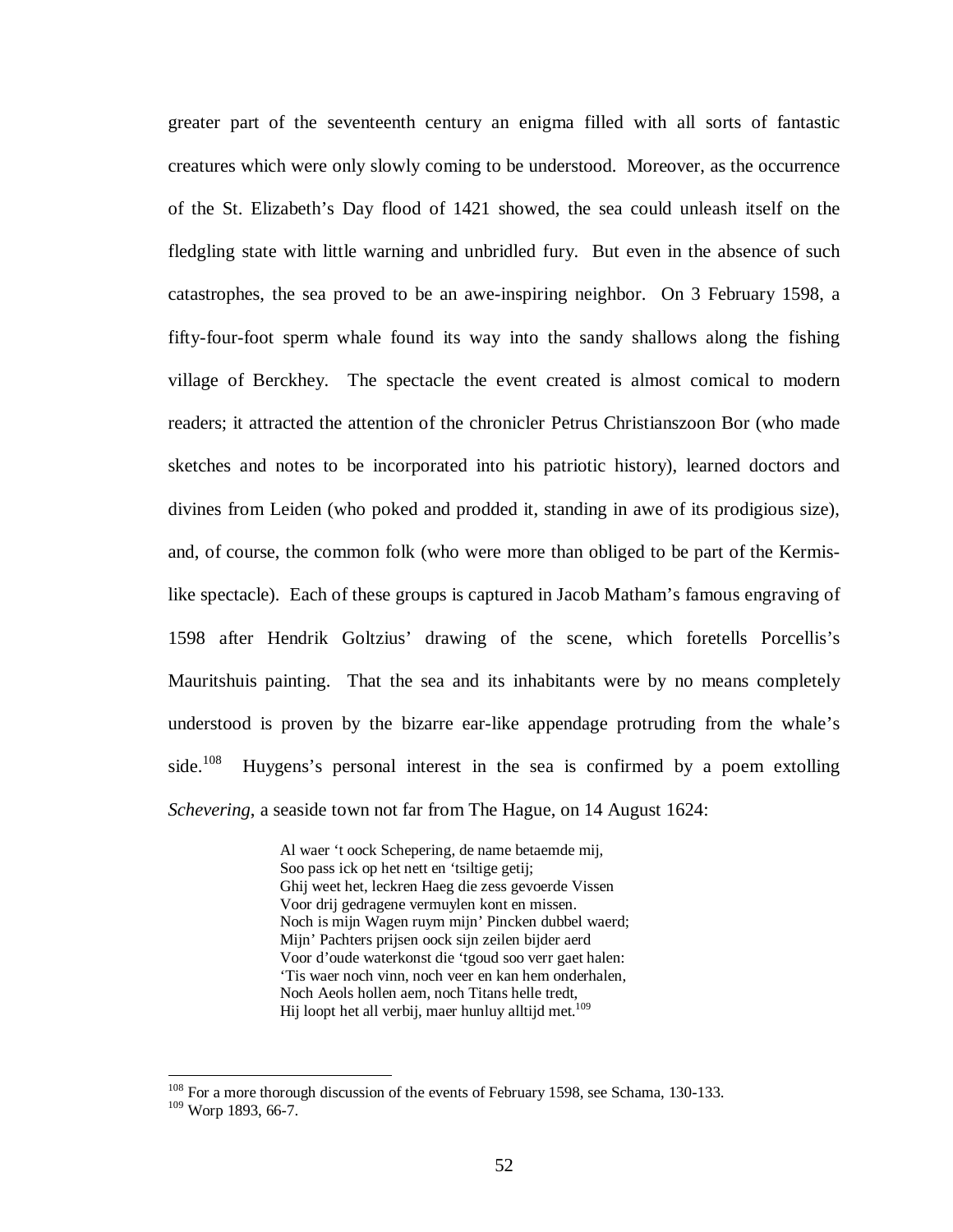It is perhaps instructive that, in his poem, Huygens pays careful attention to the myriad ways in which the sea benefited the Dutch economically. He talks of tenants (*pachters*), who were undoubtedly charged for use of land and boats. In return, they were to benefit marginally by obtaining some portion of the profits from the sale of the fruits of their labor, which Huygens notes in his comment that *d'oude waterkonst* (referring to the "art of fishing") brings *goud* (gold, money). Huygens's interest in the economic importance of the fish trade, particularly the sale of herring, is not without warrant. In her *Still Life and Trade in the Dutch Golden Age* Julia Berger Hochstrasser notes that

> …considerable numbers of people were directly involved with the business of catching fish. By the 1660s, Pieter de la Court claimed that the North Sea fisheries were estimated to employ over 1,000 busses of fishing-smacks with capacities of 48-60 tons apiece. This meant work for a significant share of the Dutch population: by his calculations, the fishing industry with its ancillary trades then employed about 450,000 persons, compared with about 200,000 engaged in agriculture and about  $650,000$  engaged in other industries.<sup>110</sup>

That so many Dutchmen were involved in one seafaring mercantile activity conveys the nationalistic pride the Dutch felt in the sea and the blessings it had bestowed upon them. Nor were they unwilling to push the limits of their success. The famous Dordrecht physician Jan van Beverwyck noted in his *Schat der Gesontheyt* that "herring is caught much near England by our herring boats."<sup>111</sup> It is remarkable to note the candor with which van Beverwyck makes this comment; while the Dutch were fishing off the English coast, neither van Beverwyck nor his Dutch contemporaries apparently saw the fish as being anything but Dutch (these actions and Dutch control of trade would, however, sufficiently rankle English nerves by mid-century). While Porcellis's boats are

<sup>110</sup> Hochstrasser, Julia Berger. *Still Life and Trade in the Dutch Golden Age*. New Haven: Yale UP, 2007, 38.

 $111$  Quoted in Ibid, 39.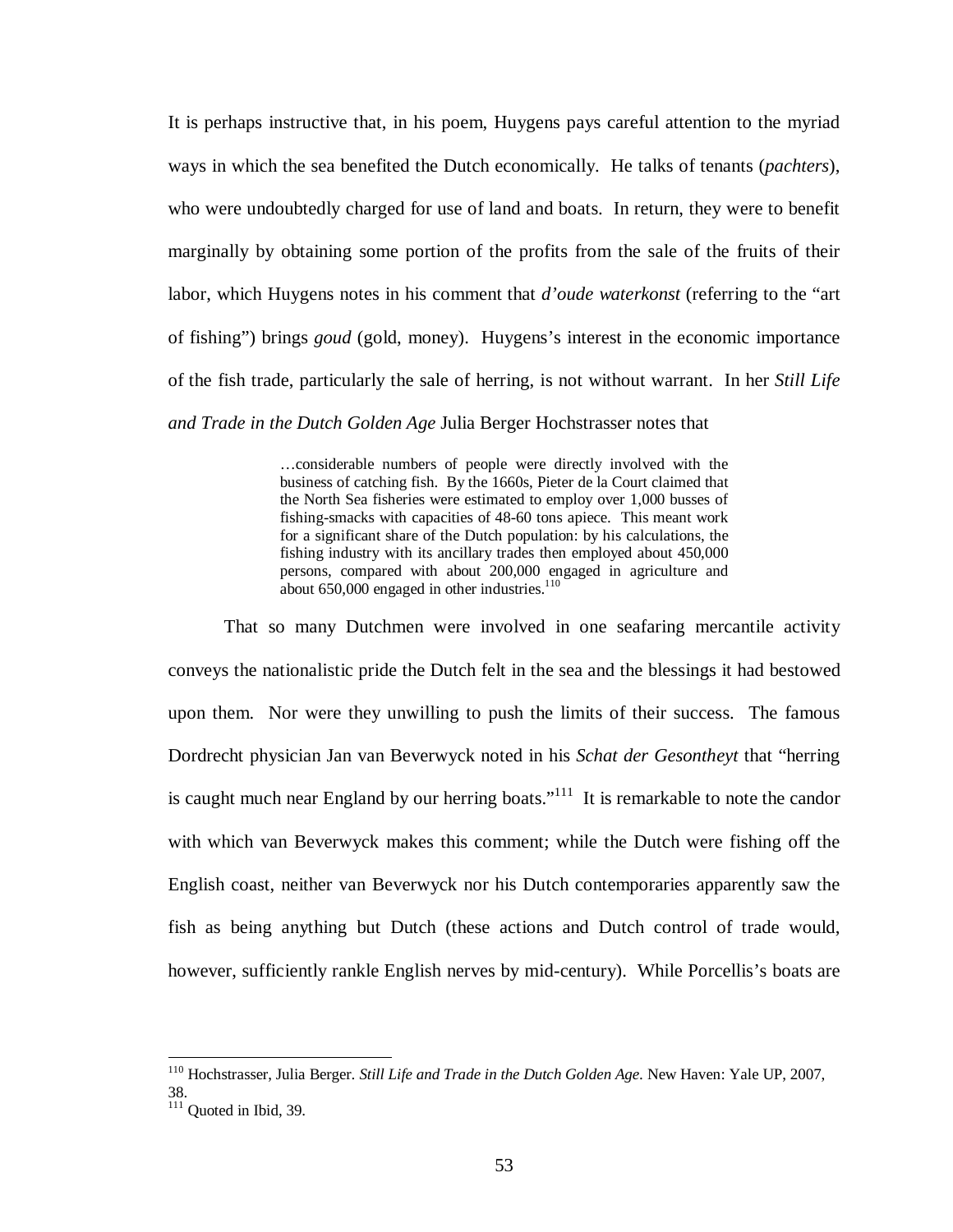not those of fishermen, they are nonetheless a part of the same culture of trade and wealth derived from the sea and brought to port in Dutch cities.

In their painting, Huygens and De Keyser have truly created what one art historian has dubbed "a masterpiece of psychological interaction and of iconographic complexity".<sup>112</sup> The great variety of objects, textures, and colors creates an image of visual splendor, one where the viewer's eye settles not on one item but is drawn into and around the picture, all the while gleaning more information about its sitter. De Keyser's image follows closely the advice of the scientist, educator, and writer Jan Comenius in his *Great Didactic* of 1649:

> We will now speak of the mode in which objects must be presented to the senses, if the impression is to be distinct. This can be readily understood if we consider the processes of actual vision. If the object is to be clearly seen it is necessary: (1) that it be placed before the eyes; (2) not far off, but at a reasonable distance; (3) not on one side, but straight before the eyes; (4) and so that the front of the object be not turned away from, but directed towards, the observer; (5) that the eyes first take in the object as a whole; (6) and then proceed to distinguish the parts; (7) inspecting these in order from the beginning to the end; (8) that attention be paid to each and every part; (9) until they are all grasped by means of their essential attributes. If these requisites be properly observed, *vision* [my italics] takes place successfully; but if one be neglected its success is only partial.<sup>113</sup>

Comenius's model works perfectly for visual apprehension of the painting's meaning. But, as Huygens's poems attest, vision cannot be considered the sole means of understanding the sitter. We have, until now, given short shrift to Huygens's poetry, its discussion only informing our visual perception of the objects in front of us. Poetry, however, served an equally important role in defining that which could not be depicted in the image and elucidating Huygens's perception of the relationship between text and image.

<sup>&</sup>lt;u>.</u>  $112$  Adams, 97.

<sup>&</sup>lt;sup>113</sup> Ouoted in Alpers, 95.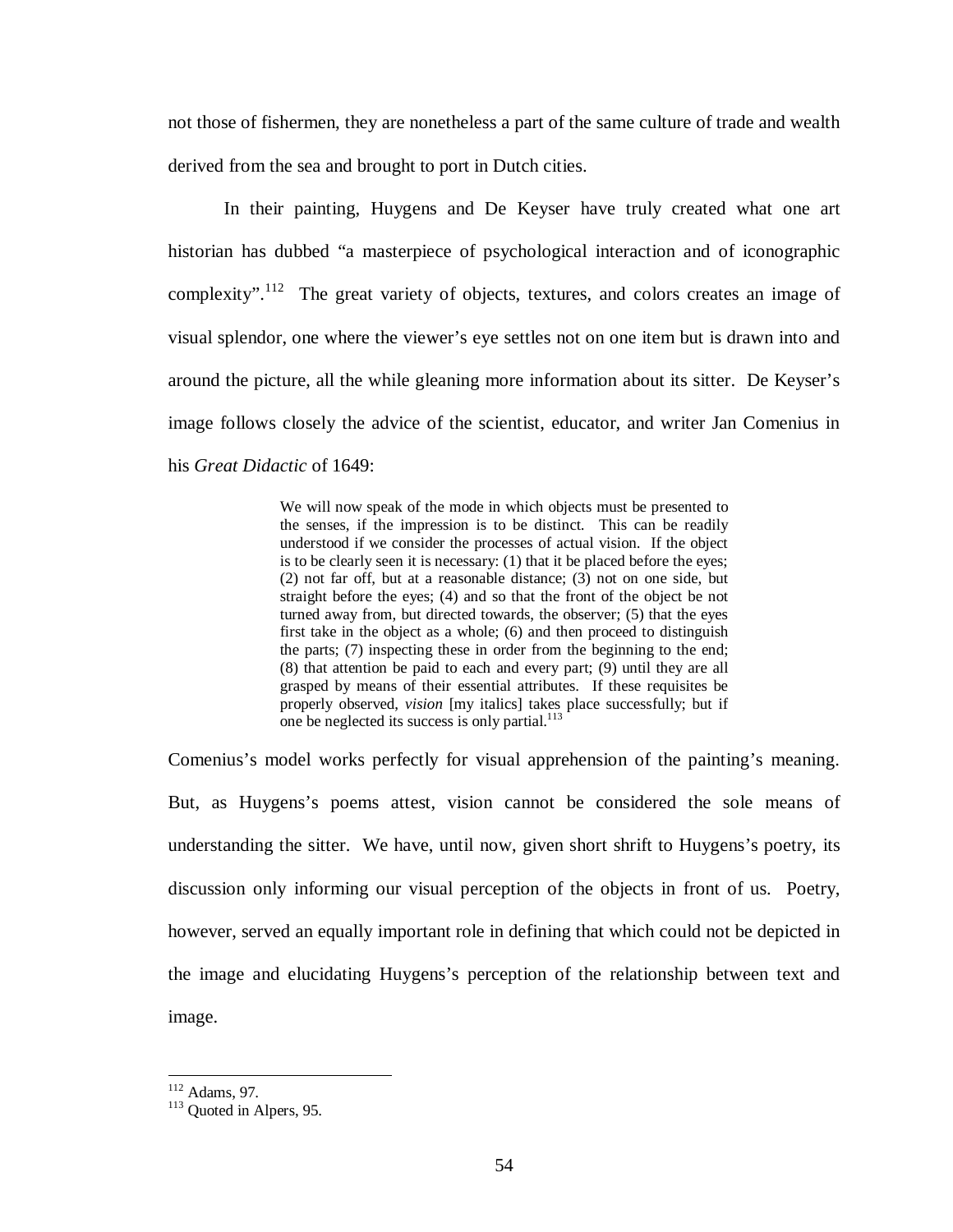## **Part V: The Relationship between Text and Image—A Conclusion of Sorts**

 In addition to his refined sensibilities on art, Huygens was an extraordinary poet whose works grappled with a number of issues facing Dutchmen of his day. Art historians have traditionally used Huygens's poetry to illuminate one or another aspect of Huygens's images. Indeed, I have followed suit throughout this paper. Poetry is, however, a unique art form in and of itself and deserves some discussion in this respect. That Huygens understood this is confirmed by the volumes of his poetry which have no direct relationship with the paintings for which he sat. Any attempt to squeeze Huygens or his poems into "a specifically visual, as contrasted with a textual, culture" seems inappropriate (see page 7). Texts often served more than a perfunctory meaning in Dutch art, giving meaning to narratives which otherwise had none. One famous example, Pieter Codde's *Return of the Hunters* of 1633, has little to do with the act of hunting game. Instead, the term "hunting" refers here to the pursuit of love, for "hunting the hare" and "fowling" were metaphors for making love in Cesare Ripa's *Iconologia*. 114

Huygens's poetry could often deal quite explicitly with his understanding of the relationship of textual and visual cultures. Sometime in the early part of 1620, Huygens made a visit to P.C. Hooft and Anna and Tesselschade Visscher, daughters of the late poet Roemer Visscher.<sup>115</sup> Some ten months following the visit, he wrote a poem dedicated to Roemer in commemoration of his passing. Huygens praises Hooft's pen for

<sup>&</sup>lt;sup>114</sup> Under the illustration of reason in the 1644 edition, Ripa notes that the partridge is the image of "unbridled lust and limitless lewdness." He goes on to note that "cock partridges were so frenzied in treading their hens and aroused to such heights of lechery, that they often broke the eggs their hens were laying, since when they were laying them it was impossible to go on mating with them." (translations courtesy of Rijksmuseum website).

<sup>&</sup>lt;sup>115</sup> Worp 1892, 195. For more information on the sisters Visscher, see Schama, particularly 408-10.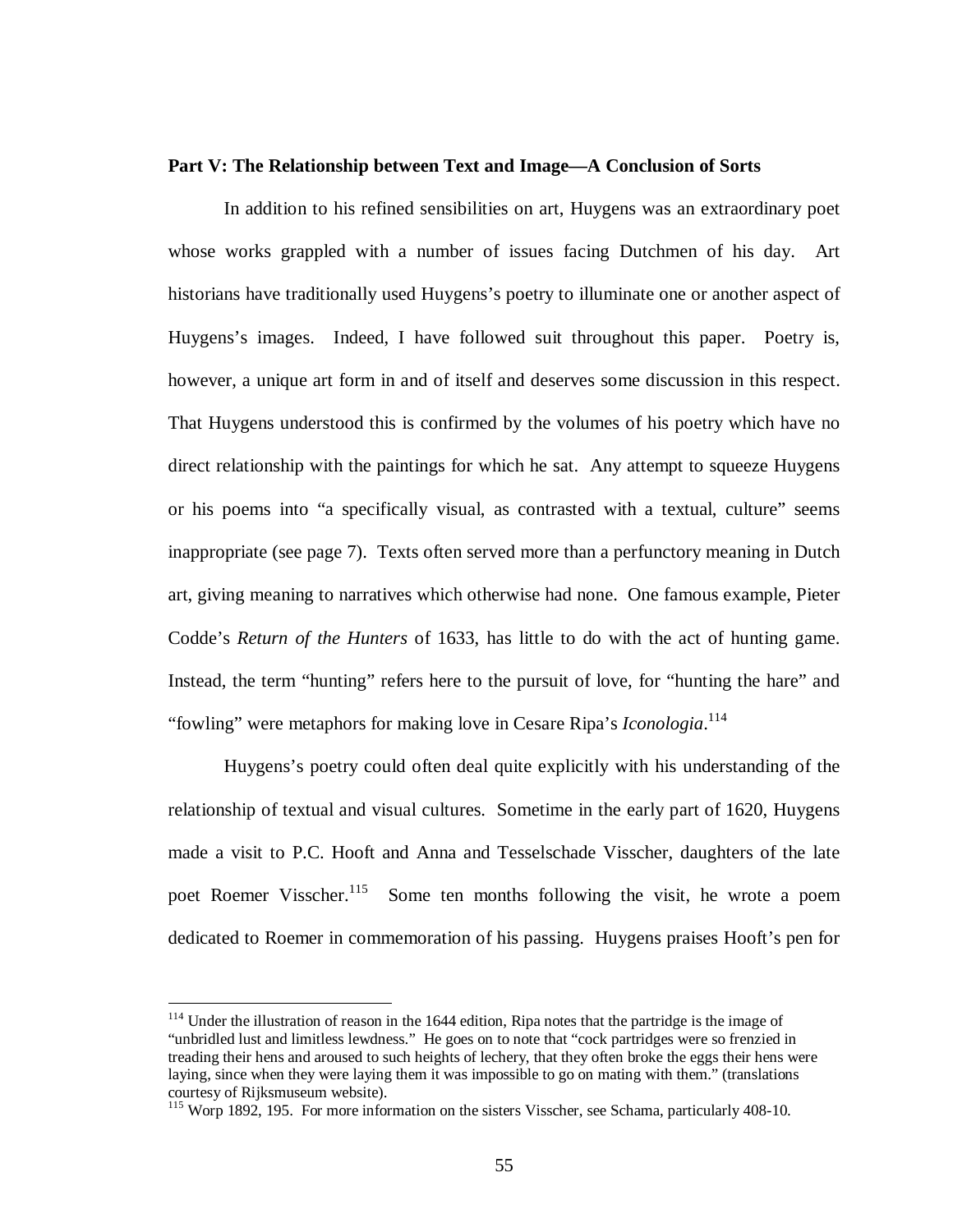molding the secretary's own thoughts, noting in particular the effect it has on canvas.<sup>116</sup> That Hooft's pen (the instrument by which he writes his poem) held such sway on Huygens's artistic interests (as connoted by the *doeck* or "canvas") shows that early in his life Huygens had already understood the influence text and image could have upon one another.

Early in 1621, Huygens wrote another poem on P.C. Hooft. Part of the poem reads as follows:

> Wat can hy weerdigh zyn die op stem noch op Dicht Ervaren, noch op luyt mach heeten afgericht, Veel minder op het puyck van wtgeleesen zeden? Dies vinde' ick jn v Dicht (Puyckdichter van ons landt) Const, jonst, geneghentheyt, maet, rijm en reghel-trant, (Vergeeft mij 'tredelyck ontkennen) maer gheen reden. 117

No longer is Hooft's greatness characterized simply by his pen; Huygens eulogizes Hooft in his ability to capture the *stem*, the "voice", in his poetry. Hooft's interest in the voice allows Huygens to proclaim the poet as *Puyckdichter van ons landt* ("First-rate poet of our country"), for it is in this aspect of Hooft's poetry that the true art (*const*) is captured. Nor was Huygens alone in his belief that all forms of art should capture the *stem*.

Hooft's younger contemporary Vondel settled upon the same notion in a poem from 1641, in which the poet exhorts Rembrandt to depict the voice of the Mennonite preacher Cornelis Anslo. For Vondel, there is an inextricable association between Anslo's voice and personality in the painting. There is, therefore, a direct connection made between the textual culture (Anslo's voice and Vondel's poem) and its more visual counterpart (Rembrandt's painting). Vondel's four-line poem reads as follows:

<sup>116</sup> The comment "*En ghy beroemde Pen die myn' gedachten maelden / By tyden op den Doeck*" is a troubling one. In 1620, Huygens had only sat for two portraits, the last one in 1612 at the age of 16. The comment may instead refer simply to the molding of Huygens's artistic interests, which were highly refined by this period given his contact with both Hendrik Hondius and the de Gheyn family.

<sup>&</sup>lt;sup>117</sup> Worp 1892, 197-8.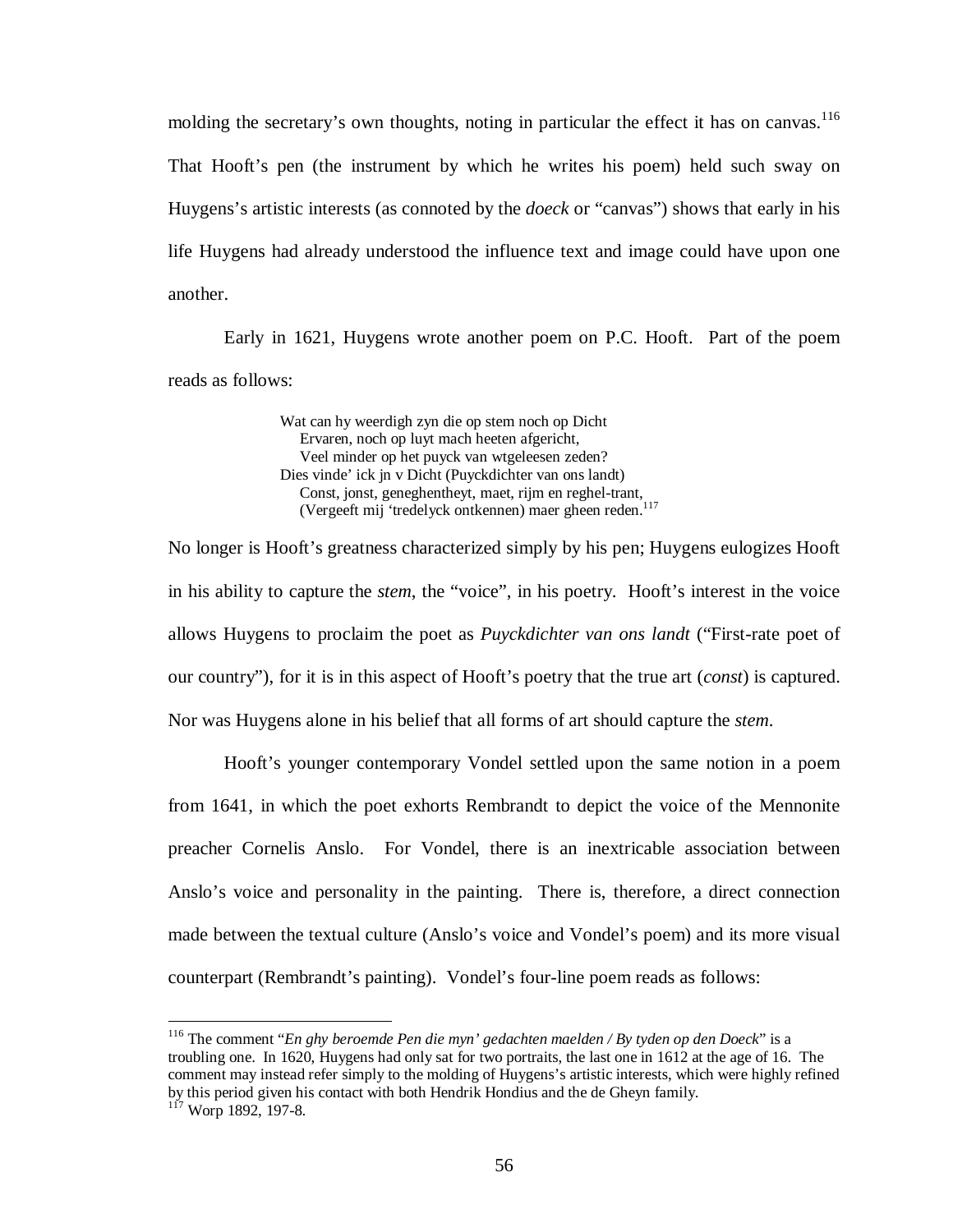Ah Rembrandt, paint Cornelis' voice, The visible part is the least of him: The invisible part can only be known through the ears. If you want to see Anslo, you must hear him.

[Ay Rembrandt, maal *Cornelis* stem. Het zichtbre deel is 't minst van hem: 't Onzichtbre kent men slechts door d'ooren. Wie Anslot zien wil, moet hem hooren.<sup>118</sup>

Vondel's request came, in all likelihood, from his dissatisfaction with Rembrandt's etching of the preacher the previous year (fig. 14). Rembrandt had portrayed Anslo sitting at his desk while studying religious texts. Some attempt was made to convey speech, for Anslo's left hand gestures as if to communicate something to an unknown person to his right. This gesture is repeated to much more avail in the final painted version, the inclusion of Anslo's attentive wife assuring the viewer that Anslo is, in fact, speaking (fig. 15).

Speaking and hearing are complimentary activities. Huygens, like Vondel, recognized the importance these held in his society. In a comedic poem written late in Huygens's life entitled *Slechte Henrick* ("Awful Henry"), Huygens mocked Henrick for not using his ears:

> In appraising the external beauty of a woman, Henry has two good eyes: In grasping the interior beauty, He has not an ear.

[Om 'tbuijten-schoon van Vrouwen te beoogen, Daer toe heeft Henrick twee goed' Oogen: Om 'tbinnen-schoon te vatten bij 'tgehoor, Daertoe en beeft hij niet een oor. $]^{119}$ 

<sup>118</sup> Vondel, Joost van den. *Volledige dichtwerken en oorspronkelijk proza*. Amsterdam: H.J.W. Becht, 1937, vol. IV, 209.

<sup>&</sup>lt;sup>119</sup> Worp 1898, 135.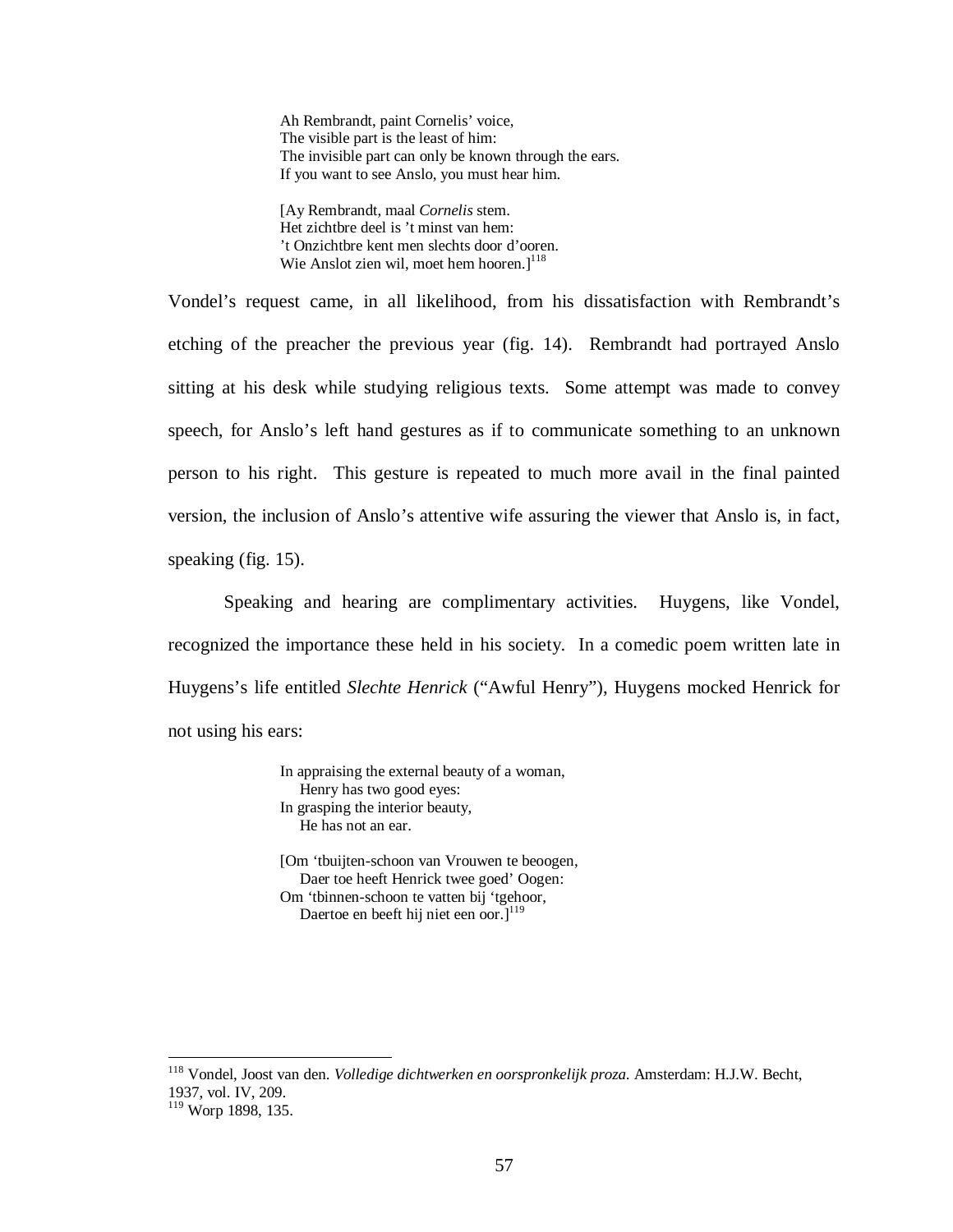Several years earlier, Huygens provided his belief that text, speaking, and hearing were the equals of images, seeing, and being seen in an even more succinct manner. 1669's *Groot en Klein Verschill* ("Big and Small Difference") reads:

> How far is truth from the lye? As far as ears stand from the eyes.

[Hoe verr is waerheit van de Logen? Soo verr als Ooren staen van d'Ogen.]<sup>120</sup>

Huygens—much like Van Focquenbroch—has questioned "truth", aligning it with the ears while the eyes are allowed only that which is left over (the lye), presumably given the eye's higher propensity to deceive or inarticulately convey an idea. Indeed, in this poem there is a culmination of Huygens's thought process which had begun in the 1620s and found expression in his 1627 portrait commission. If we return to the first and last lines of Huygens's first Dutch poem on the painting, we might make more sense of Huygens's line of reasoning (for the full poem, see pages 4-5):

> Speak, painting, of the great energy of my happiness My bowels are gladdened, ... Be silent, painting, and speak little more about me,

For it doesn't all come through.

[Spreeckt, Schilderij, en segt hoe grooten kracht van vreugden Mijn ingewand verheugden, ...

Swijgt, Schilderij, en spreeckt veel liever niet van mij, 'T en komt toch all niet bij.]

A painting could allude to Huygens's personal and public pursuits. In some respects (as with the lute), it could even include references to notions of marital harmony and his upcoming marriage to Suzanna van Baerle; however, given its nature as an image (which privileges the *zichtb're* self, as Vondel might claim), it could not capture Huygens's contemporary emotions as succinctly and passionately as the body of his poem did.

<sup>&</sup>lt;sup>120</sup> Worp 1897, 237.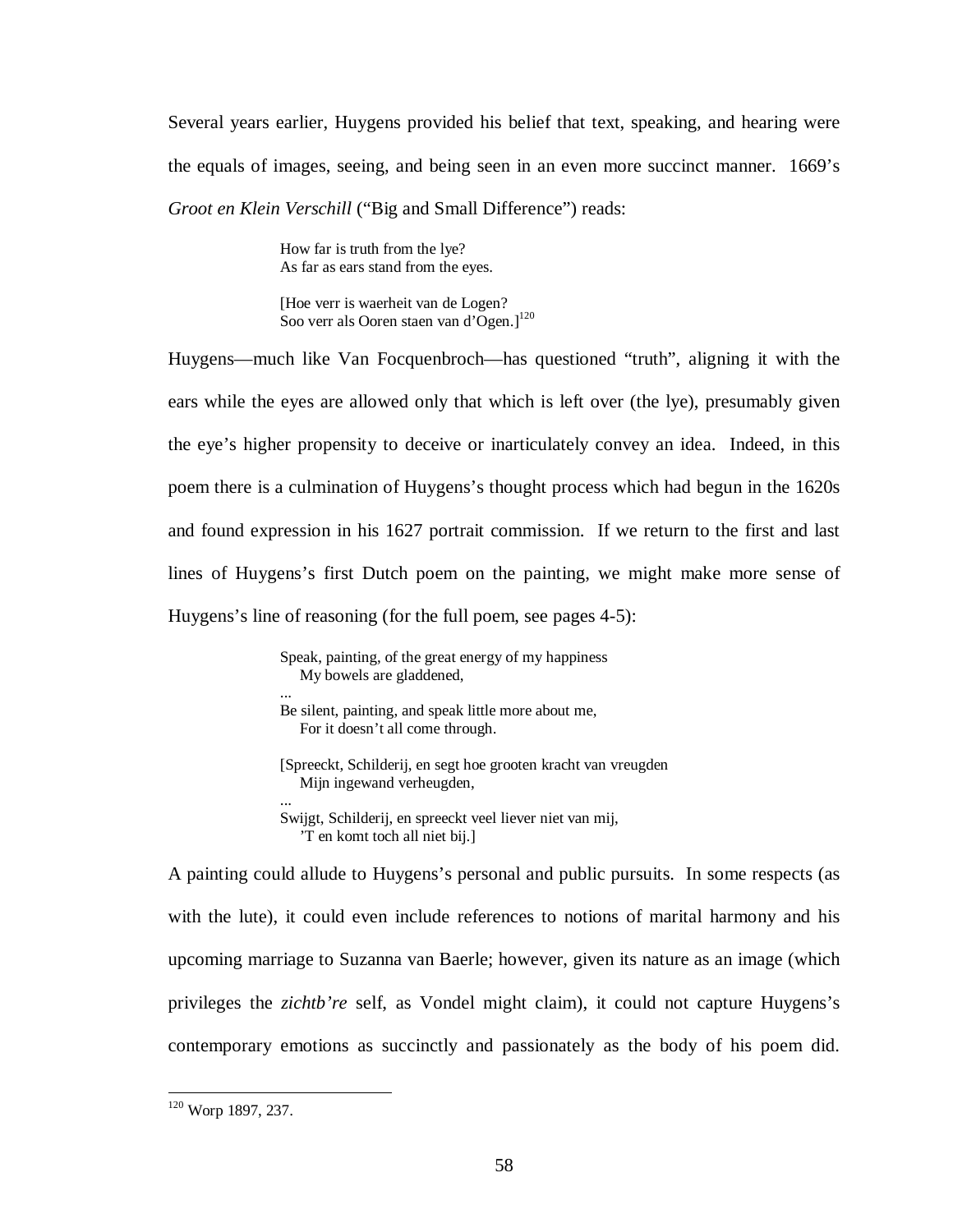Huygens and his contemporaries recognized the intrinsic power of text as much as their European contemporaries. A "specifically visual culture", as Alpers contended, would have prevented Huygens and his contemporaries from illuminating fully the non-physical "self". Huygens, ever-interested in both his external and internal characterization, has employed both visual and textual means to convey the complexity of his personality in the period just before his marriage to "Sterre".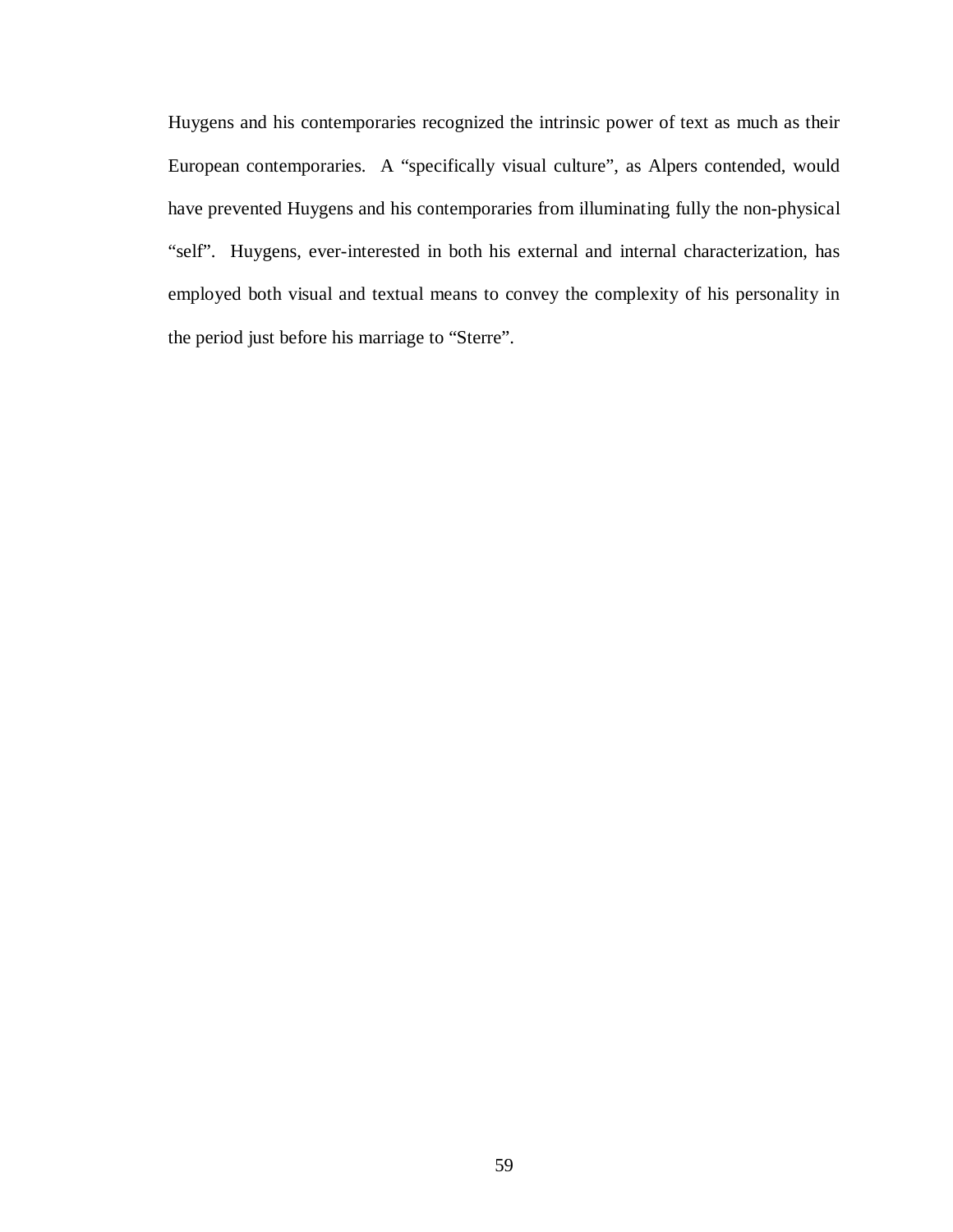## **Appendix: Some Evidence for Huygens's Ownership of a Porcellis**

Huygens was clearly familiar with Porcellis's work by 1627. Just how familiar, however, remains a question. Certainly by 1630 Huygens knew it well enough to pass the judgment that his works were the finest in the tradition of painting seascapes. Nor is there any reason to believe that Huygens became more familiar with the artist between 1627 and 1630-1. Porcellis had moved to Voorburg, a few miles east of The Hague, by  $1626$ <sup>121</sup> It would seem, then, that Huygens became intimately familiar with the artist during the period 1626-7, if not earlier.

More important is the fact that Huygens was close with a number of other people known to have owned works by Porcellis. Johannes Schade, whom Gary Schwartz proclaims as Huygens's 'cousin', was a canon of the cathedral chapter at the Mariakerk and apparently owned two works by Saenredam.<sup>122</sup> This same Schade additionally owned *een zee* by Jan Porcellis.<sup>123</sup> There are as well at least two other individuals with whom Huygens held intimate contact who owned works by Porcellis. The death inventory of the collection of Lodewijck van Alteren (1608-1657) includes a work described as *1 groote see* valued at the relatively high price of 60 guilders. Van Alteren, who held the title *heer van Jaarsveld*, married Alida Oetgens van Waveren in 1637 and was made bailiff of Kennemerland three years later. A letter dated 1 May 1640 from Van Alteren's father-in-law Anthony Oetgens van Waveren, repeated burgomaster of Amsterdam, to Huygens asks whether he had heard that Van Alteren had been made

<sup>121</sup> Bredius 1921, 174.

 $122$  Schwartz arrives at this familial relationship through a letter written to Huygens from his brother-in-law David de Wilhem, who describes Johannes's half-brother Jasper as 'onze neef'. Worp 1914, 502-3. Schade's collection of 38 paintings was sold in 1658 after he was declared *non compos mentis* and included two works by Saenredam.

<sup>&</sup>lt;sup>123</sup> Schade's sale has been published in the 1921 edition of *Oud Holland* as sale 5.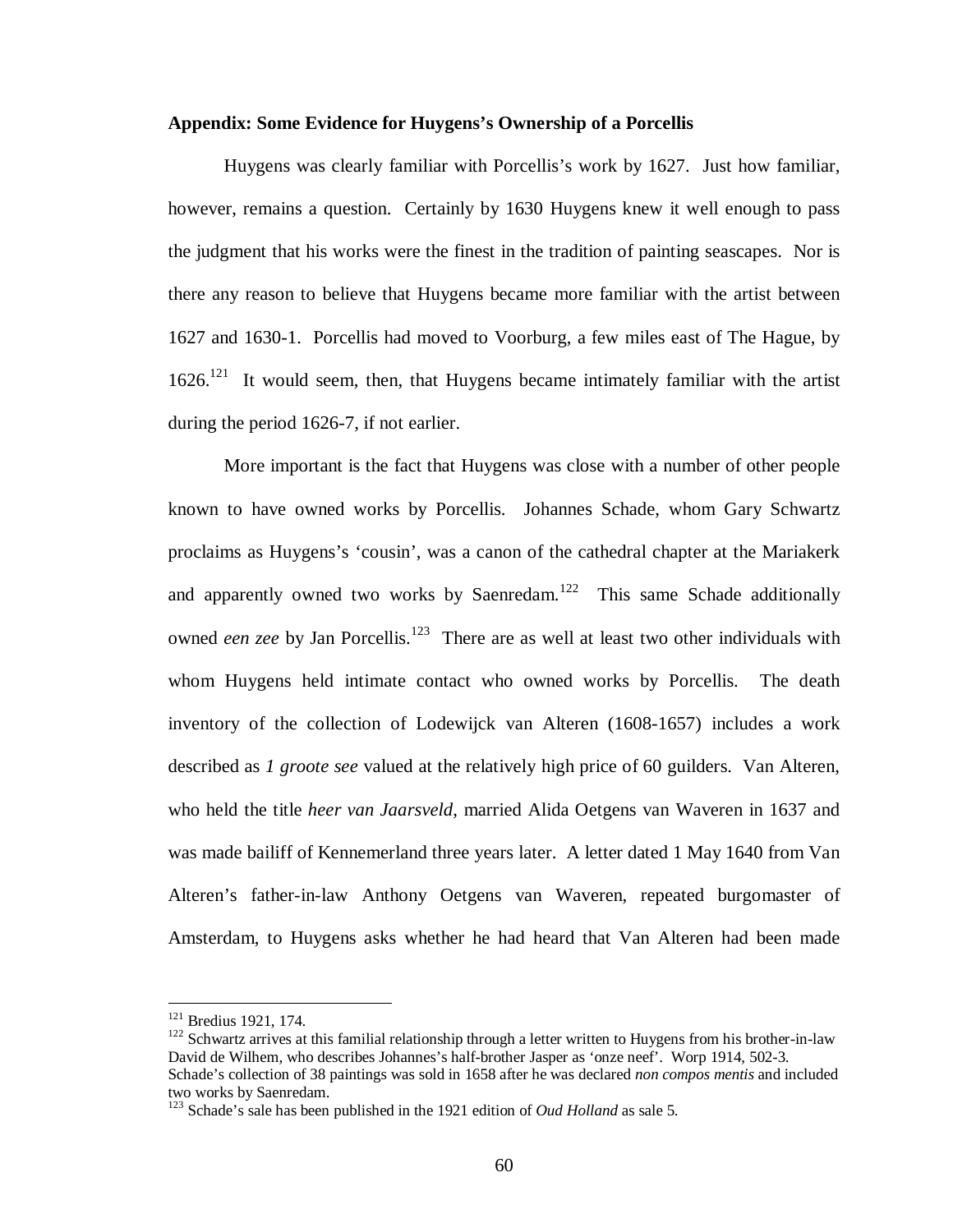bailiff.<sup>124</sup> The fact that Van Waveren uses the familiar term *schoonzoon* to describe Van Alteren suggests that the secretary was personally acquainted with him.

The personage of Justus Baak provides a similar, if not more immediate, link between Huygens and Porcellis ownership. In an inventory dated 26 June 1685 of Baak's collection, he was listed as having been married to Magdalena van Erp, the two of them owning *een onweer* attributed to Jan Porcellis.<sup>125</sup> Van Erp was the sister of Christina van Erp, who was P.C. Hooft's first wife, before her untimely death in 1610, making Baak and Hooft brothers-in-law.<sup>126</sup> More importantly, however, Baak appears to have been quite familiar with Huygens, as a letter from Hooft dated 28 August 1630 regarding one of the Prince's trips indicates:

> Gisteravondt had ik schrijvens aan U.E. in alle yl afgeveirdight op hoope dat het dezen morghen, met een veerschuit voortgeraakende den ingeslooten aan den Heer van Zuilichem, over weg zoude helpen, om wat naader bescheits van 's Prinssen reize en herwaarts- koomst te moghen krijghen....<sup>127</sup>

That Hooft mentions Huygens (*den Heer van Zuilichem*), proves at least a functioning relationship between Baak and the secretary. However, Huygens and Baak seem to have been more than mere acquaintances, for the latter is mentioned in no fewer than seven letters sent between the poets P.C. Hooft, Caspar van Barlaeus, and Huygens between  $1627$  and  $1634$ ,  $128$  Additionally, during this period Huygens sent two letters to Baak personally, dated 17 August and 8 October  $1630<sup>129</sup>$  Huygens's friend held an equally keen interest in the works of Jan's son Julius, owning both a work by Jan (a

<sup>124</sup> Worp 1914, 24. The letter reads: *Wilt gij uw invloed aanwenden, dat mijn schoolzoon van Jaersfelt gekozen wordt tot baljuw van Kennemerland?*

 $125$  This document is catalogued in the Getty Provenance Index as document N-292.

<sup>&</sup>lt;sup>126</sup> Worp 1911, 220, footnote 4. In his letters to Baak, Hooft familiarizes the greeting by addressing him not merely as *Mijn Heer* but *Mijn Heer en Broeder*.

<sup>127</sup> Van Tricht, Hendrik Willem. *De Briefwisseling van Pieter Corneliszoon Hooft*. Culemborg: Tjeenk Willink/Noorduijn, 1977, vol. II, 53.

<sup>128</sup> Ibid, 220, 232, 290, 295, 298, 446, 452.

<sup>&</sup>lt;sup>129</sup> Ibid. 289-290, 296.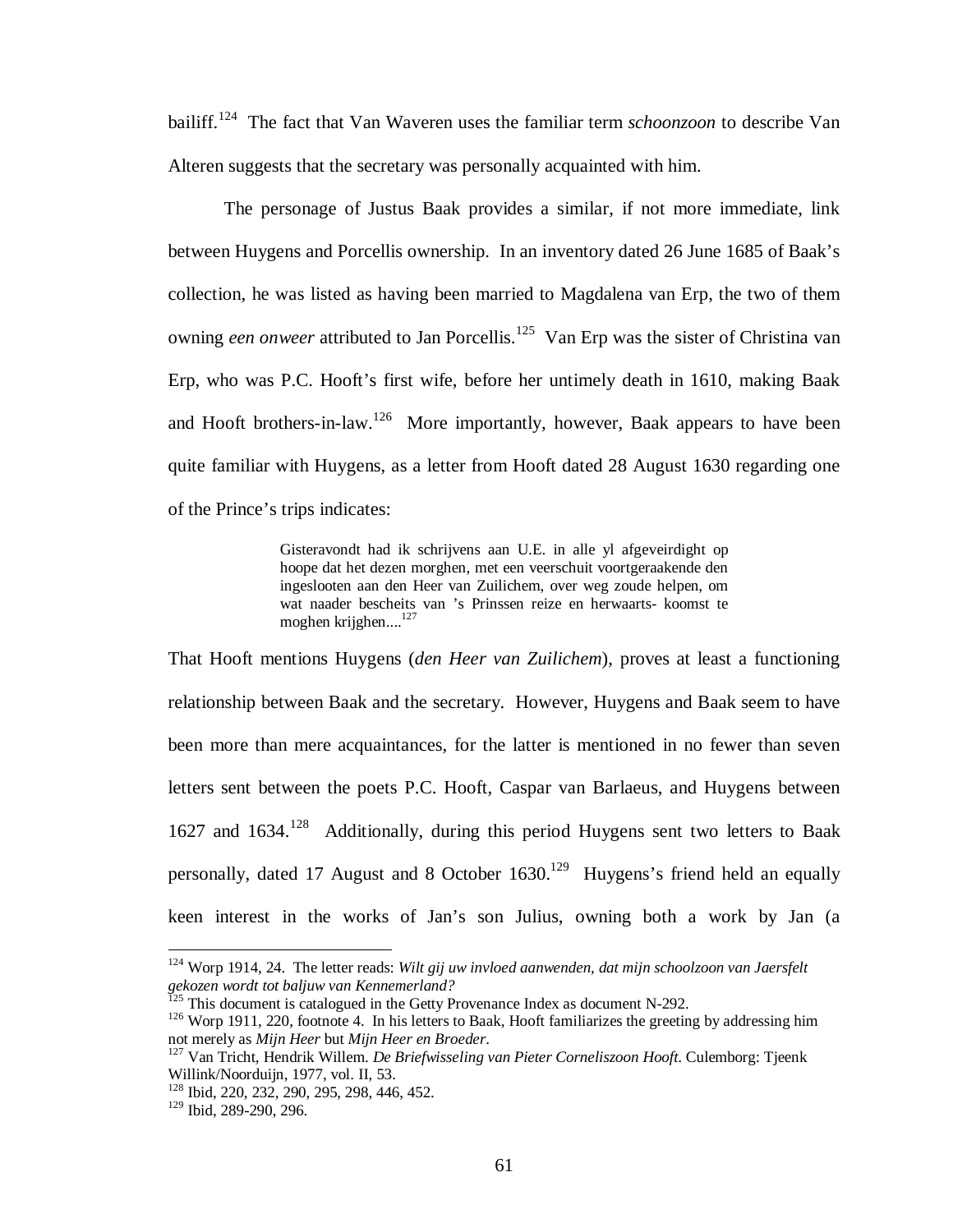thunderstorm) and also *een stilstand watertie* by the younger Porcellis.<sup>130</sup> The fact that both the Porcellises were hung *op de saal*, suggests that they were pendants to one another, the "still water" theme of Julius's work serving as the counterpoint to Jan's tempest.<sup>131</sup> This evidence by no means ensures that Huygens owned a Porcellis, for one fails to show up in the list of family paintings auctioned after his daughter's death in 1725. Given the similar collecting habits of Huygens and his close friends, however, it would seem likely that Huygens, too, owned a Porcellis. Its failure to show up in the inventory of 1725 can be explained in a number of ways. It is possible that a Porcellis, given its high value throughout the seventeenth century, could have left the family's collection sometime prior to 1725. Just as likely, however, is that a Porcellis could have left the family's possession at a later date, for some of Huygens's possessions remained in the family home well into the nineteenth century.<sup>132</sup>

 $130$  The high status of these pictures within the collection is guaranteed by the fact that of the 41 works listed in the inventory, they are the only two with an artist's name mentioned.

<sup>&</sup>lt;sup>131</sup> For more information regarding the tradition of pendant seascapes, see Goedde, 156-161.

<sup>132</sup> An inventory of 1827 shows that Saenredam's *View of the South Transept of the Mariakerk, Utrecht from North to South* of 1637 was still in the family's possession in 1827.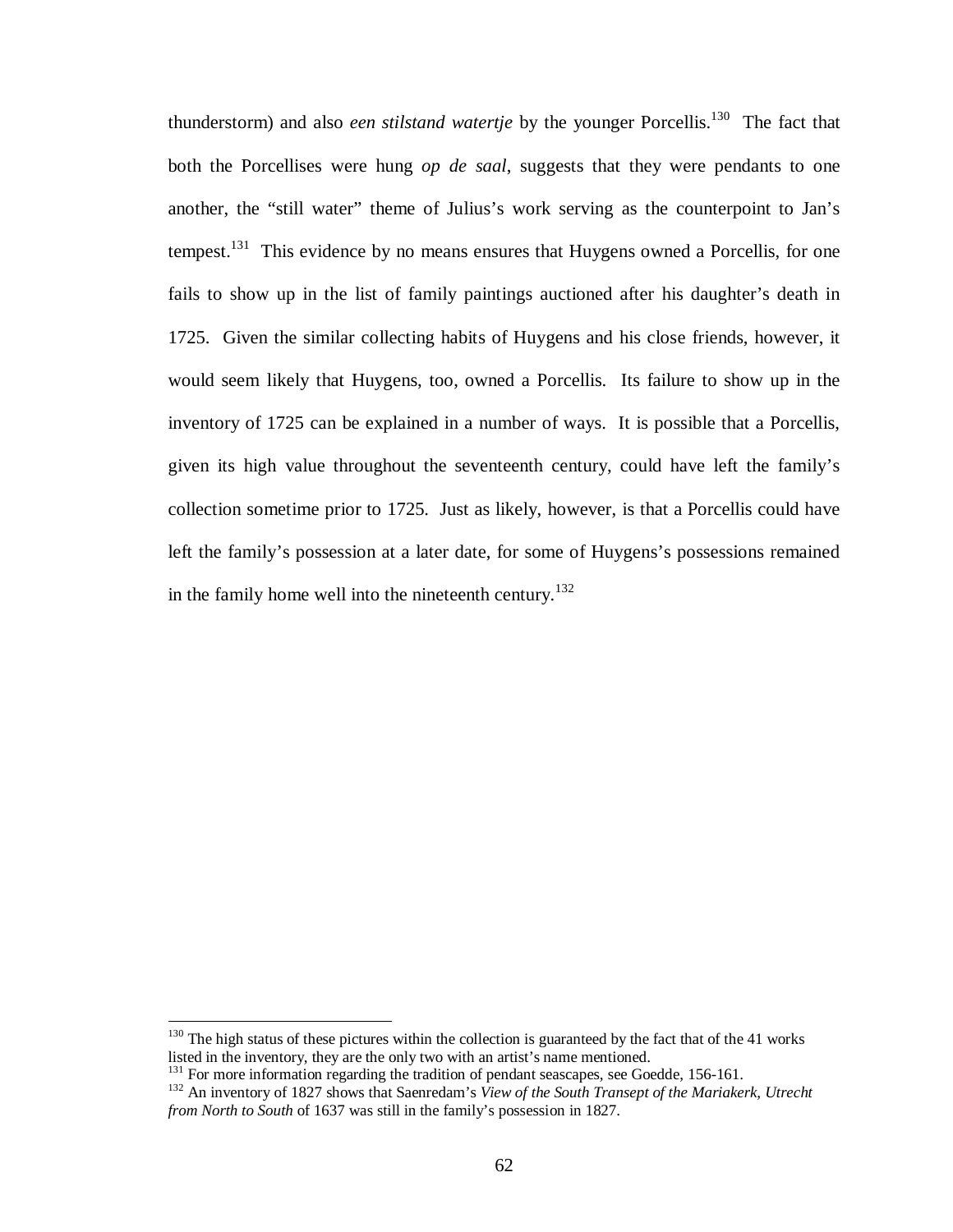# **Illustrations**



Fig. 1: Thomas de Keyser, *Portrait of Constantijn Huygens and His Clerk*, 1627. National Gallery of Art, London.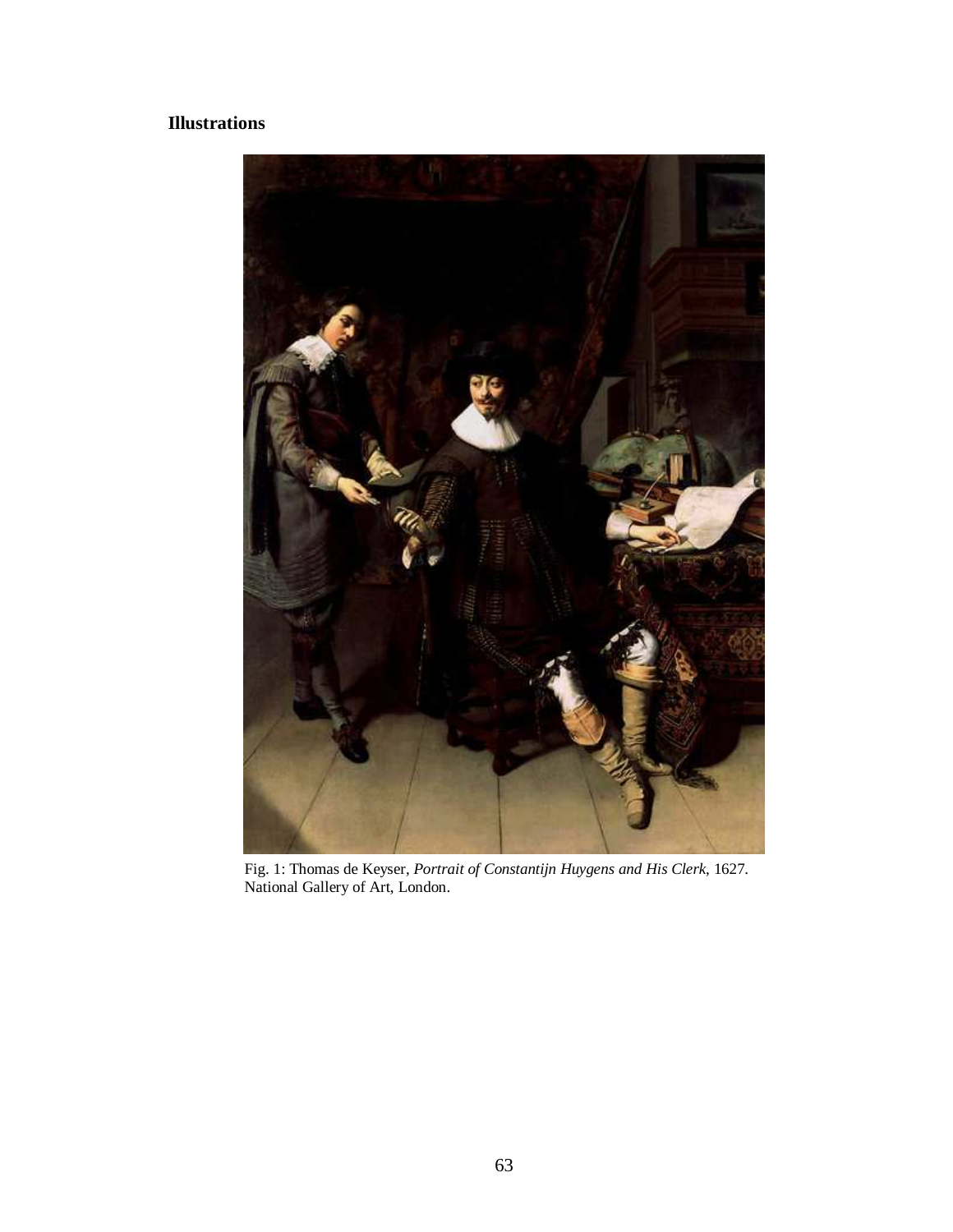

Fig. 2: Anthony van Dyck, *Portrait of Lucas van Uffel*, c. 1621-7. Metropolitan Museum of Art.



Fig. 3: Anthony van Dyck, *Portrait of Cardinal Bentivoglio*, 1622-3. Palazzo Pitti.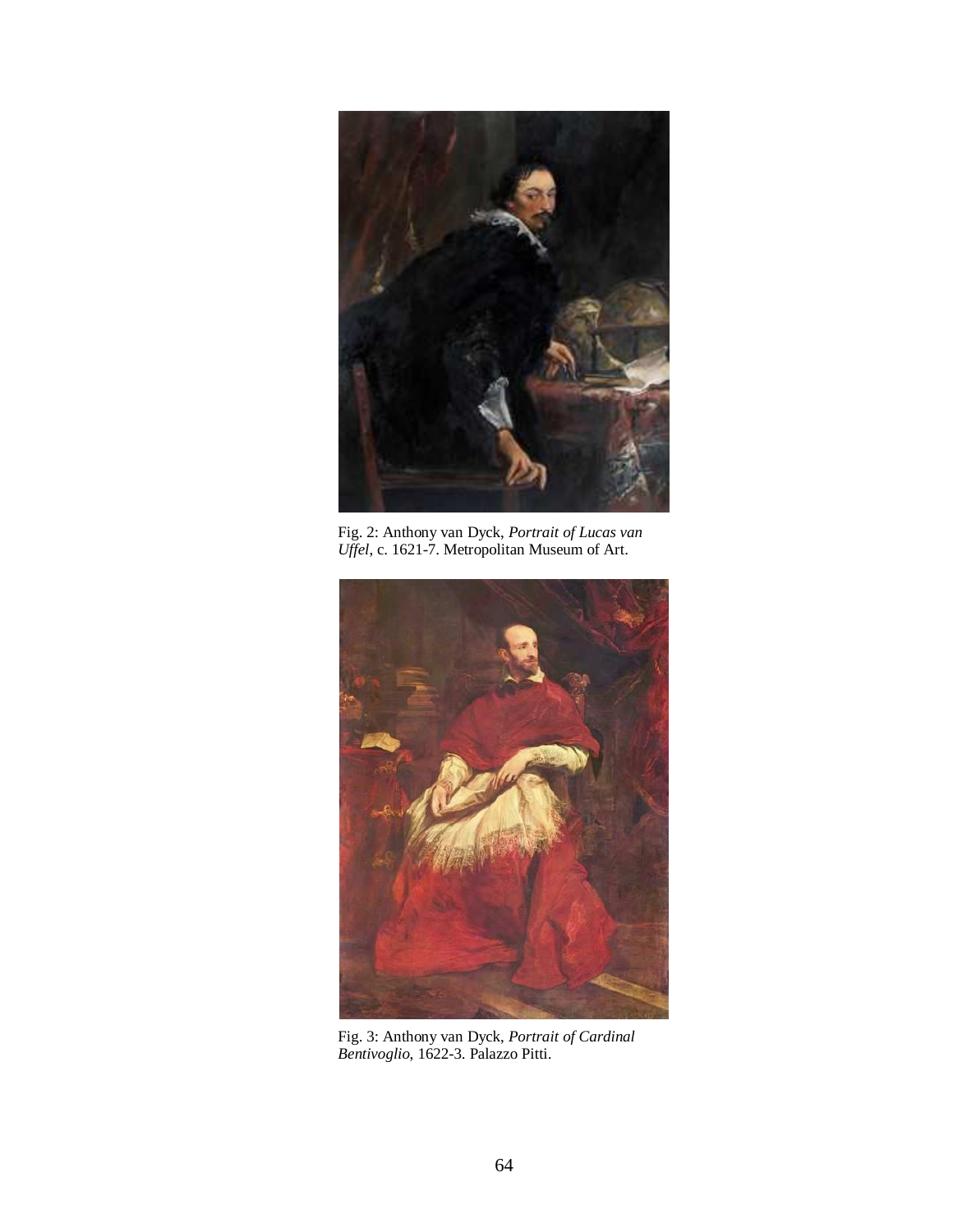

Fig. 4: Anthony van Dyck, *Portrait of Thomas Wentworth and His Secretary Philip Mainwaring*, 1634. Private Collection.



Fig. 5: David Bailley, *Still Life*, 1651. Stedelijk Museum "de Lakenhal", Leiden.



Fig. 6: Rembrandt, *Jan Six*, etching, 1654.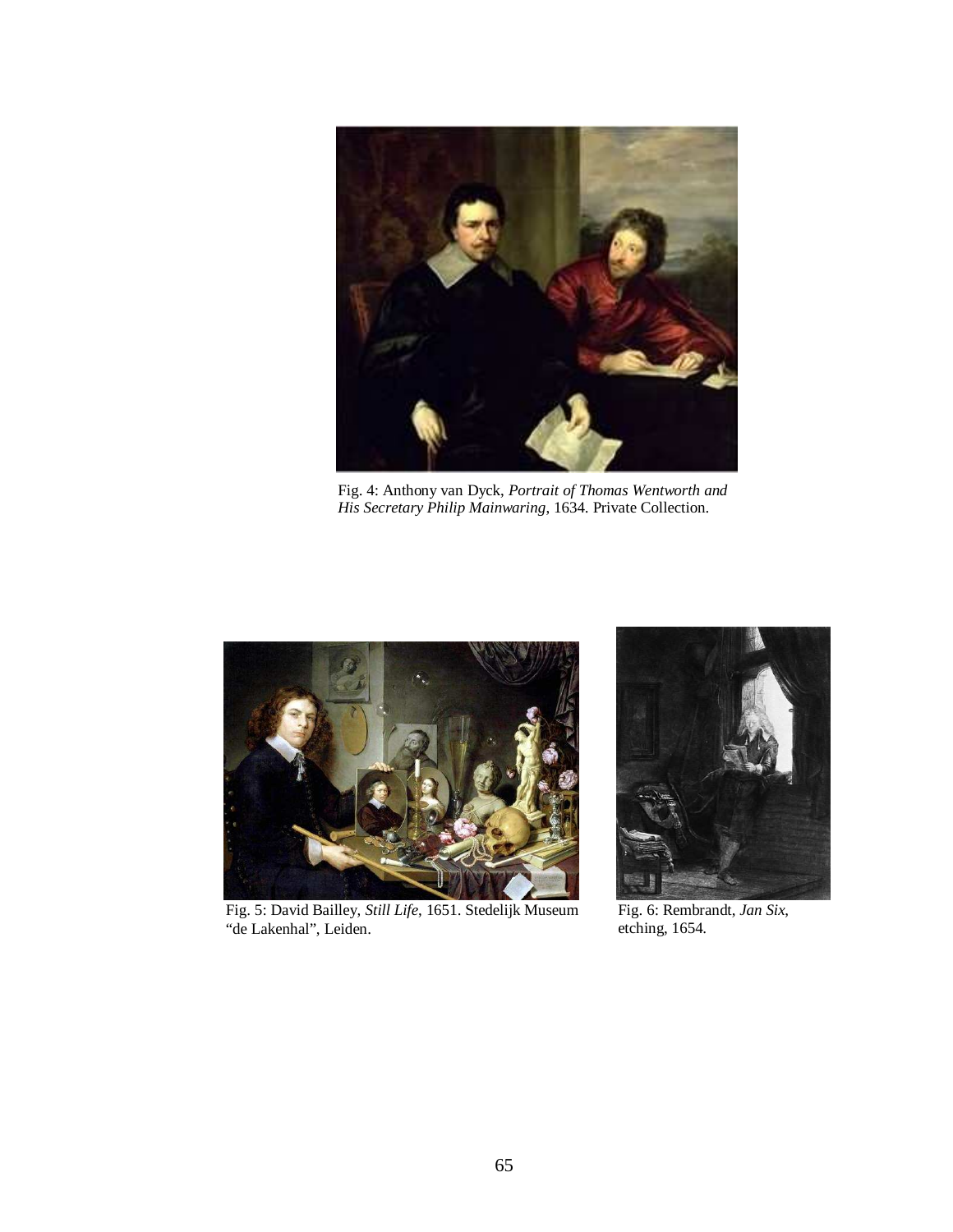

Fig. 7: Thomas de Keyser, *Merchant in His Studio*, 1629. Private Collection.



Fig. 8: Frans Hals, *Portrait of Isaac Massa and Beatrix van der Laen*, c. 1622-5. Rijksmuseum, Amsterdam.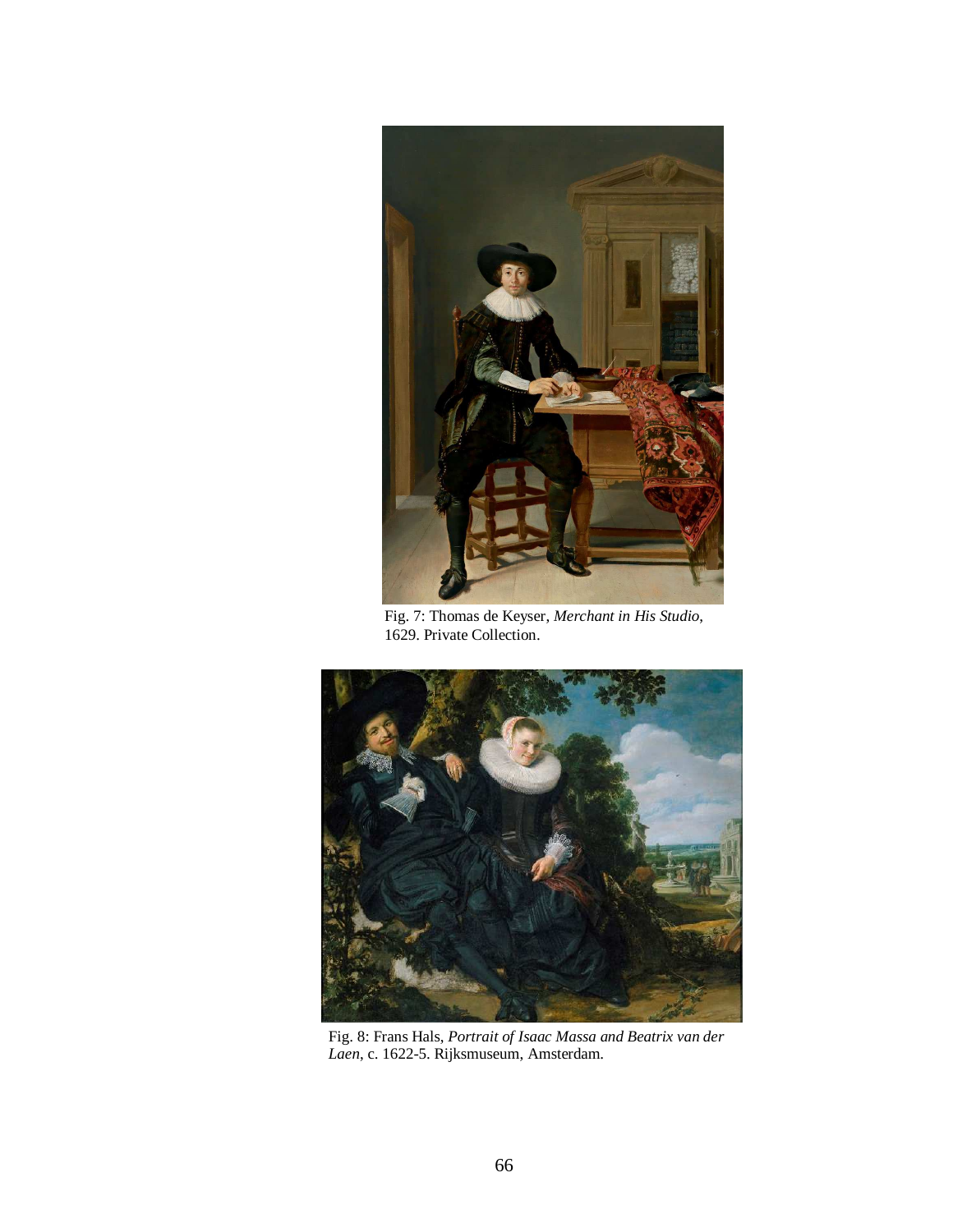

Fig. 9: Rembrandt, *Judas Returning the Pieces of Silver*, 1629. Private Collection.



Fig. 10: Rembrandt, *Blinding of Samson*, 1636. Stadelsches Kunstinstitut, Frankfurt.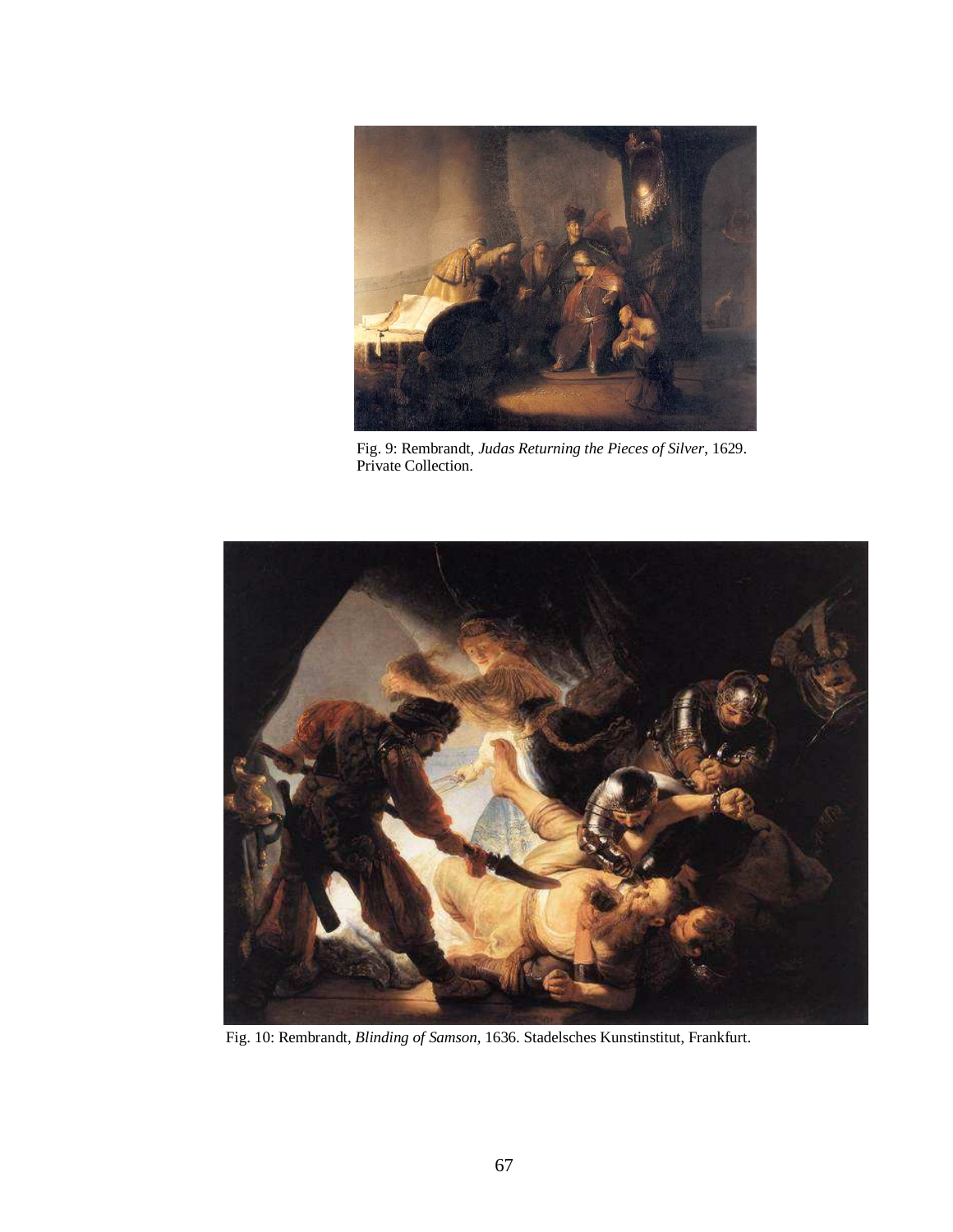

Fig. 11: Jacob van Campen, *Constantijn Huygens and Suzanna van Baerle*, 1633. Mauritshuis, The Hague.



Fig. 12: Hendrik Vroom, *The Ship 'Mauritius' that Made the Voyage to the East Indies in 1596-7*, 1615. Rijksmuseum, Amsterdam.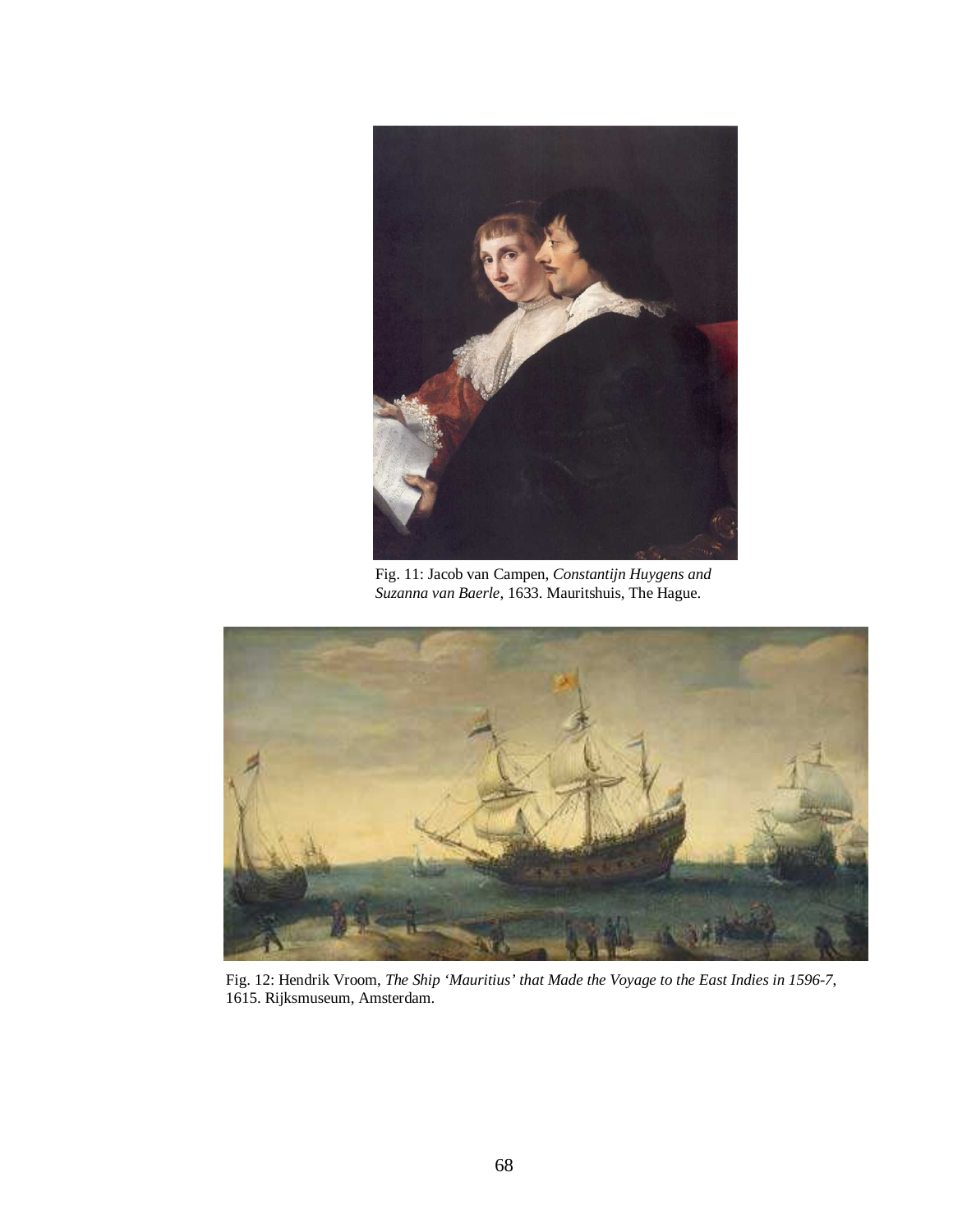

Fig. 13: Jan Porcellis, *Shipwreck off the Coast*, 1631. Mauritshuis, The Hague.



Fig. 14: Rembrandt, *Portrait of Cornelis Anslo*, etching, 1641.



Fig. 15: Rembrandt, *Portrait of Cornelis Anslo and His Wife*, 1641. Gemäldegalerie, Berlin.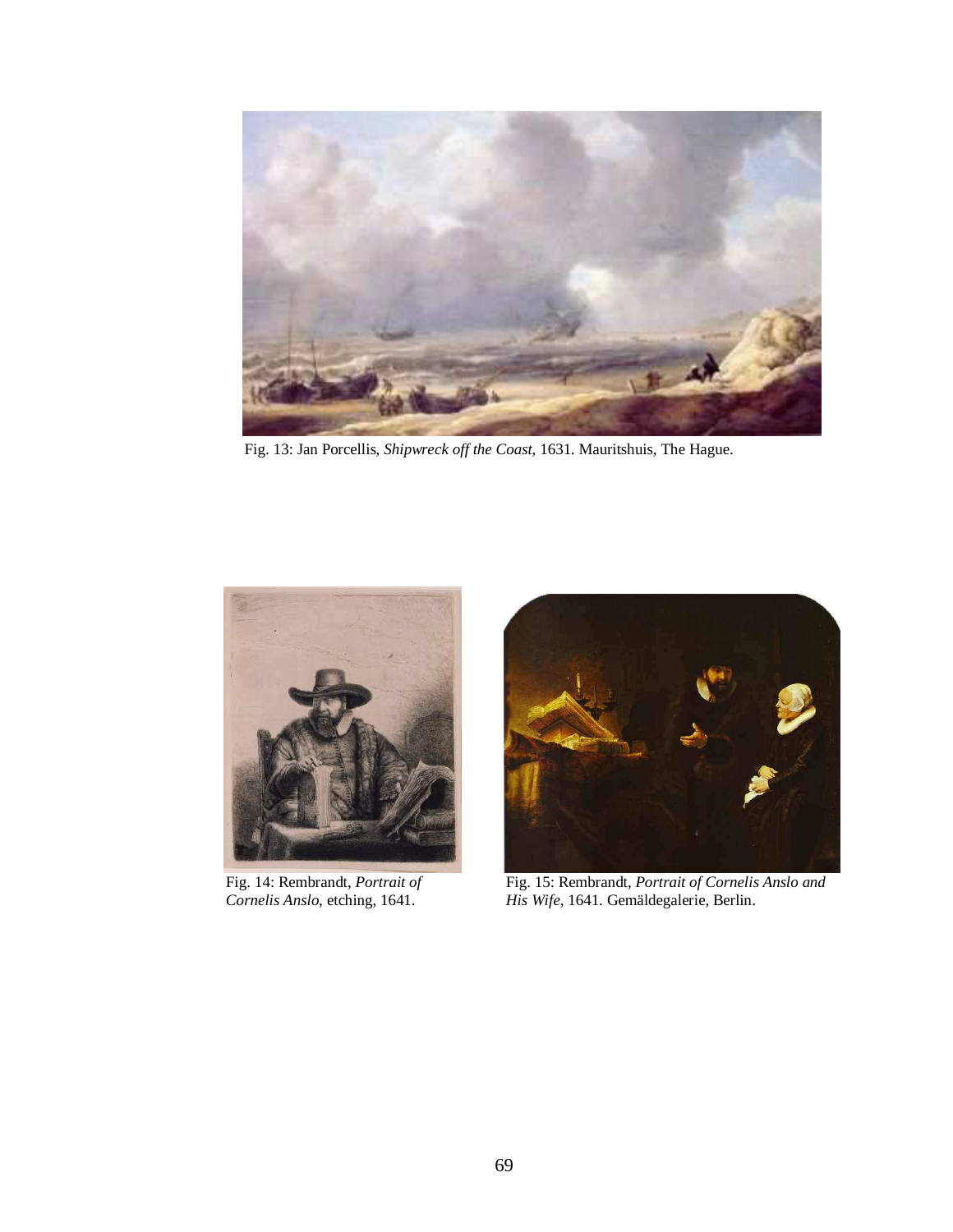### **Bibliography**

- Adams, Ann Jensen. *The Paintings of Thomas de Keyser (1596/7-1667): a Study of Portraiture in Seventeenth Century Amsterdam*. Thesis (PhD), Harvard University, 1985.
- Alexander, John. "The Dutch Connection: On the Social Origins of the Pickelhering." *Neophilologus* 87 (2003): 597-604.
- Alpers, Svetlana. *The Art of Describing: Dutch Art in the Seventeenth Century*. Chicago: U of Chicago P, 1983.
- Arasse, Daniel. *Vermeer: Faith in Painting*. Trans. Terry Grabar. Princeton, New Jersey: Princeton UP, 1994.
- Baur-Heinhold, Margarete. *The Baroque Theater: A Cultural History of the 17th and 18th Centuries*. New York: McGraw-Hill, 1967.
- *Beeld en Zelfbeeld in de Nederlandse Kunst 1550-1750*. Zwolle: Waanders, 1995.
- Berger, Harry. *Manhood, Marriage, and Mischief: Rembrandt's 'Night Watch' and Other Dutch Group Portraits*. New York: Fordham UP, 2007.
- Bloemendal, Jan. "Een deftige diplomaat en een malende meester: een verloren gewaand gedicht van Constatnijn Huygens teruggevonden." *Zeventiende Eeuw* 20 (2004): 299-304.
- Blom, F.R.E, H.G. Bruin, and K.A. Ottenheym. *Domus: Het Huis Van Constantijn Huygens in Den Haag*. Zutphen: Walberg Pers, 1999.
- Bode, Willem von. *Die Grossherzogische Gemäldegalerie zu Oldenburg*. Vienna, 1888.
- Braider, Christopher. "Cet hymen différé: The Figuration of Authority in Corneille's Le Cid." *Representations* 54 (1996): 28-56.
- Bredero, G.A. *Spanish Brabanter*. Trans. David Brumble. Binghamton, NY: Medieval and Renaissance Texts and Studies, 1982.

Bredius, Abraham. "Johannes van de Cappelle." *Oud Holland* 10 (1892): 31-40.

\_\_\_\_\_\_. *Künstler-Inventare*. Den Haag: M. Nijhoff, 1915-1922.

- Brink, Dr. J. ten. *Geschiedenis der Nederlandsche Letterkunde*. Amsterdam, 1897.
- Brons, Ingrid, and Annemarie Postma. *Rembrandt in Leiden: Portret van een schildersjongen en zijn stad*. Leiden: Kooyker, 2005.
- Bruyn, J. *A Corpus of Rembrandt Paintings*, 3 vols. Boston: M. Nijhoff, 1982.
- \_\_\_\_\_\_. "Wat bedoelde Rembrandt in zijn derde brief aan Constantijn Huygens over diens huis te zeggen?" *Oud Holland* 112 (1998): 251-252.
- Bueren, Truus van. *'de beste Schilders van het gantsche Nederlandt': Karel van Mander en de Haarlemse schilderkunst*. 's-Gravenhage: Sdu/Openbaar Kunstbezit, 1994.
- *Catalogus der Bibliotheek van Constantyn Huygens Verkocht op de Groote Zaal van het Hof te 's-Gravenhage 1688*. 's-Gravenhage: W.P. van Stockum & Zoon, 1903.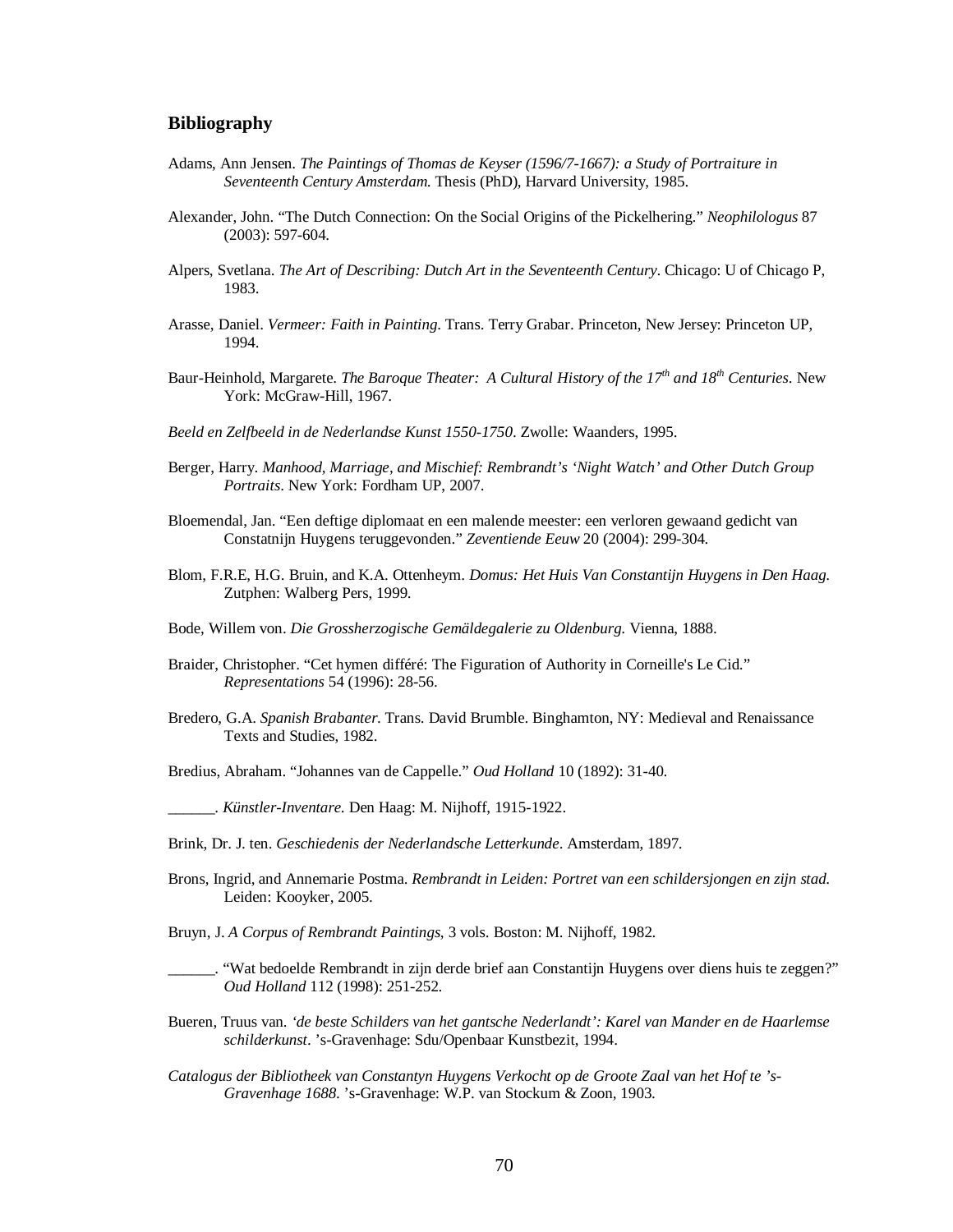- Cats, Jacob. *Cats Catalogus: De Werken Van Jacob Cats in De Short-Title Catalogue, Netherlands*. Ed. Jan Bos and J.A. Gruys. The Hague: STCN, 1996.
- Cornelis, Boey. *Het Nieuwe Werck der Psalmen van den Koningh David, volgende de nieuwe oversettinge des H. Bibels, op de wijsen en getal der sangh-verssen van de Gereformeerde Kercken in Nederland. Met de lof-sangen en gebeden aldaer gebruyckt.* Leiden: Johannes Elsevier, 1659, 2 ed.
- Crawford, Tim. "*Allemande Mr. Zuilekom*: Constanitjn Huygens's Sole Surviving Musical Composition." *Tijdschrift van de Vereniging voor Nederlandse Muziekgeschiedenis* 37 (1987): 175-181.
- Crow, Thomas E. *Visual Culture: Images and Interpretations*. Hanover: University Press of New England, 1994.
- Cuisenier, Jean. *Le Maison Rustique: Logique Sociale et Composition Architecturale.* Paris : Presses Universitaires de France, 1991.
- Davidson, Peter and Adriaan Van Der Weel. *A Selection of the Poems of Sir Constantijn Huygens (1596- 1687)*. Amsterdam: Amsterdam UP, 1996.
- Denuce, Jean. *De "Antwerpsche Konstkamers": inventarissen van kunstverzamelingen te Antwerpen in de 16e en 17e eeuwen*. Amsterdam: De Spiegel, 1932.
- Dudok van Heel, S.A.C. *Dossier Rembrandt: Documenten, tekeningen en prenten*. Amsterdam: Museum het Rembrandthuis & Gemeentearchief, Amsterdam, 1987.
- Elten, Arnoldus van. *Davids Harpe, Dat is: Ondersoeck van het oudt en stichtelijck gebruyck der Psalmen en Lof-zangen: by alle tijden en in alle gelegentheyt, by den Christenen van allerley staet ghebruyckt, in voorspoet en tegenspoet. Doorgaens bevestight met aenmerckelijcke Historien en Exempelen. Met wederlegginge van eenige dwalinge der Papisten, Mennisten, Brounisten, en Independenten: en een beantwoordinge van eenige tegenwerpingen van Florimond van Remond. Achter is noch bygevoeght een T'Samen-Spraeck, tusschen twee Personen, over de Geestelicke en Wereltlicke Droefheyt en Blyschap.* Gorinchem: Paulus Vinck, 1659.
- Emmens, J.A. "Ay Rembrant, Maal *Cornelis* Stem." *Nederlands Kunsthistorisches Jaarboek* 7 (1956): 133- 165.
- Fock, Willemijn. 1998. "Werkelijkheid of schijn. Het beeld van het Hollandse interieur in de zeventiendeeeuwse genreshilderkunst." *Oud Holland* 112: 187-246.
- Freedman, Luba. "Rembrandt's 'Portrait of Jan Six'." *Artibus et Historiae* 6: 89-105.
- Friedländer, Max J. *Landscape, Portrait, Still-life: Their Origin and Development*. Oxford: Bruno Cassirer, 1963.
- Gaskell. "Gerrit Dou, His Patrons and the Art of Painting." *Oxford Art Journal* 5, 1:15-23.
- Gelder, H.E. van. *Ikonografie van Constantijn Huygens en de Zijnen*. 's-Gravenhage: Martinus Nijhoff, 1957.
- Gerson, Horst. *Seven Letters by Rembrandt*. The Hague: L.J.C. Boucher, 1961.
- \_\_\_\_\_\_. *Rembrandt: Paintings*. Amsterdam: Reynal and Company in association with William Morrow and Company, 1968.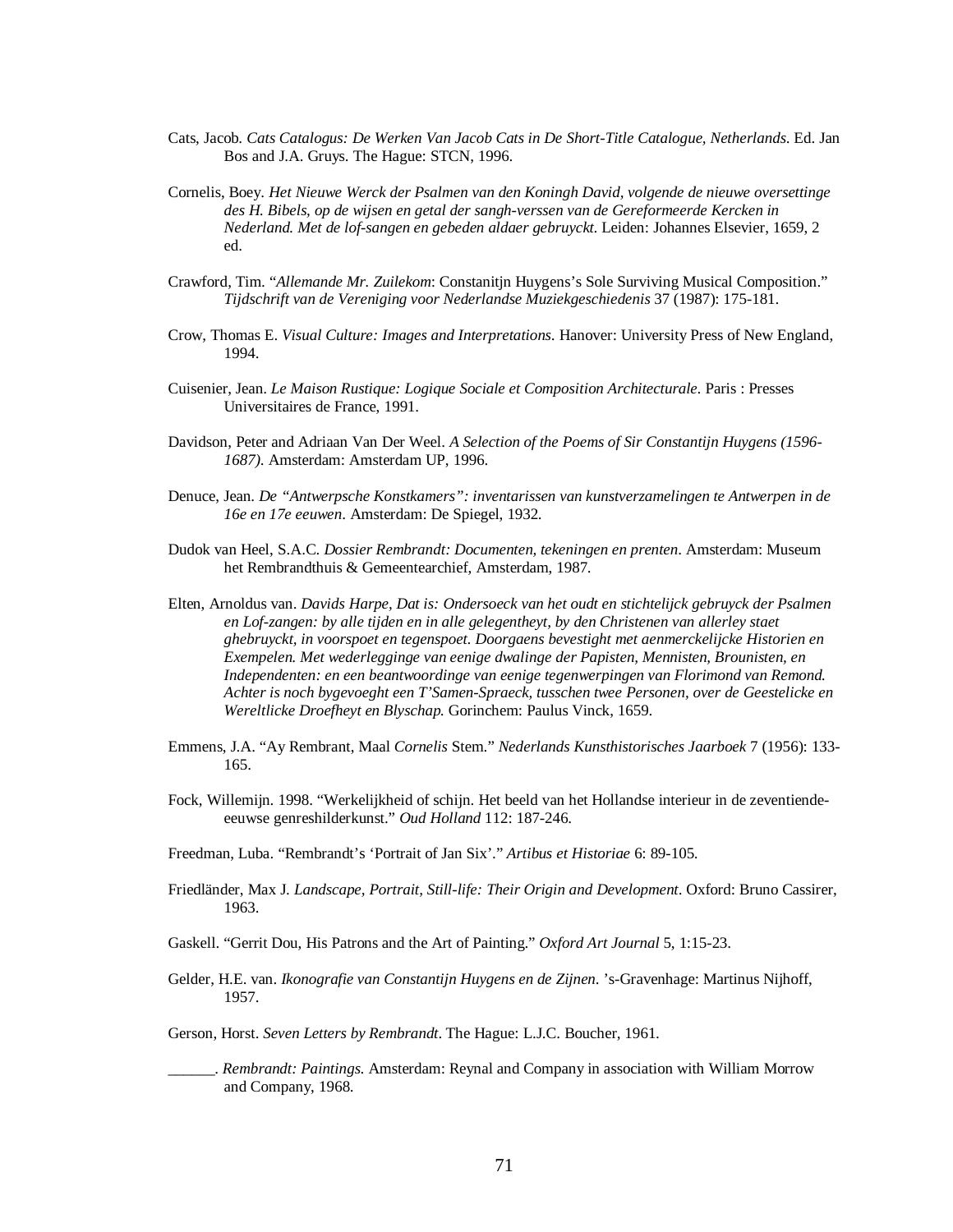- Giltaij, Jeroen. *Praise of Ships and the Sea: Dutch Marine Painters of the Seventeenth Century*. Rotterdam: Museum Boijmans van Beuningen, 1996.
- Goedde, Lawrence. *Tempest and Shipwreck in Dutch and Flemish Art: Convention, Rhetoric, and Interpretation*. University Park: Pennsylvania State P, 1989.
- Gordenker, Emilie E.S. "The Rhetoric of Dress in Seventeenth-Century Dutch and Flemish Portraiture." *Walters Art Gallery Journal* 57 (1999): 87-104.
- Groeneweg, Irene. "Regenten in het zwart: vroom en deftig?" *Nederlands Kunsthistorische Jaarboek* 46 (1995): 199-251.
- Halewood, William H. *Six Subjects of Reformation Art: A Preface to Rembrandt*. Toronto: U of Toronto Press, 1982.
- Held, Julius S. "Constantijn Huygens and Susanna van Baerle: A Hitherto Unknown Portrait." *The Art Bulletin* 73 (1991): 653-668.

\_\_\_\_\_\_. *Rembrandt Studies*. Princeton: Princeton UP, 1991. 137-138, 164-183.

Helmus, Liesbeth M., ed. *Pieter Saenredam, the Utrecht Work*. Utrecht: Centraal Museum, 2000.

- Hind, A.M. *Print Collector's Quarterly* 5 (1915): pp. 1-37, 220-253.
- Hochstrasser, Julia Berger. *Still Life and Trade in the Dutch Golden Age*. New Haven: Yale UP, 2007.
- Hoet, Gerard, comp. *Catalogus of Naamlyst Van Schilderyen, met derzelver pryzen*. Vol. 1. 'S Gravenhage: Pieter Gerard Van Baalen, 1752. 308-313.
- Hofman, Hendrik Arie. *Constantijn Huygens (1596-1687): een christelijk-humanistisch bourgeoisgentilhomme in dienst van het Oranjehuis*. Utrecht: Hes Uitgevers, 1983.
- Hofrichter, Frima F. "Judith Leyster's 'Self-Portrait': 'Ut Pictura Poesis'" *Essays in Northern European Art Presented to Egbert Haverkamp-Begemann*. Doornspijk: Davaco, 1983. 106-109.
- Hollander, John. "The poetics of *ekphrasis*." *Word and Image* 4 (1987): 209-217.
- Hollander, Martha. *An Entrance for the Eyes: Space and Meaning in Seventeenth-Century Dutch Art*. Berkeley: U of California P, 2002.
- Holme, Randle. *Academy of Armory and Blazon*. Chester, 1688.
- Honig, Elizabeth. *The Foundation of the Noble Free Art of Painting*. New Haven, 1985.
- Hoogstraeten, Samuel van. *Inleyding tot de Hooge Schoole der Schilderkonst*. Rotterdam: Fransois van Hoogstraeten, 1678.
- Houbraken, Arnold. *De groote schouburgh der nederlantsche konstschilders en schilderessen*. Amsterdam: B.M. Israël, 1976 (reprint of 1753 edition).
- *Inventory of the Collection of Davidt Van Baerle and Rachel Godin*. Ms. Archival Document N-2110. Gemeentearchief, Amsterdam (NAA 2262 A, (film 2470), ff. 712-743).
- Kan, A.H. *De Jeugd van Constantijn Huygens door hemzelf beschreven*. Rotterdam: Ad. Donker, 1946.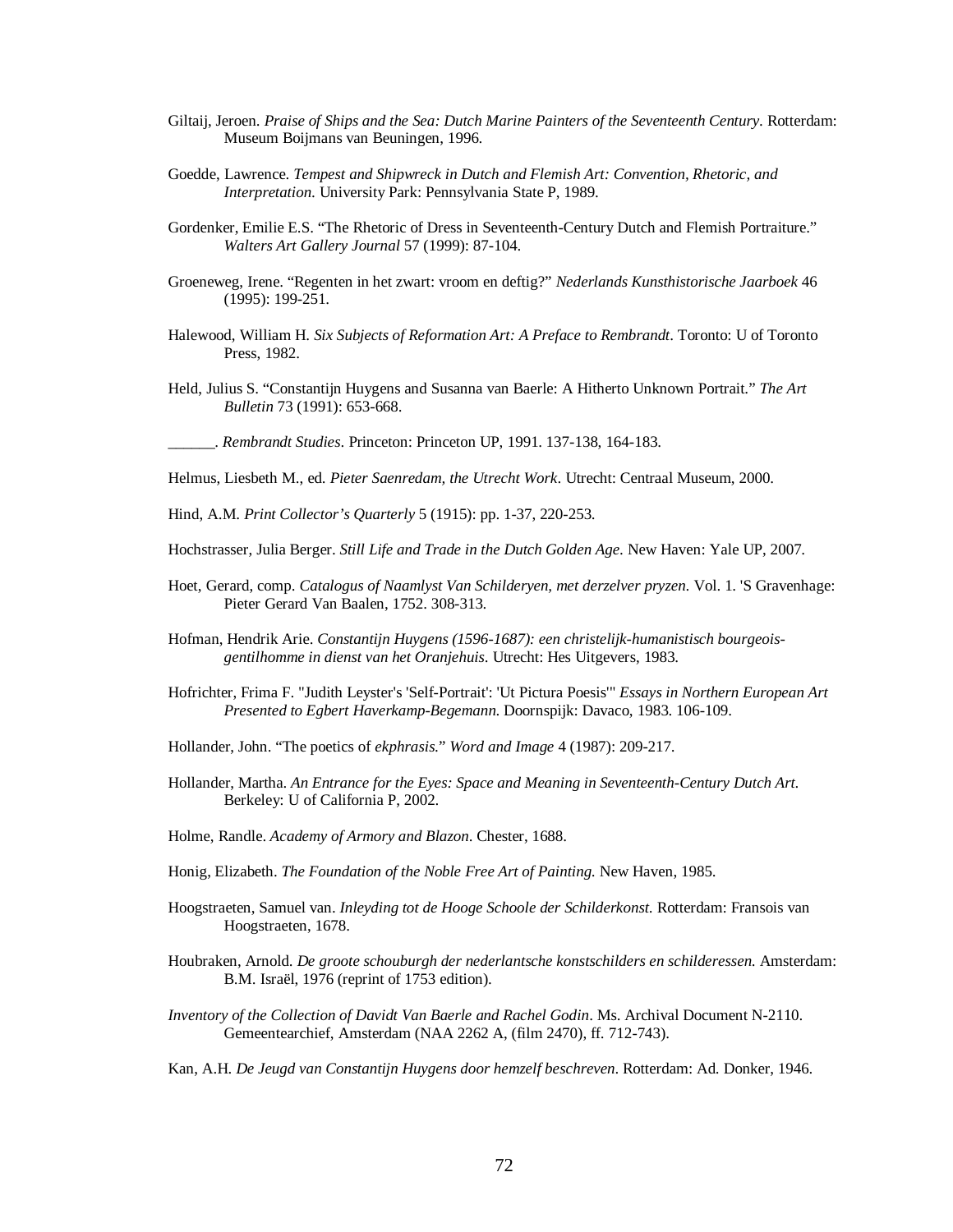- Keblusek, Marika and Jori Zijlmans. *Princely Display: The Court of Frederick Hendrik of Orange and Amalia van Solms in The Hague*. Historical Museum, The Hague. Zwolle: Waanders Publishers, 1997.
- \_\_\_\_\_\_. *Princely Patrons: The Court of Frederick Hendrik of Orange and Amalia van Solms in The Hague*. Historical Museum, The Hague. Zwolle: Waanders Publishers, 1997.
- Kettering, A.M. *Drawings from the Ter Borch Studio Estate in the Rijksmuseum*. The Hague: Staatsuitgeverij, 1988.
- \_\_\_\_\_\_. "Gentlemen in Satin: Masculine Ideals in Later Seventeenth-Century Dutch Portraiture." *Art Journal* 56 (1997): 41-47.
- Kinderen-Besier, J.H. der. *Spelevaart der Mode*, Amsterdam: Querido, 1950.
- Kofuku, Akira. *Rembrandt and Dutch History Painting in the 17th Century*. Tokyo: The National Museum of Western Art, 2004.
- Koolbergern, Hans van. 1988. *Materiele cultuur: huisraad, kleding en bedrijfgereedschap*. Zutphen: DeWalburg Pers.
- Kozloff, Max. "Nadar and the Republic of the Mind." *Photography in Print: Writings from 1816 to the Present*. Albuquerque: University of New Mexico Press, 1988.
- Kuile, Onno ter. *Adriaen Hanneman (1604-1671): een hags portretschilder*. Alphen aan den Rijn: Vis-Druk, 1976.
- Kunst, Hans-Joachim. "Ed io anche son pittore: Der Dichter als Maler, der Maller als Dichter: eine Bemerkung zu Goethes Kunstanschauung." *Kritische Berichte* 14 (1986): 49-56.
- Laarmann, Frauke K. *Families in beeld: de ontwikkeling van de Nord-Nederlandse familieportret in de eerst helft van de zeventiende eeuw*. Hilversum: Verloren, 2002.
- Land, Norman E. *The Viewer as Poet: The Renaissance Response to Art*. University Park, Penn: Pennsylvania UP, 1994.
- Larsson, Lars Olof. "Sprechende Bildnisse: Bemerkungen zu einigen Porträts von Rembrandt." *Artibus et Historiae* 22 (2001): 45-54, 187.
- Lawrence, Cynthia. "'Worthy of Milord's House'?: Rembrandt, Huygens and Dutch Classicism." *Konsthistorisk Tidskrift* 54 (1985): 16-26.
- *Lifeworld: Portrait and Landscape in Netherlandish Prints, 1550-1650*. Cambridge, Mass: Publications Department, Harvard University Art Museum, 1999.
- MacLaren, Neil. *Dutch School: London National Gallery*. London: Publication Dept., The National Gallery London, 1960.
- Mander, Karel van, Hessel Miedema, ed. *Den grondt der edel vry schilderkonst*. Utrecht: Haentjens Dekker & Gumbert, 1973.

\_\_\_\_\_\_\_. *Karel van Mander, the lives of the illustrious Netherlandish and German painters, from the first edition of the Schilderboek (1603-1604).* Doornspijk: Davaco, 1994-1999.

Martin, Gregory. *National Gallery London Dutch Paintings*. Munich: Knorr & Hirth Verlag GmBH, 1971.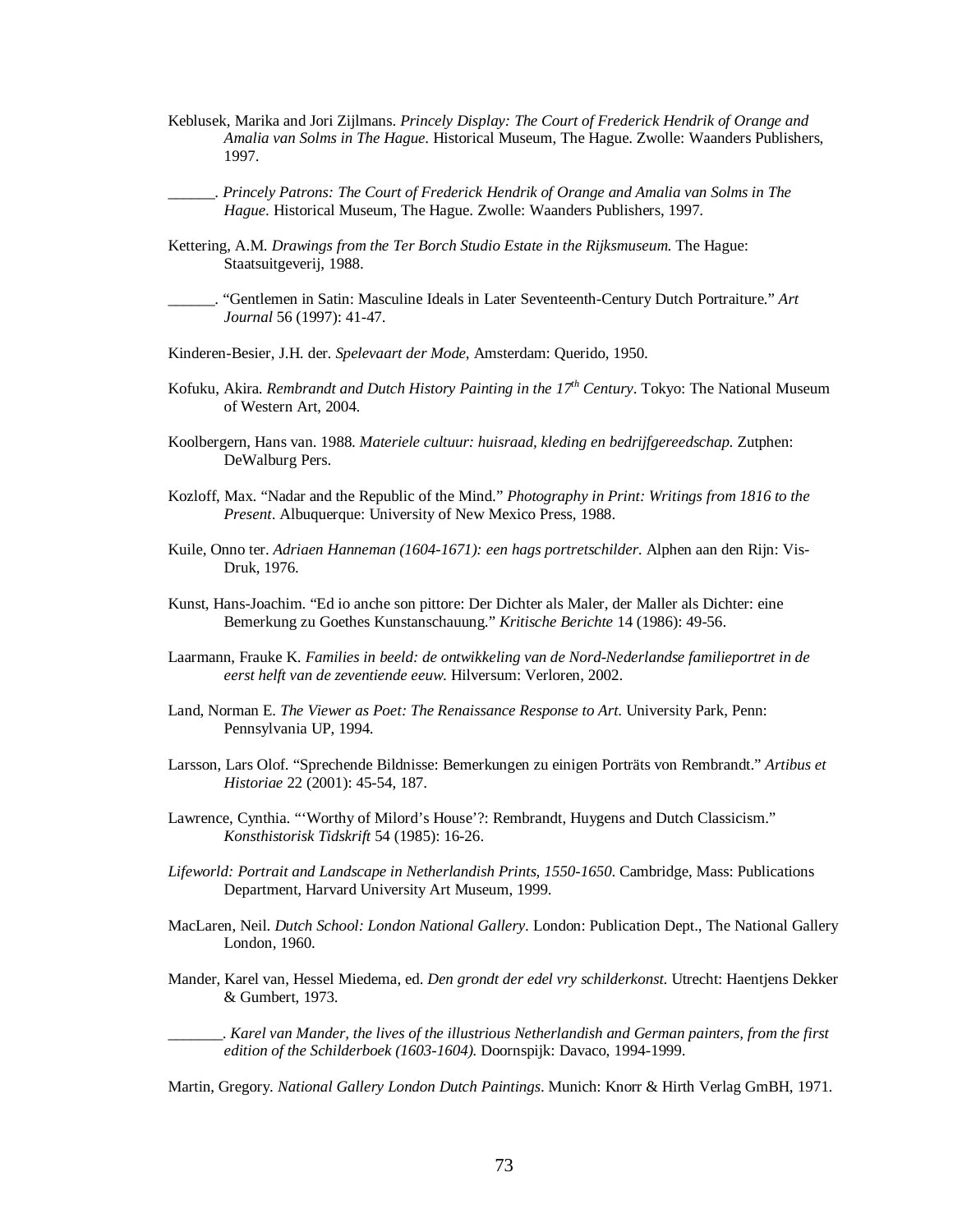- McCaffrey, Phillip. "Painting the Shadow: (Self-) Portraits in Seventeenth-Century English Poetry." *The Eye of the Poet: Studies in the Reciprocity of the Visual and Literary Arts from the Renaissance to the Present*. Lewisburg, Pa: Bucknell UP, 1996. 179-195.
- Meyerman, A.M. *Zes conversatiestuken van Nicolaas Muys*. Rotterdam: Historisch Museum der Stad, 1992.
- Michalski, Sergiusz. "Rembrandt and the Church Interiors of the Delft School." *Artibus et Historiae* 23 (2002): 183-193, 197.

Miedema, Hessel. *Der grondt der edel vry schilder-const*. Utrecht: Haentjens Dekker & Gumbert, 1973.

\_\_\_\_\_\_\_. "*Ut picture poesis* bij Karel van Mander: een relatie op theoretisch niveau?" *Dans der muzen: De relatie tussen de kunsten gethematiseerd*. Hilversum: Verloren, 1995. 73-79.

- Milton, John. *A complete collection of the historical, political, and miscellaneous works of John Milton*. London: printed for A. Miller, 1738.
- *Nederlandse portretten: bijdragen over de portretkunst in de Nederlanden zestiende, zeventiende, en achttiende eeuw*. 's-Gravenhage: SDU Uitgeverij, 1990.
- Nicolson, Benedict. "Caravaggio and the Netherlands." *Burlington Magazine* 94 (1952): 247-252.
- Norman, Larry F. *The Theatrical Baroque*. Chicago: David and Alfred Smart Museum of Art, U of Chicago, 2001.
- North, Michael. *Art Markets in Europe, 1400-1800*. Brookfield: Ashgate, 1998.
- Noske, Frits. "Two Unpaired Hands Holding a Music Sheet: A Recently Discovered Portrait of Constantijn Huygens and Susanna van Baerle." *Tijdschrift van de Vereniging voor Nederlandse Muziekgeschiedenis* 42 (1992): 131-140.
- Ottenheym, K.A. "Huygens en de Klassicistische Architectuurtheorie." *Domus: Het huis van Constantijn Huygens in Den Haag*. Zutphen: Walburg Pers, 1999. 87-109.
- Pace, Claire. "Delineated Lives: Themes and Variations in Seventeenth-century Poems about Portraits." *Word and Image* 2 (1986): 1-17.
- Pächt, Otto. *Rembrandt*. Munich: Prestel, 1991.
- Pelt, Robert van. "Man and Cosmos in Huygens' Hofwijck." *Art History* 4 (1981): 150-173.
- Peltzer, A.R. *Joachim von Sandrarts Academie der Bau-, Bild-, und Mahlerey-Künste von 1675: Leben der Berühmten Maler, Bildhauer und Baumeister*. Munich: G. Hirth, 1925 (reprinted 1971).
- *Pieter Saenredam: Gezicht op de Mariaplaats en de Mariakerk te Utrecht*. Rotterdam: Museum Boymans-Van Beuningen, 1987.
- Pluym, Willem van der. *Vijf eeuwen binnenhuis en meubels in Nederland*. Amsterdam: A. De Lange, 1954.
- Pointon, Marcia. *Hanging the Head: Portraiture and Social Formation in Eighteenth-Century England*. New Haven: Yale UP, 1993.

Pounds, Norman J.G. *Hearth and Home: A History of Material Culture*. Bloomington: Indiana UP, 1989.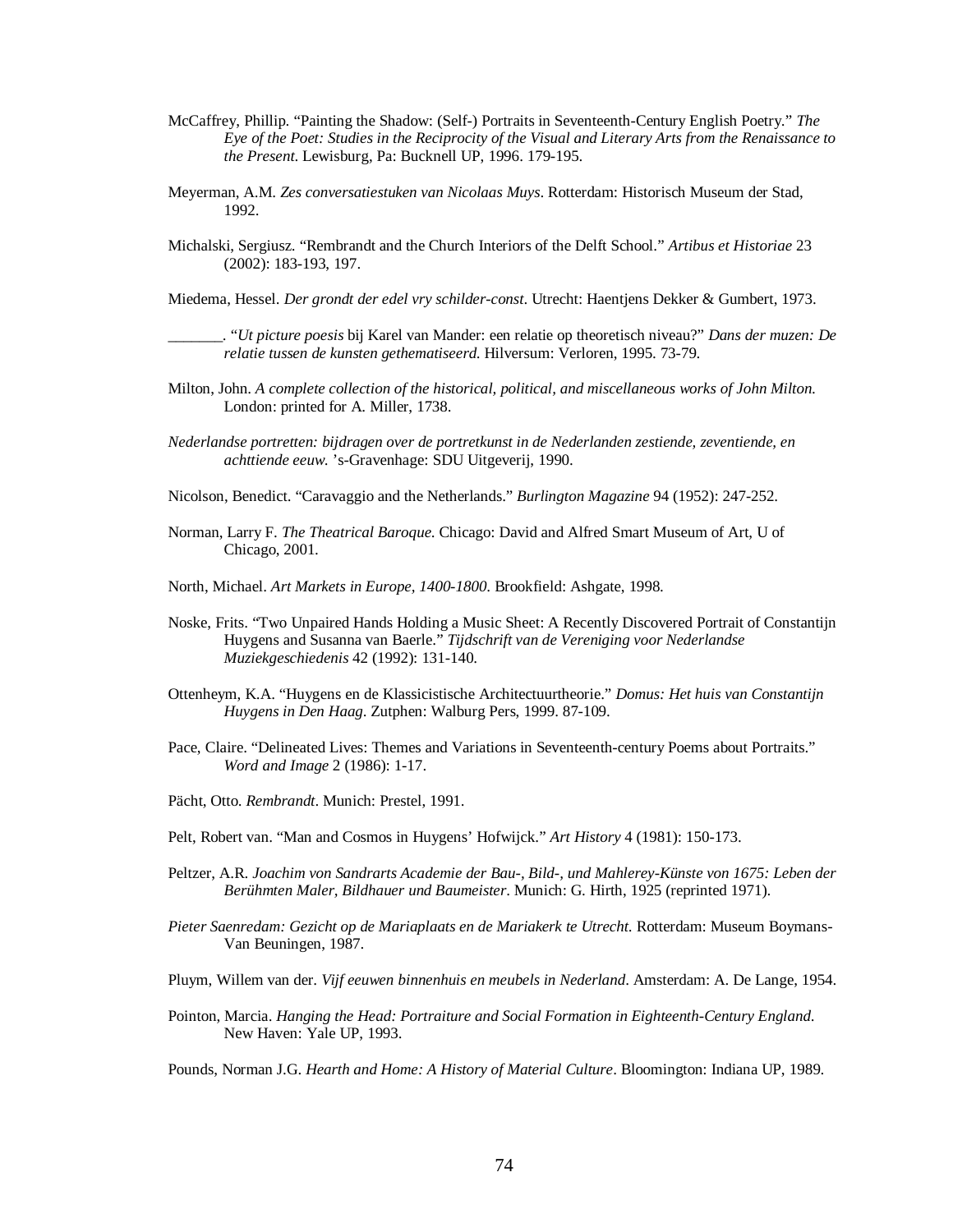- Ramsey, Renee Hannaford. "The Poet as Art Critic: Identity and Representation in Marvell's 'The Gallery'." *Studies in Iconography* 15 (1993): 215-226.
- Rand, Richard. *The 'Raising of Lazarus' by Rembrandt*. Los Angeles: Los Angeles County Museum of Art, 1991.
- Rasch, Rudolf. "Een raadsman voor de kunsten Constantijn Huygens als adviseur van Frederik Hendrik." *Kunstenaars en Opdrachtgevers*. Amsterdam: Amsterdam UP, 1996.
- Riegl, Alois. *The Group Portraiture of Holland.* Los Angeles: Getty Research Institute for the History of Art and Humanities, 1999.

Ripa, Cesare, trans. George Richardson. *Iconology.* London: G. Scott, 1779.

- Roscam Abbing, Michiel. *Van Hoogstraten: iconografie van een familie*. Amsterdam, 1987.
- Royalton-Kisch, Martin. "Exhibition and Book Reviews: Rembrandt's Self-Portraits." *Print Quarterly* 8 (1991): 305-308.

\_\_\_\_\_\_. "Rembrandt's Drawing of *The Entombment of Christ* over *The Raising of Lazarus*." *Master Drawings* 29 (1991): 263-283.

\_\_\_\_\_\_. "Letter." *Master Drawings* 30 (1992): 336-337.

- Salomonson, J.W. "A Self-Portrait by Michiel van Mierevelt: the history, subject and context of a forgotten painting", *Simiolus*, Vol. 20 (1990-1): 240-286.
- Sarti, Raffaella. *Europe at Home: Family and Material Culture 1500-1800*. New Haven: Yale UP, 2002 (Italian version 1999).
- Schama, Simon. *The Embarrassment of Riches: An Interpretation of Dutch Culture in the Golden Age*. New York: Knopf, 1987.

\_\_\_\_\_\_. *Rembrandt's Eyes*. New York: Alfred A. Knopf, 1999.

- Scheller, R.W. "Rembrandt en de encyclopedische kunstkamer." *Oud Holland* 84 (1969): 81-147.
- Schenkeveld, Maria A. *Dutch Literature in the Age of Rembrandt*. Amsterdam: J. Benjamins, 1991.
- Schenkeveld-van der Dussen, M.A. "Word and image in Huygens' *Otia* the author as hidden persuader." *Word and Image* 4 (1987): 238-245.
- Scholten, Frits. *Gebeeldhowde portretten*. Zwolle: Waanders Uitgevers, 1995.
- \_\_\_\_\_\_. "Francois Dieussart, Constantijn Huygens, and the Classical Ideal in Funerary Sculpture." *Simiolus: Netherlands Quarterly for the History of Art* 25 (1997): 303-328.
- Schwartz, Gary. "Saenredam, Huygens, and the Utrecht Bull." *Simiolus: Netherlands Quarterly for the History of Art* 1 (1966): 69-93.

\_\_\_\_\_\_. *The Rembrandt Book*. New York: Abrams, 2006.

Schwartz, Gary, and Marten J. Bok. *Pieter Saenredam: the Painter and His Time*. New York: Abbeville P, 1990.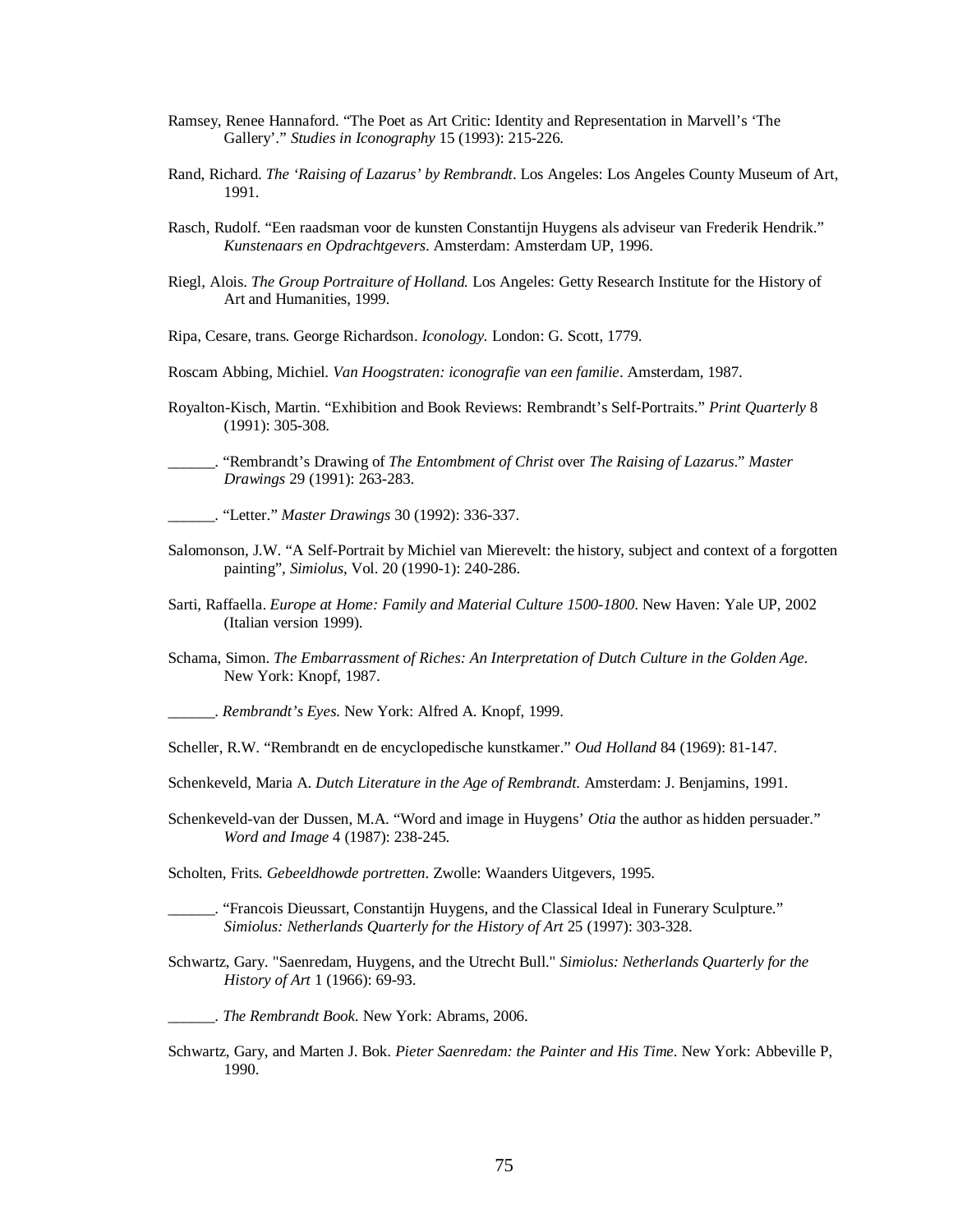Slive, Seymour. "Art Historians and Art Critics-II Huygens on Rembrandt." *The Burlington Magazine* 94 (1952): 260-264.

\_\_\_\_\_\_. *Rembrandt and His Critics*. The Hague: M. Nijhoff, 1953.

- Sluijter, Eric Jan. "'All striving to adorne their houses with costly peeces': Two Case Studies of Paintings in Wealthy Interiors." *Art and Home: Dutch Interiors in the Age of Rembrandt*. Zwolle: Waanders, 2001. 102-127, 227-232.
- Sluyterman, Karel. *Huisraad en Binnenhuis in Nederland in Vroegere Eeuwe*. The Hague: M. Nijhoff, 1948.
- Smith, David R<sup>1</sup>. "Rembrandt's Early Double Portraits and the Dutch Conversation Piece." The Art *Bulletin* 64 (1982): 259-288.
- $\overline{\phantom{a}}$ 2 . *Masks of Wedlock: Seventeenth Century Marriage Portraiture*. Ann Arbor, MI: UMI Research P, 1982.
- *Spectacle and Image in Renaissance Europe: Selected Papers of the XXXIInd Conference at the Centre D'études Supérieurs de la Renaissance de Tours, 29 June-8 July, 1989.* New York : Brill, 1993.
- Stam, Deirdre C. "Rembrandt's Workshop and Assistants." *The Art Institute of Chicago, Rembrandt After Three Hundred Years: A Symposium—Rembrandt and His Followers*. Chicago: The Art Institute of Chicago, 1973.
- Stampfle, Felice. "A Design for a Garden Grotto by Jacques de Gheyn II." *Master Drawings* 3 (1965): 381- 383, 443.
- Sutton, Peter C. *Jan van der Heyden (1637-1712)*. New Haven: Yale UP, 2006.
- Swillens, P.T.A. *Pieter Janszoon Saenredam: Schilder van Haarlem*. Soest: Davaco, 1970.
- Theinen, F. van. *Das Kostuem der Bluetezeit Hollands 1600-1660*. Berlin, 1930.
- Thiel, P.J.J. van. "Frans Hals' portret van der Keidse rederijkersnar Pieter Cornelisz. Van der Morsch, alias Piero (1543-1628): een Bijdrage tot de Ikonologie van de Bokking," *Oud Holland* 76 (1961): 153- 172.
- Thornton, Peter. *The Italian Renaissance Interior*. London: Weidenfeld and Nicolson, 1991.
- Tintelnot, Hans. *Barocktheater und Barocke Kunst: die Entwicklungsgeschichte der Fest- und Theater-Dekoration in Ihrem Verhältnis zur Barocken Kunst.* Berlin: Gebr. Mann, 1939.
- Van Tricht, Hendrik Willem. *De Briefwisseling van Pieter Corneliszoon Hooft, 3 vols.*. Culemborg: Tjeenk Willink/Noorduijn, 1976-1979.

Unger, J.H.W. "Brieven van eenige schilders aan Constantin Huygens." *Oud Holland* 9 (1891): 187-206.

Valentiner, Wilhelm R. "The New Rembrandt at Frankfurt." *The Burlington Magazine* 9 (1906): 168-171.

Van Der Horst, K. *Inventaire De La Correspondance De Caspar Barlaeus*. Assen: Van Gorcum, 1978.

Vey, Horst. *Die Zeichnungen Anton van Dycks*. Brussels:Verlag Arcade, 1962.

Vitruvius. *On Architecture*. 2 vols. Trans. Frank Granger. Cambridge, MA: Harvard UP, 2004.